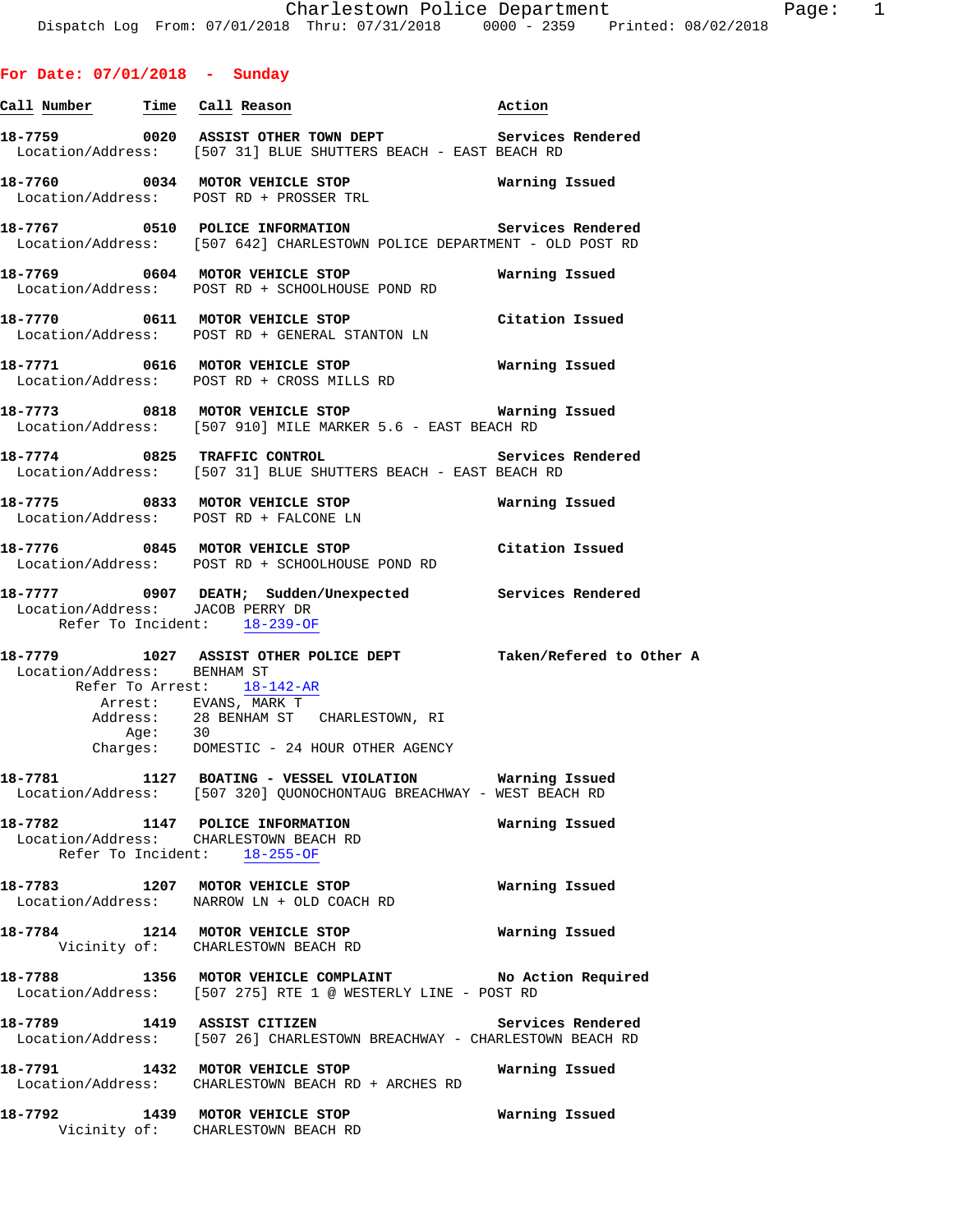**18-7793 1520 MOTOR VEHICLE STOP Warning Issued** 

**18-7795 1538 MOTOR VEHICLE STOP Warning Issued** 

Location/Address: POST RD + SCHOOLHOUSE POND RD

Location/Address: [507 259] RTE 1 @ CASTLEROCK - POST RD

**18-7796 1549 MOTOR VEHICLE STOP Warning Issued**  Location/Address: [507 258] RTE 1 @ SOUTH KINGSTOWN LINE (MM 11.4) - POST RD **18-7801 1726 FIRE, OTHER Extinquished**  Vicinity of: ARBUTUS TRL **18-7800 1748 POLICE INFORMATION No Action Required**  Vicinity of: BISCUIT CITY RD **18-7803 1807 MOTOR VEHICLE STOP Warning Issued**  Location/Address: [507 100] RTE 1 @ FIORES (MILE MARKER 8.0) - POST RD **18-7804 1811 MOTOR VEHICLE STOP Warning Issued**  Location/Address: [507 258] RTE 1 @ SOUTH KINGSTOWN LINE (MM 11.4) - POST RD **18-7805 1840 DISABLED MV Services Rendered**  Location/Address: PROSSER TRL + WOODCOCK TRL **18-7808 1848 ANIMAL COMPLAINT Services Rendered**  Location/Address: CEDAR RD **18-7809 1856 MOTOR VEHICLE COMPLAINT Arrest(s) Made**  Vicinity of: [507 362] RTE 2 @ SUNOCO - SOUTH COUNTY TRL Refer To Arrest: 18-143-AR Arrest: PIMENTAL, COLETTE J Address: 4380 SOUTH COUNTY TRL Apt. #2 CHARLESTOWN, RI Age: 56 Charges: DUI/DRUGS/ALCOHOL/1ST OFFENSE - B.A.C. UNKNOWN **18-7811 2059 MOTOR VEHICLE STOP Warning Issued**  Location/Address: CHARLESTOWN BEACH RD + ARCHES RD **18-7814 2205 MOTOR VEHICLE STOP Warning Issued**  Location/Address: [507 258] RTE 1 @ SOUTH KINGSTOWN LINE (MM 11.4) - POST RD **18-7816 2226 ASSIST OTHER TOWN DEPT Services Rendered**  Location/Address: [507 31] BLUE SHUTTERS BEACH - EAST BEACH RD **For Date: 07/02/2018 - Monday 18-7817 0648 PHONE CALL No Action Required 18-7818 0711 ALARM, FIRE Investigated**  Location/Address: [507 11] GROUP HOME STATE OF RHODE ISLAND - CAROLINA BACK RD **18-7819 0905 COMPLAINT No Action Required**  Vicinity of: [507 26] CHARLESTOWN CREEK BRIDGE - CHARLESTOWN BEACH RD **18-7820 0914 SUSPICIOUS ACTIVITY/VEHICLE Investigated**  Location/Address: QUAIL LN **18-7822 0934 MOTOR VEHICLE STOP Warning Issued**  Location/Address: [507 270] RTE 1 @ BURLINGAME (MILE MARKER 6.0) - POST RD **18-7824 1005 EMBEZZELMENT/FRAUD/FORGERY Investigated**  Location/Address: BURDICKVILLE RD Refer To Incident: 18-242-OF **18-7825 1014 COMPLAINT Report Taken**  Location/Address: COLUMBIA HEIGHTS RD Refer To Incident: 18-241-OF

**18-7828 1117 MOTOR VEHICLE STOP Citation Issued**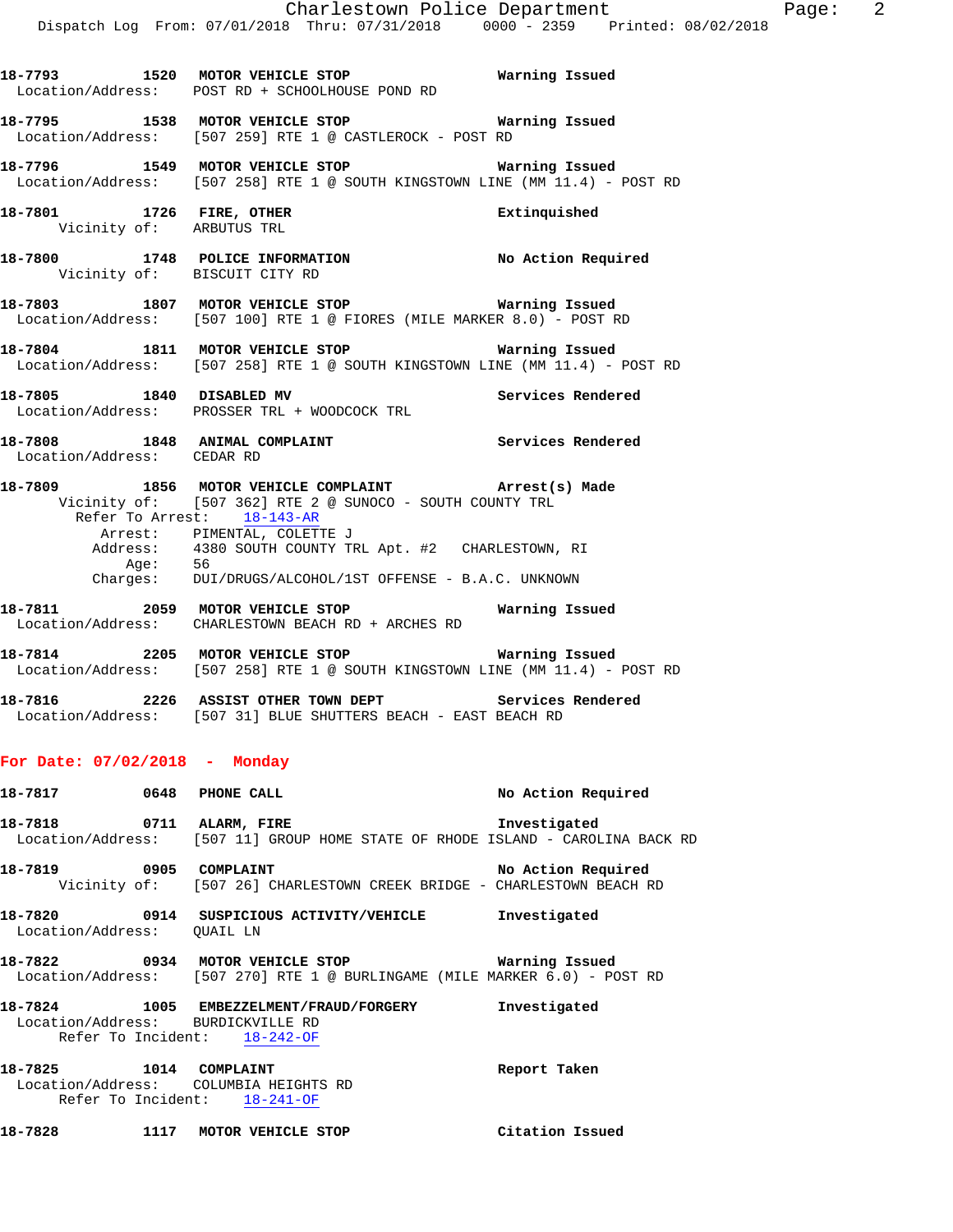|                                                                      | Dispatch Log From: 07/01/2018 Thru: 07/31/2018 0000 - 2359 Printed: 08/02/2018                                                      | Charlestown Police Department<br>Page: 3                                                      |
|----------------------------------------------------------------------|-------------------------------------------------------------------------------------------------------------------------------------|-----------------------------------------------------------------------------------------------|
|                                                                      | Location/Address: SOUTH COUNTY TRL + JACOB PERRY DR                                                                                 |                                                                                               |
|                                                                      | 18-7830 1147 MOTOR VEHICLE STOP Citation Issued<br>Location/Address: CAROLINA BACK RD + SOUTH COUNTY TRL                            |                                                                                               |
|                                                                      | 18-7832 1203 BOATING - SAFETY CHECK Warning Issued<br>Location: [507 341] NINIGRET POND - EAST                                      |                                                                                               |
| 18-7833 1227 ESCORT                                                  | Location/Address: BISCUIT CITY RD                                                                                                   | Services Rendered                                                                             |
|                                                                      | 18-7834 1334 PSYCHOLOGICAL EMERGENCY Could Not Locate<br>Location/Address: [507 57] BREEZY ACRES MINI GOLF - POST RD                |                                                                                               |
|                                                                      | 18-7835 1410 FOLLOW-UP INVESTIGATION Investigated<br>Location/Address: [507 7] BREACHWAY BAIT AND TACKLE - CHARLESTOWN BEACH RD     |                                                                                               |
|                                                                      | 18-7836 1429 TRAFFIC CONTROL <b>18-7836</b> Warning Issued<br>Location/Address: SOUTH KINGSTOWN LINE - POST RD                      |                                                                                               |
|                                                                      | 18-7840 1615 PSYCHOLOGICAL EMERGENCY Transported to Hospital                                                                        | Location/Address: [507 21] BURLINGAME STATE PARK - CAMPING AREA - BURLINGAME STATE PARK RD    |
|                                                                      | 18-7841 1643 ASSIST OTHER AGENCY Services Rendered<br>Location/Address: [507 20] NINIGRET PARK - PARK LN                            |                                                                                               |
| Vicinity of: POST RD                                                 | 18-7842 1645 MOTOR VEHICLE STOP <b>STOP</b> Warning Issued                                                                          |                                                                                               |
| Refer To Accident: 18-88-AC                                          | 18-7844 1800 MVA - W/Injury/Fluid/Hazard Report Taken<br>Vicinity of: POST RD + LAKESIDE DR                                         |                                                                                               |
| Location/Address: NUTMEG LN<br>Refer To Incident: 18-243-OF          | 18-7845 1903 ANIMAL COMPLAINT 18-7845 Report Taken                                                                                  |                                                                                               |
|                                                                      | 18-7849 2224 ASSIST OTHER TOWN DEPT Services Rendered<br>Location/Address: [507 31] BLUE SHUTTERS BEACH - EAST BEACH RD             |                                                                                               |
| Location/Address: CHARLESTOWN BEACH RD                               | 18-7850 2305 VANDALISM<br>Refer To Incident: 18-244-OF                                                                              | Investigated                                                                                  |
| 18-7851 2308 COMPLAINT                                               | Location/Address: BEFORE BREACHWAY - CHARLESTOWN BEACH RD                                                                           | Investigated                                                                                  |
| For Date: $07/03/2018$ - Tuesday                                     |                                                                                                                                     |                                                                                               |
|                                                                      | 18-7854 0047 POLICE INFORMATION<br>Location/Address: [507 854] WINDSWEPT INN - PROSSER TRL<br>Refer To Arrest: 18-144-AR            | Arrest(s) Made                                                                                |
|                                                                      | Arrest: STEWART, ERIC<br>Address: 75 MATHEWSON ST Apt. #C203 CRANSTON, RI                                                           |                                                                                               |
|                                                                      | OBSTRUCTING OFFICER IN EXECUTION OF DUTY                                                                                            | Age: 28<br>Charges: Driving after denial, suspension or revocation of license - 3rd + Offense |
|                                                                      | 18-7855 0052 PSYCHOLOGICAL EMERGENCY<br>Location/Address: [507 789] SAND PLAIN RD                                                   | Transported to Hospital                                                                       |
| 18-7856<br>Location/Address: KINGSLAND CT                            | 0138 OFFICER WANTED<br>Refer To Incident: $18-245-OF$                                                                               | Report Taken                                                                                  |
|                                                                      | 18-7857 0150 PSYCHOLOGICAL EMERGENCY Transported to Hospital<br>Location/Address: [507 372] SOUTH SHORE MENTAL HEALTH - OLD POST RD |                                                                                               |
| 0211 DISABLED MV<br>18-7858<br>Location/Address: POST RD + NARROW LN |                                                                                                                                     | Could Not Locate                                                                              |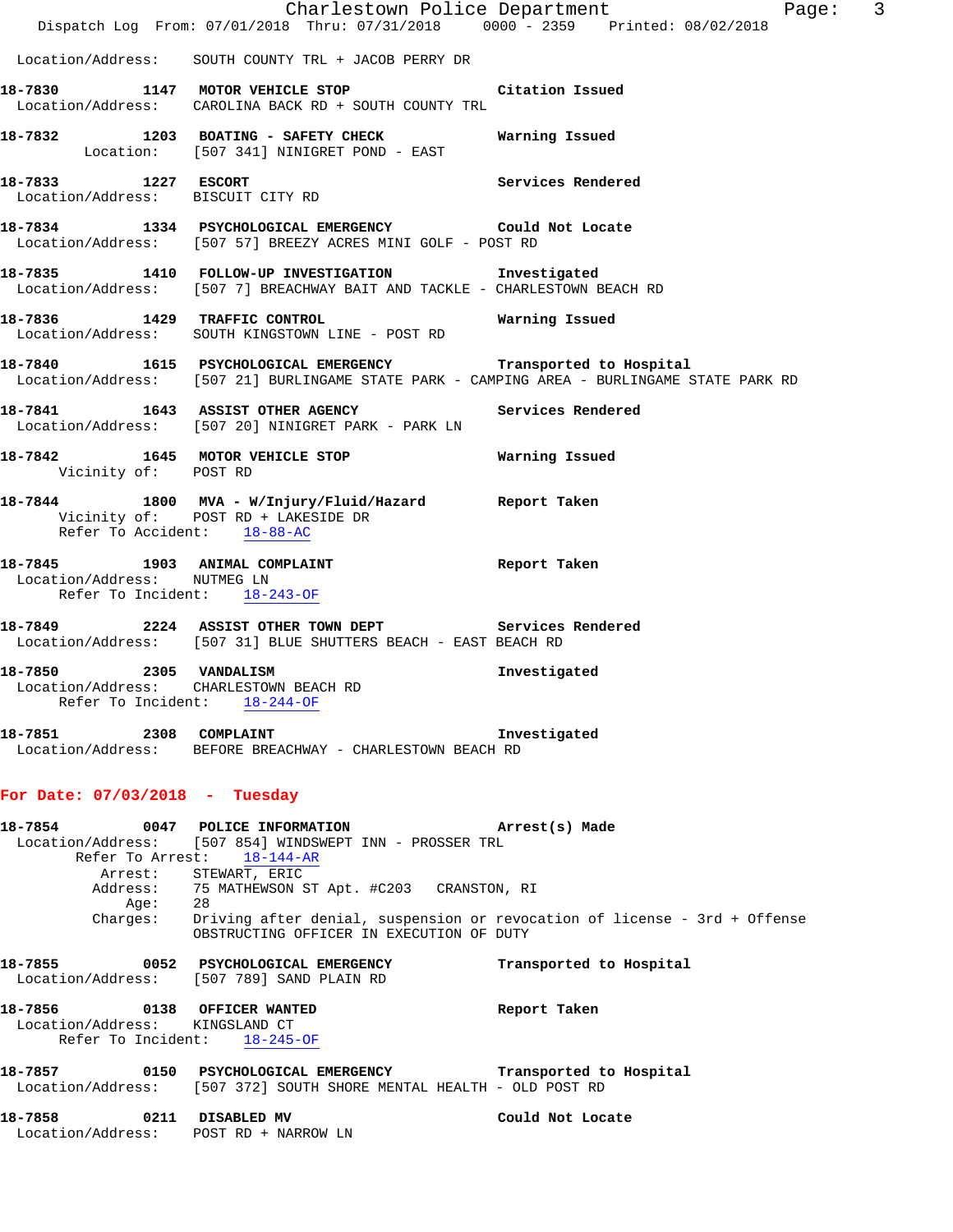**18-7861 0909 POLICE TRANSPORT Taken/Refered to Other A**  Location/Address: [507 642] CHARLESTOWN POLICE DEPARTMENT - OLD POST RD

**18-7862 0913 POLICE TRANSPORT Taken/Refered to Other A**  Location/Address: [507 642] CHARLESTOWN POLICE DEPARTMENT - OLD POST RD

- **18-7863 0914 LARCENY Report Taken**  Location/Address: [507 642] CHARLESTOWN POLICE DEPARTMENT - OLD POST RD Refer To Incident: 18-246-OF
- 18-7864 **0954** CIVIL MATTER **Services Rendered** Location/Address: [507 642] CHARLESTOWN POLICE DEPARTMENT - OLD POST RD
- **18-7866 1050 TRAFFIC CONTROL No Action Required**  Location/Address: CHARLESTOWN BEACH RD
- **18-7868 1209 MVA Minor Report Taken**  Location/Address: OLD POST RD + NARROW LN Refer To Accident: 18-89-AC
- **18-7869 1552 MOTOR VEHICLE STOP Citation Issued**  Location/Address: POST RD + PROSSER TRL
- **18-7871 1638 MOTOR VEHICLE STOP Warning Issued**  Location/Address: [507 276] RTE 2 @ RICHMOND LINE - SOUTH COUNTY TRL
- **18-7875 1722 MOTOR VEHICLE STOP Warning Issued**<br>Location/Address: [507 303] RTE 1 @ SOUTH SHORE MENTAL HEALTH (MM 9.0  $[507 303]$  RTE 1 @ SOUTH SHORE MENTAL HEALTH (MM 9.0) - POST RD
- **18-7877 1734 MOTOR VEHICLE STOP Warning Issued**  Location/Address: POST RD + HOXSIE AVE

Refer To Arrest: 18-145-AR

Address: 69 ANGELL RD WAKEFIELD, RI

Arrest: HARVEY, NICOLE L

Age: 39

- **18-7878 1746 MOTOR VEHICLE STOP Warning Issued**  Location/Address: EAST BEACH RD + POST RD
- **18-7879 1759 MOTOR VEHICLE STOP Warning Issued**  Location/Address: EAST BEACH RD + POST RD
- **18-7880 1802 MOTOR VEHICLE STOP Arrest(s) Made**  Location/Address: [507 302] RTE 1A @ SOUTH SHORE MENTAL HEALTH - OLD POST RD Refer To Summons: 18-146-AR Summons: GRAVELINE, SARAH A Address: 10 THIRD ST PLAINFIELD, CT<br>Age: 36 Age:<br>Charges: Driving after denial, suspension or revocation of license - 1st Offense
- **18-7881 1808 MOTOR VEHICLE STOP Warning Issued**
- **18-7882 1819 MOTOR VEHICLE STOP Warning Issued**  Location/Address: [507 57] BREEZY ACRES MINI GOLF - POST RD

Location/Address: POST RD + EAST BEACH RD

- **18-7883 1835 MOTOR VEHICLE STOP Warning Issued**  Location/Address: POST RD + HOXSIE AVE
- **18-7884 1851 MOTOR VEHICLE STOP No Action Required**  Location/Address: [507 283] RTE 2 @ GIFT BARN - SOUTH COUNTY TRL
- **18-7885 1910 MOTOR VEHICLE STOP Citation Issued**  Location/Address: [507 243] KRYSTAL PENQUIN MOTEL - POST RD
- **18-7887 2025 MOTOR VEHICLE STOP No Action Required**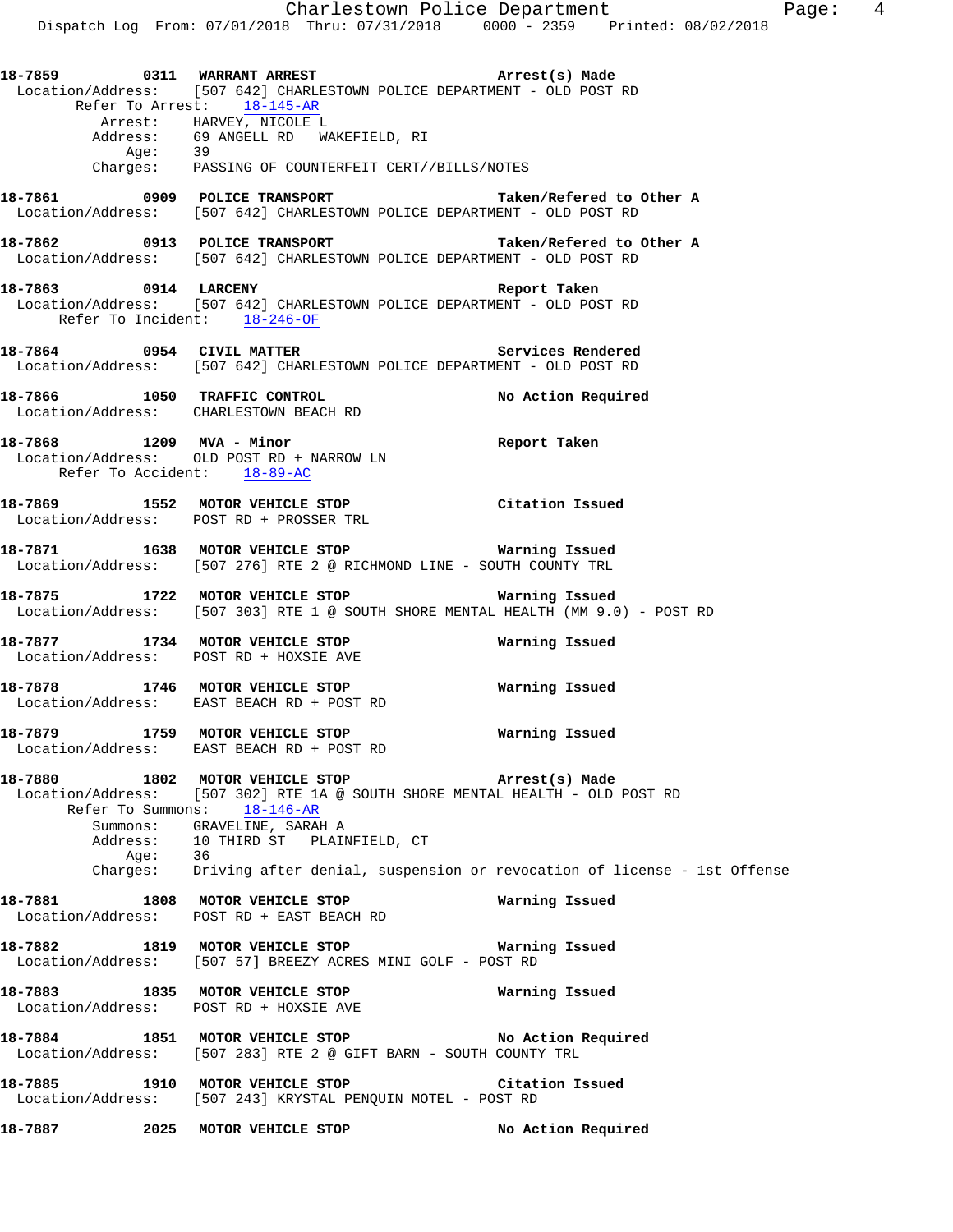|                                                                 | Dispatch Log From: 07/01/2018 Thru: 07/31/2018 0000 - 2359 Printed: 08/02/2018                                                                                                                                                                        | Charlestown Police Department | Page: 5 |  |
|-----------------------------------------------------------------|-------------------------------------------------------------------------------------------------------------------------------------------------------------------------------------------------------------------------------------------------------|-------------------------------|---------|--|
|                                                                 | Location/Address: POST RD + KING'S FACTORY RD                                                                                                                                                                                                         |                               |         |  |
|                                                                 | 18-7888 2042 MOTOR VEHICLE STOP No Action Required<br>Location/Address: POST RD + LAKESIDE DR                                                                                                                                                         |                               |         |  |
|                                                                 | 18-7890 2050 MOTOR VEHICLE COMPLAINT Could Not Locate<br>Vicinity of: POST RD + SOUTH COUNTY TRL                                                                                                                                                      |                               |         |  |
|                                                                 | 18-7892 2104 MOTOR VEHICLE STOP 6 Warning Issued<br>Vicinity of: [507 46] WASHINGTON TRUST COMPANY - OLD POST RD                                                                                                                                      |                               |         |  |
|                                                                 | 18-7893 2104 ASSIST OTHER TOWN DEPT Services Rendered<br>Location/Address: [507 327] CHARLESTOWN BEACH TOWN PARKING LOT - CHARLESTOWN BEACH RD                                                                                                        |                               |         |  |
| Refer To Incident: 18-247-OF                                    | 18-7894 2110 FIREWORKS/Possession/Use/Other Investigated<br>Location/Address: [507 26] CHARLESTOWN BREACHWAY - CHARLESTOWN BEACH RD                                                                                                                   |                               |         |  |
|                                                                 | 18-7895 2125 MOTOR VEHICLE STOP 6 Warning Issued<br>Location/Address: POST RD + SCHOOLHOUSE POND RD                                                                                                                                                   |                               |         |  |
|                                                                 | 18-7896 2125 ASSIST OTHER TOWN DEPT Services Rendered<br>Location/Address: [507 31] BLUE SHUTTERS BEACH - EAST BEACH RD                                                                                                                               |                               |         |  |
| Location/Address: CHARLESTOWN BEACH RD                          | 18-7897 2130 FIREWORKS/Possession/Use/Other Investigated                                                                                                                                                                                              |                               |         |  |
|                                                                 | 18-7898 2136 FIREWORKS/Possession/Use/Other Investigated<br>Location/Address: BUCKEYE BROOK RD + BLUE RIDGE DR                                                                                                                                        |                               |         |  |
|                                                                 | Location/Address: POST RD + WILDFLOWER RD                                                                                                                                                                                                             |                               |         |  |
| Refer To Incident: 18-248-OF                                    | 18-7902 2203 ALARM, BURGLAR 2008 Report Taken<br>Location/Address: [507 37] CHARLESTOWN WINE AND SPIRITS - OLD POST RD                                                                                                                                |                               |         |  |
|                                                                 | 18-7903 2216 SUSPICIOUS ACTIVITY/VEHICLE Investigated<br>Location/Address: [507 261] RTE 1 @ STATE GARAGE (MILE MARKER 9.6) - POST RD                                                                                                                 |                               |         |  |
|                                                                 | 18-7904 2254 DISABLED MV<br>Location/Address: [507 303] RTE 1 @ SOUTH SHORE MENTAL HEALTH (MM 9.0) - POST RD                                                                                                                                          | No Action Required            |         |  |
|                                                                 | 18-7905 2341 MOTOR VEHICLE STOP<br>Location/Address: [507 469] OLD MILL DINER - SOUTH COUNTY TRL                                                                                                                                                      | Warning Issued                |         |  |
| Location/Address: NARROW LN                                     | 18-7906 2357 DIS CONDUCT / FIGHT                                                                                                                                                                                                                      | Could Not Locate              |         |  |
| Location/Address: WORDEN'S POND RD<br>Aqe:                      | 18-7907 2359 MOTOR VEHICLE STOP<br>Refer To Arrest: 18-147-AR<br>Arrest: MCCOY, GARY J<br>Address: 15 MAIZE DR CHARLESTOWN, RI<br>55<br>Charges: DUI/DRUGS/ALCOHOL/1ST OFFENSE - B.A.C. UNKNOWN<br>Refusal to Submit to Chemical Test - 1st Violation | Arrest(s) Made                |         |  |
| For Date: $07/04/2018$ - Wednesday                              |                                                                                                                                                                                                                                                       |                               |         |  |
| 18-7908<br>Location/Address: ENNIS LN                           | 0016 911 CALLS/False/Hang-Ups/Open                                                                                                                                                                                                                    | Investigated                  |         |  |
| 18-7910<br>0047 FIRE, OTHER<br>Location/Address: EAST QUAIL RUN |                                                                                                                                                                                                                                                       | Investigated                  |         |  |
| 18-7912                                                         | 0057 MOTOR VEHICLE STOP                                                                                                                                                                                                                               | Warning Issued                |         |  |

Location/Address: [507 258] RTE 1 @ SOUTH KINGSTOWN LINE (MM 11.4) - POST RD

**18-7913 0219 POLICE TRANSPORT Services Rendered**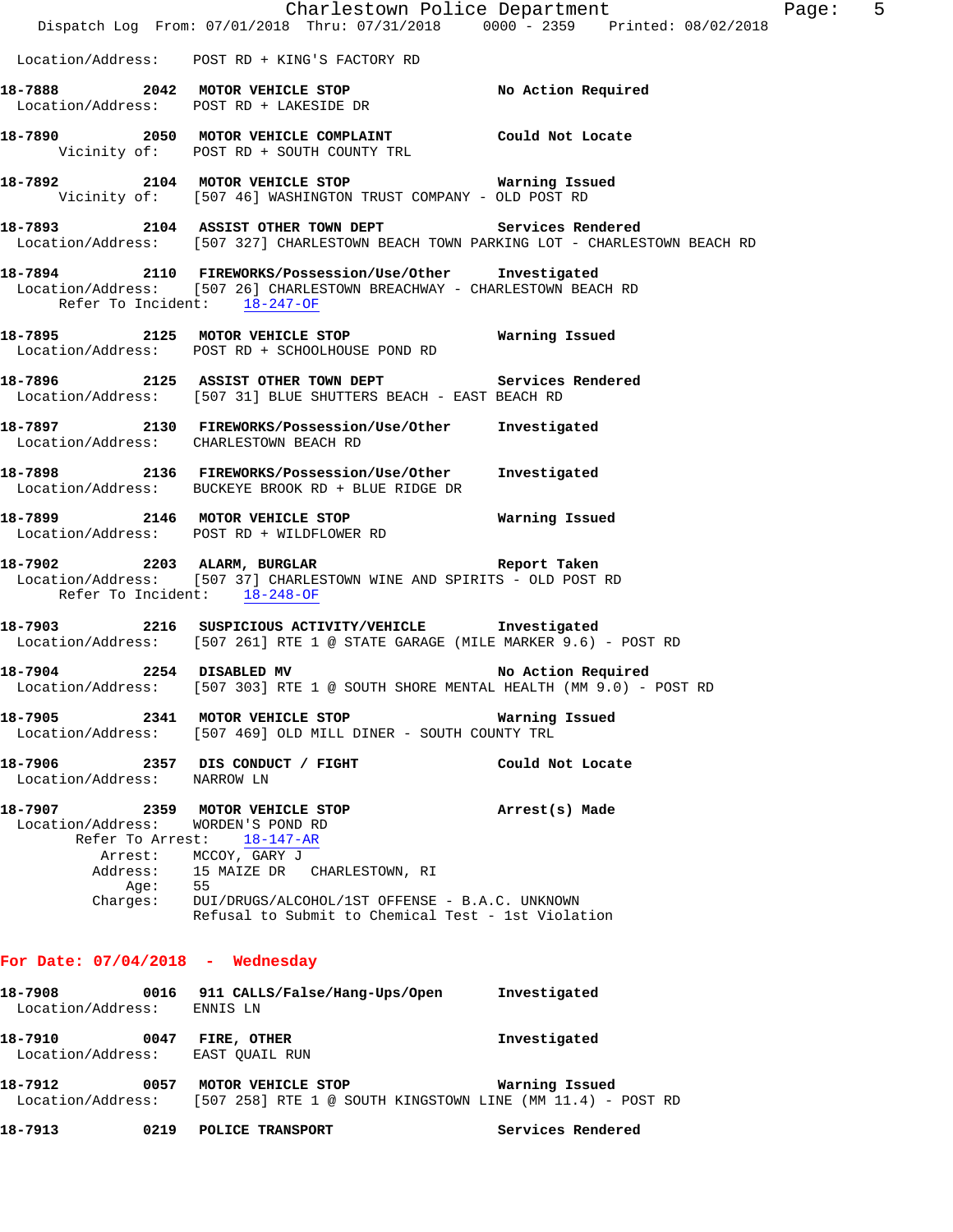Location/Address: MAIZE DR

**18-7920 0325 ALARM, BURGLAR Investigated**  Location/Address: WEST BEACH RD **18-7921 0612 MOTOR VEHICLE STOP Warning Issued**  Location/Address: KING'S FACTORY RD **18-7922 0702 TRAFFIC CONTROL Services Rendered**  Location: QUONNIE FUN RUN **18-7923 0809 FIRE, OTHER Investigated**  Location/Address: [507 354] PAT'S POWER EQUIPMENT - OLD POST RD **18-7926 0941 MOTOR VEHICLE STOP Warning Issued**  Location/Address: EAST BEACH RD **18-7927 1049 MOTOR VEHICLE COMPLAINT Could Not Locate**  Location/Address: CHARLESTOWN BEACH RD **18-7928 1051 ASSIST CITIZEN No Action Required**  Location/Address: CHARLESTOWN BEACH RD **18-7932 1134 PARKING VIOLATIONS Citation Issued**  Location/Address: [507 320] QUONOCHONTAUG BREACHWAY - WEST BEACH RD **18-7933 1149 ASSIST OTHER AGENCY Report Taken**  Location/Address: [507 24] BURLINGAME - PICNIC AREA - SANCTUARY RD Refer To Incident: 18-249-OF **18-7935 1249 FOLLOW-UP INVESTIGATION Services Rendered**  Location/Address: [507 37] CHARLESTOWN WINE AND SPIRITS - OLD POST RD **18-7936 1301 BOATING - SAFETY CHECK Investigated**  Location/Address: [507 26] CHARLESTOWN BREACHWAY - CHARLESTOWN BEACH RD **18-7937 1313 MOTOR VEHICLE STOP Warning Issued**  Location/Address: SOUTH COUNTY TRL + POST RD **18-7938 1315 ASSIST OTHER AGENCY Services Rendered**  Location/Address: [507 24] BURLINGAME - PICNIC AREA - SANCTUARY RD **18-7957 1346 BOATING - VESSEL VIOLATION Warning Issued**  Location: [507 341] NINIGRET POND - EAST, TOCKWOTTEN COVE **18-7941 1421 BOATING - VESSEL VIOLATION Warning Issued**  Location: [507 341] NINIGRET POND - EAST **18-7942 1445 OFFICER WANTED Investigated**  Location/Address: [507 321] CHARLESTOWN BEACH - CHARLESTOWN BEACH RD **18-7943 1451 Boating - Fishing Viol Warning Issued**  Location: [507 341] NINIGRET POND - EAST **18-7958 1456 BOATING - VESSEL VIOLATION Warning Issued**  Location: [507 341] NINIGRET POND - EAST **18-7944 1518 ASSIST CITIZEN Services Rendered**  Location/Address: NANCY LN **18-7946 1534 ASSIST OTHER POLICE DEPT Investigated**  Location/Address: ROSS HILL RD **18-7947 1539 LARCENY Report Taken**  Location/Address: LAND HARBOR DR Refer To Incident: 18-250-OF **18-7948 1600 MOTOR VEHICLE STOP Warning Issued**  Location/Address: ALTON CAROLINA RD + CAROLINA BACK RD

**18-7950 1606 MOTOR VEHICLE STOP Warning Issued**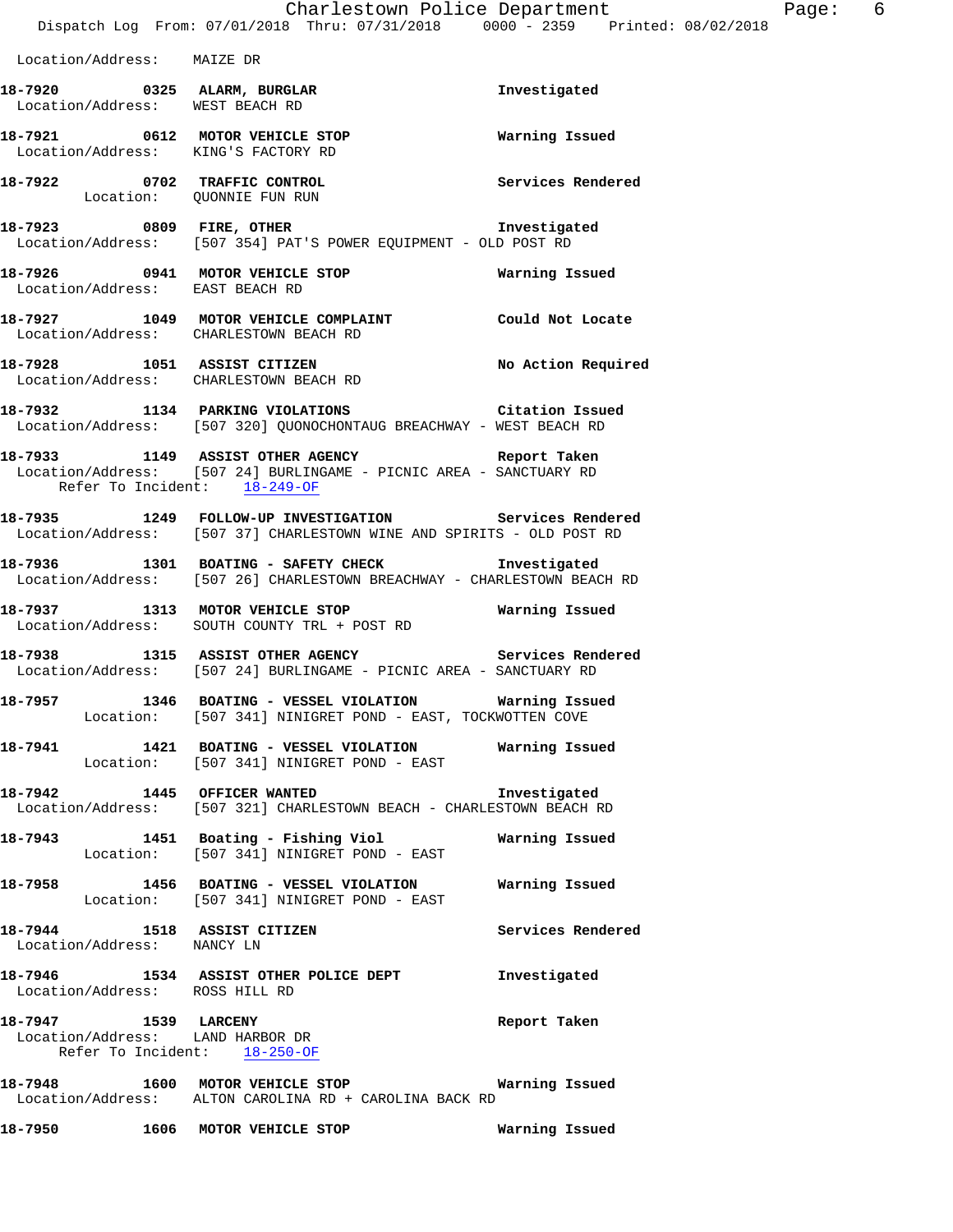|                                                                                       | Dispatch Log From: 07/01/2018 Thru: 07/31/2018 0000 - 2359 Printed: 08/02/2018                                                                                                                                                                                                                                                                                | Charlestown Police Department | Page: | 7 |
|---------------------------------------------------------------------------------------|---------------------------------------------------------------------------------------------------------------------------------------------------------------------------------------------------------------------------------------------------------------------------------------------------------------------------------------------------------------|-------------------------------|-------|---|
|                                                                                       | Location/Address: [507 374] SAINT MARYS CHURCH - CAROLINA BACK RD                                                                                                                                                                                                                                                                                             |                               |       |   |
|                                                                                       | 18-7951 1607 WELL BEING CHECK<br>Location/Address: [507 612] NINIGRET PARK - LITTLE NINI POND REST ROOMS - PARK LN                                                                                                                                                                                                                                            | Investigated                  |       |   |
| Location/Address: LAND HARBOR DR                                                      | 18-7953 1615 POLICE INFORMATION                                                                                                                                                                                                                                                                                                                               | Investigated                  |       |   |
|                                                                                       | 18-7954 1619 MOTOR VEHICLE STOP Citation Issued<br>Location/Address: POST RD + KING'S FACTORY RD                                                                                                                                                                                                                                                              |                               |       |   |
|                                                                                       | 18-7955 1630 POLICE INFORMATION Report Taken<br>Location/Address: CHARLESTOWN BEACH RD<br>Refer To Incident: 18-251-OF                                                                                                                                                                                                                                        |                               |       |   |
|                                                                                       | 18-7959 1719 DOMESTIC/Assault/Diso/Other Arrest(s) Made<br>Vicinity of: [507 279] SOUTH COUNTY TRL<br>Refer To Arrest: 18-148-AR<br>Arrest: HEBERT, MAXWELL A<br>Address: 180 MONTGOMERY ST CHICOPEE, MA<br>Age: 39<br>Charges: DOMESTIC-DISORDERLY CONDUCT<br>DOMESTIC-SIMPLE ASSAULT/BATTERY                                                                |                               |       |   |
|                                                                                       | 18-7960 1754 MOTOR VEHICLE COMPLAINT Could Not Locate<br>Location/Address: MATUNUCK SCHOOLHOUSE RD + OLD POST RD                                                                                                                                                                                                                                              |                               |       |   |
|                                                                                       | 18-7962 1837 POLICE TRANSPORT Services Rendered<br>Location/Address: [507 642] CHARLESTOWN POLICE DEPARTMENT - OLD POST RD                                                                                                                                                                                                                                    |                               |       |   |
|                                                                                       | 18-7964 1917 MOTOR VEHICLE STOP <b>Marning Issued</b><br>Location/Address: [507 258] RTE 1 @ SOUTH KINGSTOWN LINE (MM 11.4) - POST RD                                                                                                                                                                                                                         |                               |       |   |
| 18-7965 1921 ASSAULT<br>Location/Address: OLD POST RD<br>Refer To Incident: 18-252-OF |                                                                                                                                                                                                                                                                                                                                                               | Investigated                  |       |   |
| Location/Address: KEITH DR                                                            | 18-7968 2014 FOLLOW-UP INVESTIGATION Services Rendered                                                                                                                                                                                                                                                                                                        |                               |       |   |
|                                                                                       | 18-7969 2126 FIREWORKS/Possession/Use/Other Could Not Locate<br>Location/Address: POST RD + WEST BEACH RD                                                                                                                                                                                                                                                     |                               |       |   |
| Location/Address: SHIRLEY DR                                                          | 18-7970 2144 FIREWORKS/Possession/Use/Other Investigated                                                                                                                                                                                                                                                                                                      |                               |       |   |
| Location/Address: CAROLINA BACK RD                                                    | 18-7972 2241 MOTOR VEHICLE COMPLAINT                                                                                                                                                                                                                                                                                                                          | Investigated                  |       |   |
| For Date: $07/05/2018$ - Thursday                                                     |                                                                                                                                                                                                                                                                                                                                                               |                               |       |   |
|                                                                                       | 18-7973 0013 MOTOR VEHICLE STOP Citation Issued<br>Location/Address: POST RD + SCHOOLHOUSE POND RD                                                                                                                                                                                                                                                            |                               |       |   |
|                                                                                       | 18-7974 0019 ASSIST OTHER TOWN DEPT Services Rendered<br>Location/Address: [507 31] BLUE SHUTTERS BEACH - EAST BEACH RD                                                                                                                                                                                                                                       |                               |       |   |
|                                                                                       | Location/Address: [507 258] RTE 1 @ SOUTH KINGSTOWN LINE (MM 11.4) - POST RD<br>Refer To Arrest: 18-149-AR<br>Arrest: CARLSON, LYNDSY J<br>$\begin{tabular}{lllllll} Address: & 11 WAYNE ST & NARRAGANSETT, RI \\ Age: & 35 & \end{tabular}$<br>Charges: DUI/DRUGS/ALCOHOL/1ST OFFENSE - B.A.C. UNKNOWN<br>Refusal to Submit to Chemical Test - 1st Violation |                               |       |   |
| Location/Address: OCEAN VIEW AVE                                                      | 18-7978 0106 DISTURBANCE/Music/Noise Peace Restored                                                                                                                                                                                                                                                                                                           |                               |       |   |
|                                                                                       | 18-7979 0232 POLICE INFORMATION                                                                                                                                                                                                                                                                                                                               | Taken/Refered to Other A      |       |   |
|                                                                                       |                                                                                                                                                                                                                                                                                                                                                               |                               |       |   |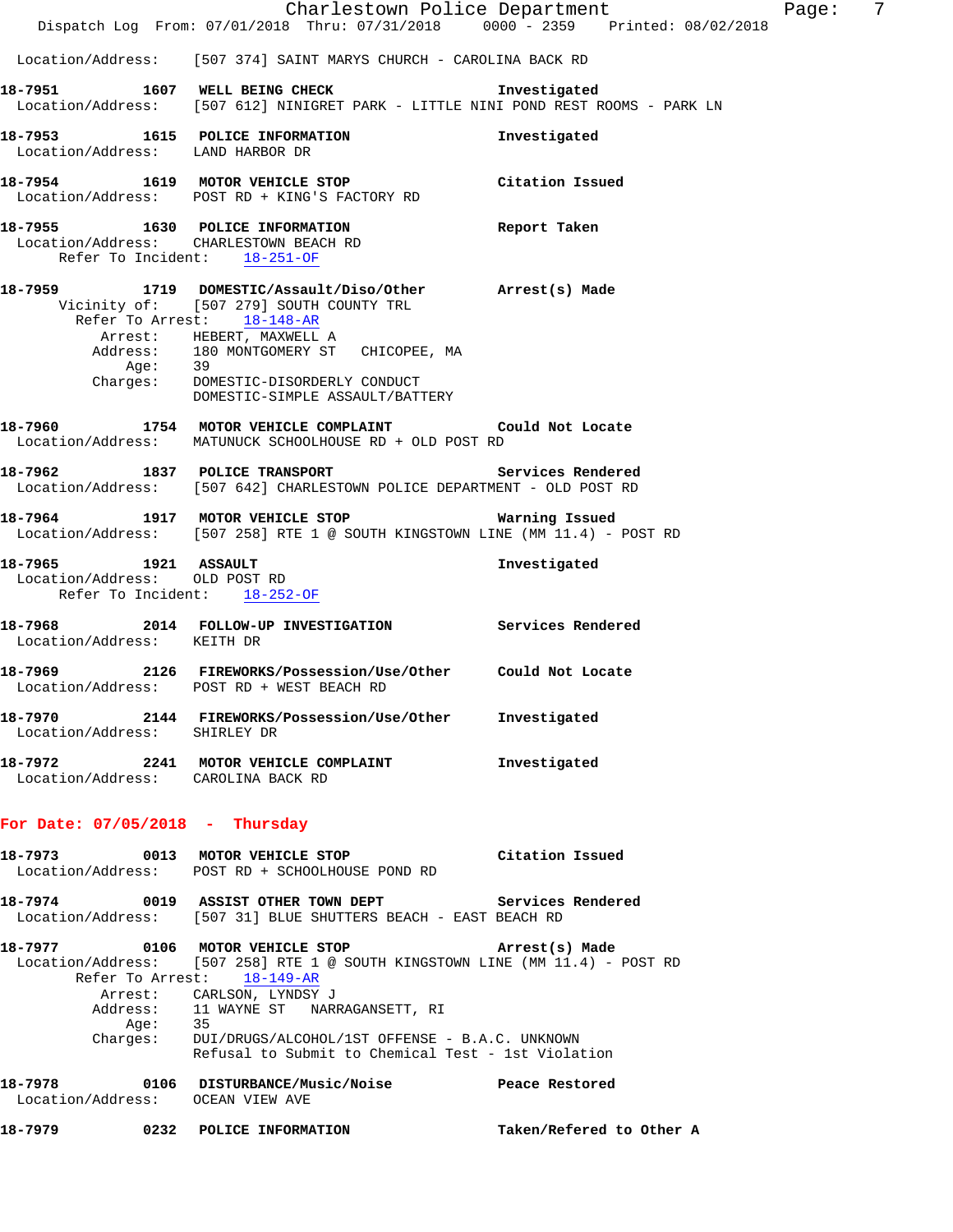|                                                      | Dispatch Log From: 07/01/2018 Thru: 07/31/2018 0000 - 2359 Printed: 08/02/2018                                                                    | Charlestown Police Department | Page: 8 |  |
|------------------------------------------------------|---------------------------------------------------------------------------------------------------------------------------------------------------|-------------------------------|---------|--|
|                                                      | Location/Address: [507 642] CHARLESTOWN POLICE DEPARTMENT - OLD POST RD                                                                           |                               |         |  |
|                                                      | 18-7980 0412 MOTOR VEHICLE COMPLAINT Could Not Locate<br>Vicinity of: POST RD + FALCONE LN                                                        |                               |         |  |
|                                                      | 18-7981 0539 DISTURBANCE/Music/Noise Could Not Locate<br>Location/Address: [507 531] NARRAGANSETT INDIAN TRIBAL ADMN BUILDING - SOUTH COUNTY TRL  |                               |         |  |
|                                                      | 18-7982 0912 MOTOR VEHICLE STOP 6 Warning Issued<br>Location/Address: [507 914] MILE MARKER 6.8 - WILDFLOWER RD                                   |                               |         |  |
|                                                      | 18-7983 0930 MOTOR VEHICLE STOP 6 Warning Issued<br>Location/Address: [507 275] RTE 1 @ WESTERLY LINE - POST RD                                   |                               |         |  |
|                                                      | 18-7985 1025 FOLLOW-UP INVESTIGATION Services Rendered<br>Location/Address: [507 72] CUMBERLAND FARMS - OLD POST RD                               |                               |         |  |
|                                                      | 18-7986 1033 ASSIST CITIZEN<br>Location/Address: [507 37] CHARLESTOWN WINE AND SPIRITS - OLD POST RD                                              | Services Rendered             |         |  |
| Location/Address: OLD POST RD                        | 18-7987 1037 FOLLOW-UP INVESTIGATION 1nvestigated                                                                                                 |                               |         |  |
|                                                      | 18-7990 1144 FOLLOW-UP INVESTIGATION Services Rendered<br>Location/Address: [507 642] CHARLESTOWN POLICE DEPARTMENT - OLD POST RD                 |                               |         |  |
|                                                      | 18-7991 1207 MOTOR VEHICLE STOP<br>Location/Address: [507 914] MILE MARKER 6.8 - WILDFLOWER RD                                                    | Warning Issued                |         |  |
|                                                      | 18-7995 1343 MOTOR VEHICLE STOP Warning Issued<br>Location/Address: [507 261] RTE 1 @ STATE GARAGE (MILE MARKER 9.6) - POST RD                    |                               |         |  |
|                                                      | 18-7996 1356 MOTOR VEHICLE STOP<br>Location/Address: [507 916] MILE MARKER 7.4 - TAMANACO DR                                                      | Warning Issued                |         |  |
|                                                      | 18-7998 1430 MOTOR VEHICLE COMPLAINT Taken/Refered to Other A<br>Location/Address: [507 303] RTE 1 @ SOUTH SHORE MENTAL HEALTH (MM 9.0) - POST RD |                               |         |  |
| 18-8000 1543 COMPLAINT<br>Location/Address: NANCY LN |                                                                                                                                                   | Services Rendered             |         |  |
| Location/Address: NANCY LN                           | 18-8002 1626 TRAFFIC CONTROL Services Rendered                                                                                                    |                               |         |  |
|                                                      | 18-8004 1701 MOTOR VEHICLE STOP 6 Warning Issued<br>Location/Address: CHARLESTOWN BEACH RD + BENHAM ST                                            |                               |         |  |
|                                                      | 18-8005 1703 MOTOR VEHICLE STOP Citation Issued<br>Location/Address: [507 269] RTE 1 @ DRIVING RANGE - POST RD                                    |                               |         |  |
| 18-8007 1714 ALARM, FIRE                             | Location/Address: [507 929] CHURCHWOODS HOUSING COMPLEX - OLD POST RD                                                                             | Services Rendered             |         |  |
| Location/Address: SK LINE - POST RD                  | 18-8006 1720 TRAFFIC CONTROL                                                                                                                      | Services Rendered             |         |  |
|                                                      | 18-8011 1801 ROAD HAZARD/OBSTRUCTION<br>Location/Address: OLD COACH RD + CRESTWOOD LN                                                             | Taken/Refered to Other A      |         |  |
| Location/Address: KEITH DR                           | 18-8012 1824 FOLLOW-UP INVESTIGATION Could Not Locate                                                                                             |                               |         |  |
| Location/Address: TOCKWOTTEN COVE RD                 | 18-8014 1840 MOTOR VEHICLE COMPLAINT Could Not Locate                                                                                             |                               |         |  |
|                                                      | 18-8016 2214 ASSIST OTHER TOWN DEPT Services Rendered<br>Location/Address: [507 31] BLUE SHUTTERS BEACH - EAST BEACH RD                           |                               |         |  |

**For Date: 07/06/2018 - Friday**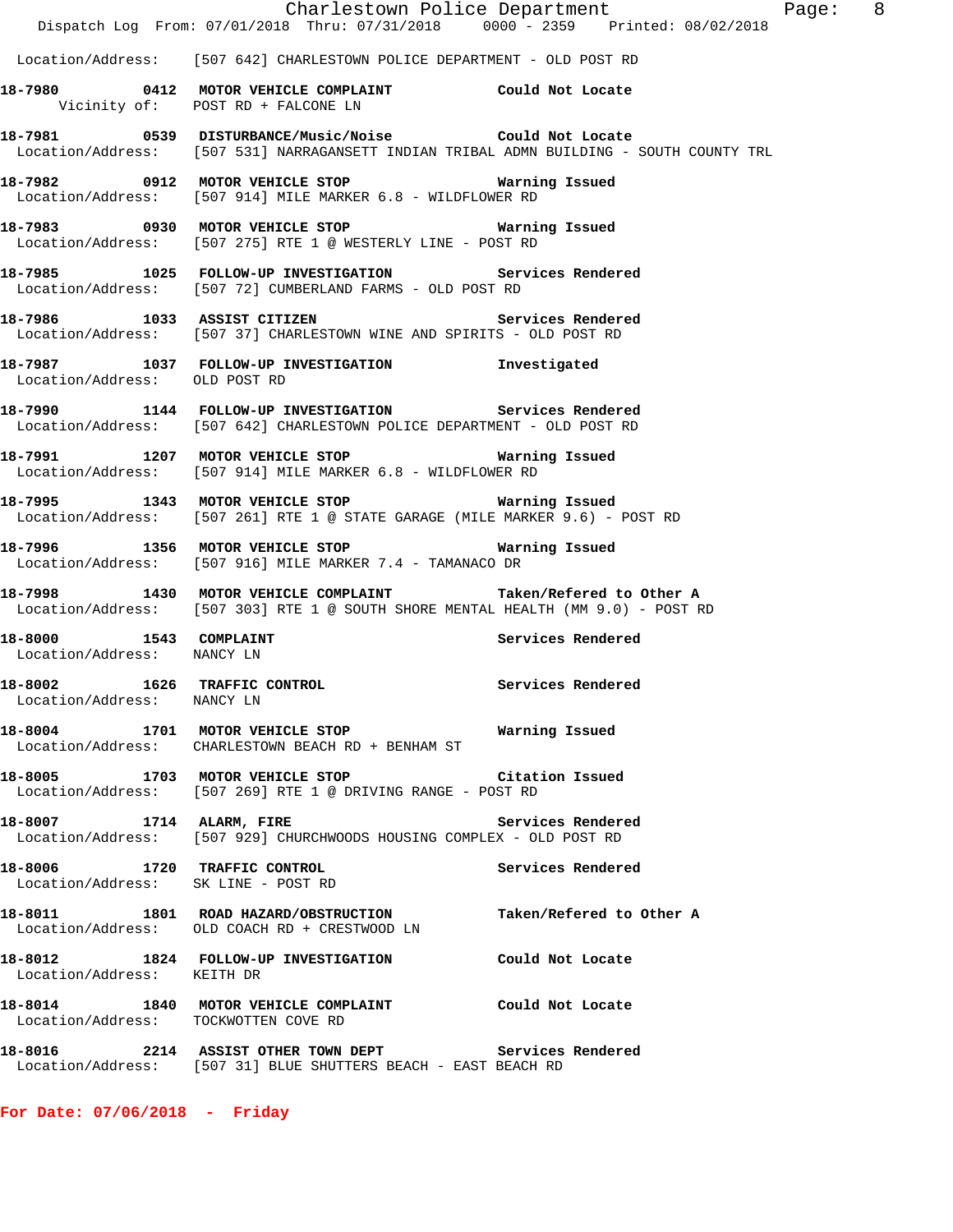|                                  | Dispatch Log From: 07/01/2018 Thru: 07/31/2018 0000 - 2359 Printed: 08/02/2018                                                                 | Charlestown Police Department Fage: 9 |  |
|----------------------------------|------------------------------------------------------------------------------------------------------------------------------------------------|---------------------------------------|--|
|                                  | 18-8017 0052 ASSIST OTHER TOWN DEPT Services Rendered<br>Location/Address: [507 327] CHARLESTOWN BEACH TOWN PARKING LOT - CHARLESTOWN BEACH RD |                                       |  |
|                                  | Location/Address: POST RD + LAKESIDE DR                                                                                                        |                                       |  |
|                                  | 18-8024   0540   ALARM, BURGLAR   Building Checked/Secured Location/Address: ARBUTUS TRL                                                       |                                       |  |
|                                  | 18-8026 1843 ASSIST OTHER TOWN DEPT Services Rendered<br>Location/Address: [507 19] CHARLESTOWN ELEMENTARY SCHOOL - CAROLINA BACK RD           |                                       |  |
|                                  | 18-8027 1039 OFFICER WANTED<br>Location/Address: LAND HARBOR DR                                                                                | No Action Required                    |  |
| Refer To Incident: 18-263-OF     | 18-8028 1105 FOUND/LOST PROPERTY 1nvestigated<br>Location/Address: HOWARD DR + MATUNUCK SCHOOLHOUSE RD                                         |                                       |  |
|                                  | 18-8029 1139 MOTOR VEHICLE STOP 6 Warning Issued<br>Location/Address: [507 261] RTE 1 @ STATE GARAGE (MILE MARKER 9.6) - POST RD               |                                       |  |
|                                  | 18-8030 1505 TOWN COUNCIL DOCKET DELIVERY Services Rendered<br>Location/Address: [507 1] CHARLESTOWN TOWN HALL - SOUTH COUNTY TRL              |                                       |  |
| Location/Address: KEITH DR       | 18-8032 1552 FOLLOW-UP INVESTIGATION 1nvestigated                                                                                              |                                       |  |
|                                  | 18-8033 1616 MOTOR VEHICLE STOP Warning Issued<br>Location/Address: [507 269] RTE 1 @ DRIVING RANGE - POST RD                                  |                                       |  |
|                                  | 18-8036 1640 MOTOR VEHICLE STOP <b>18-8036</b> Warning Issued<br>Location/Address: CAROLINA BACK RD + ALTON CAROLINA RD                        |                                       |  |
|                                  | 18-8037 1645 MOTOR VEHICLE STOP 18 Warning Issued<br>Location/Address: [507 924] MILE MARKER 10.6 - NARROW LN                                  |                                       |  |
|                                  | 18-8038 1700 MOTOR VEHICLE STOP Citation Issued<br>Location/Address: [507 276] RTE 2 @ RICHMOND LINE - SOUTH COUNTY TRL                        |                                       |  |
|                                  | 18-8042 1730 MOTOR VEHICLE STOP 6 Warning Issued<br>Location/Address: [507 266] RTE 1 @ WILLOWS - POST RD                                      |                                       |  |
|                                  | 18-8046 1846 MOTOR VEHICLE STOP <b>Marning Issued</b><br>Location/Address: [507 100] RTE 1 @ FIORES (MILE MARKER 8.0) - POST RD                |                                       |  |
|                                  | 18-8047 1846 MOTOR VEHICLE STOP 6 Warning Issued<br>Location/Address: [507 276] RTE 2 @ RICHMOND LINE - SOUTH COUNTY TRL                       |                                       |  |
|                                  | 18-8048 1858 MOTOR VEHICLE STOP <b>18-8048</b> Warning Issued<br>Location/Address: [507 276] RTE 2 @ RICHMOND LINE - SOUTH COUNTY TRL          |                                       |  |
| Location/Address: OLD POST RD    | 18-8050 1913 POLICE INFORMATION                                                                                                                | Investigated                          |  |
|                                  | 18-8051 1916 MOTOR VEHICLE STOP 6 Warning Issued<br>Location/Address: [507 914] MILE MARKER 6.8 - WILDFLOWER RD                                |                                       |  |
| Location/Address: JACOB PERRY DR | 18-8054 2040 SUSPICIOUS ACTIVITY/VEHICLE Investigated                                                                                          |                                       |  |
|                                  | 18-8056 2105 ASSIST OTHER TOWN DEPT Services Rendered<br>Location/Address: [507 327] CHARLESTOWN BEACH TOWN PARKING LOT - CHARLESTOWN BEACH RD |                                       |  |
|                                  | Location/Address: [507 271] RTE 1 @ MICHAEL'S - POST RD                                                                                        |                                       |  |
|                                  |                                                                                                                                                |                                       |  |

# **For Date: 07/07/2018 - Saturday**

**18-8060 0059 MOTOR VEHICLE STOP Warning Issued**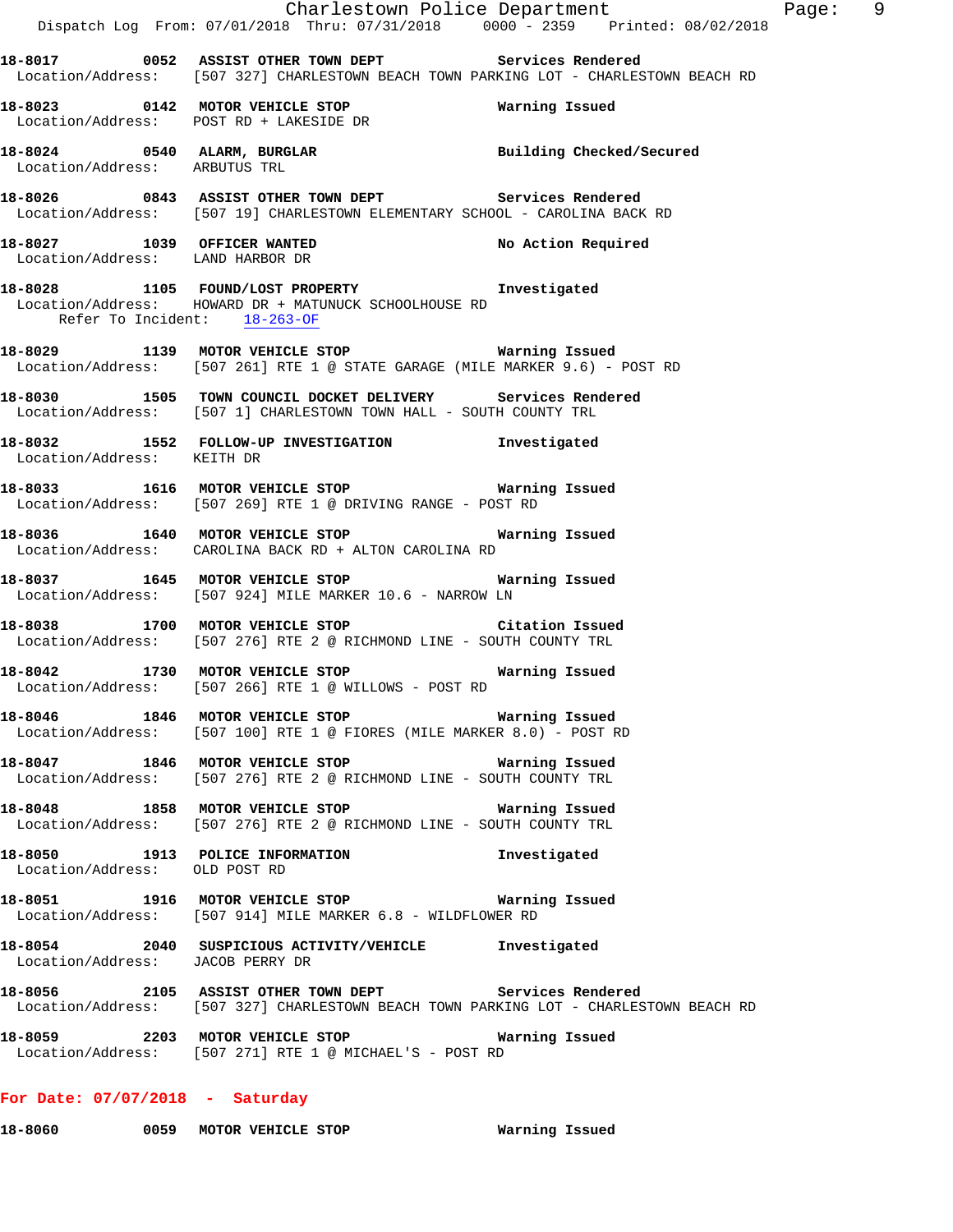|                                                                                                     |                                                                                                                                            | Charlestown Police Department The Rage: 10 |  |
|-----------------------------------------------------------------------------------------------------|--------------------------------------------------------------------------------------------------------------------------------------------|--------------------------------------------|--|
|                                                                                                     | Dispatch Log From: 07/01/2018 Thru: 07/31/2018   0000 - 2359   Printed: 08/02/2018                                                         |                                            |  |
|                                                                                                     | Location/Address: [507 923] MILE MARKER 10.2 - FALCONE LN                                                                                  |                                            |  |
|                                                                                                     | 18-8061  0113 MOTOR VEHICLE STOP    Varning Issued<br>Location/Address: [507 258] RTE 1 @ SOUTH KINGSTOWN LINE (MM 11.4) - POST RD         |                                            |  |
|                                                                                                     | 18-8069 0623 ASSIST OTHER TOWN DEPT Services Rendered<br>Location/Address: [507 31] BLUE SHUTTERS BEACH - EAST BEACH RD                    |                                            |  |
|                                                                                                     | 18-8070 0628 DISABLED MV Services Rendered<br>Vicinity of: [507 318] EAST BEACH STATE PARKING LOT - EAST BEACH RD                          |                                            |  |
|                                                                                                     | 18-8072 0728 MOTOR VEHICLE STOP 6 Warning Issued<br>Location/Address: [507 604] BESTWAY GAS STATION - POST RD                              |                                            |  |
|                                                                                                     | 18-8073 0732 MOTOR VEHICLE STOP Citation Issued<br>Location/Address: [507 66] WILLOWS RESORT - POST RD                                     |                                            |  |
|                                                                                                     | 18-8074 0747 MOTOR VEHICLE STOP<br>Location/Address: [507 607] RTE 1 @ BESTWAY - POST RD                                                   | Warning Issued                             |  |
|                                                                                                     | Location/Address: POST RD + EAST BEACH RD                                                                                                  |                                            |  |
| 18-8077 0753 DISABLED MV                                                                            | Location/Address: POST RD + EAST BEACH RD                                                                                                  | Services Rendered                          |  |
|                                                                                                     | Location/Address: [507 66] WILLOWS RESORT - POST RD                                                                                        |                                            |  |
| Location/Address: POST RD                                                                           | 18-8081 0815 MOTOR VEHICLE STOP                                                                                                            | Citation Issued                            |  |
| 18-8082 0844 ASSAULT<br>Location/Address: OLD POST RD<br>Refer To Incident: 18-256-OF               |                                                                                                                                            | Report Taken                               |  |
| Location/Address: MOHEGAN RD                                                                        | 18-8083 0855 MOTOR VEHICLE STOP No Action Required                                                                                         |                                            |  |
| 18-8084 0907 POLICE INFORMATION<br>Location/Address: ROCKY ACRES DR<br>Refer To Incident: 18-257-OF |                                                                                                                                            | Report Taken                               |  |
|                                                                                                     | 18-8085 0909 MOTOR VEHICLE STOP __________ Warning Issued<br>Location/Address: POST RD + KING'S FACTORY RD                                 |                                            |  |
|                                                                                                     | 18-8087 0935 MOTOR VEHICLE COMPLAINT 1nvestigated<br>Location/Address: [507 26] CHARLESTOWN BREACHWAY - CHARLESTOWN BEACH RD               |                                            |  |
|                                                                                                     | 18-8088 		 0938 FOLLOW-UP INVESTIGATION Services Rendered<br>Location/Address: [507 72] CUMBERLAND FARMS - OLD POST RD                     |                                            |  |
|                                                                                                     | 18-8089 0938 FOLLOW-UP INVESTIGATION Services Rendered<br>Location/Address: [507 72] CUMBERLAND FARMS - OLD POST RD                        |                                            |  |
|                                                                                                     | 18-8090 1004 TRAFFIC CONTROL Services Rendered<br>Location/Address: [507 31] BLUE SHUTTERS BEACH - EAST BEACH RD                           |                                            |  |
| Location/Address: CHEROKEE BND<br>Refer To Incident: 18-258-OF                                      | 18-8094 1058 ANIMAL COMPLAINT <b>18-8094</b> Report Taken                                                                                  |                                            |  |
|                                                                                                     | 18-8095 1127 DISABLED MV Services Rendered<br>Location/Address: [507 44] KINGSTON PIZZA - OLD POST RD                                      |                                            |  |
|                                                                                                     | 18-8099 1246 OFFICER WANTED<br>Location/Address: [507 21] BURLINGAME STATE PARK - CAMPING AREA - BURLINGAME STATE PARK RD                  | Investigated                               |  |
|                                                                                                     | 18-8101 1256 MOTOR VEHICLE STOP 6 Warning Issued<br>Location/Address: [507 10] BURLINGAME - CAMP STORE-S&H INC. - BURLINGAME STATE PARK RD |                                            |  |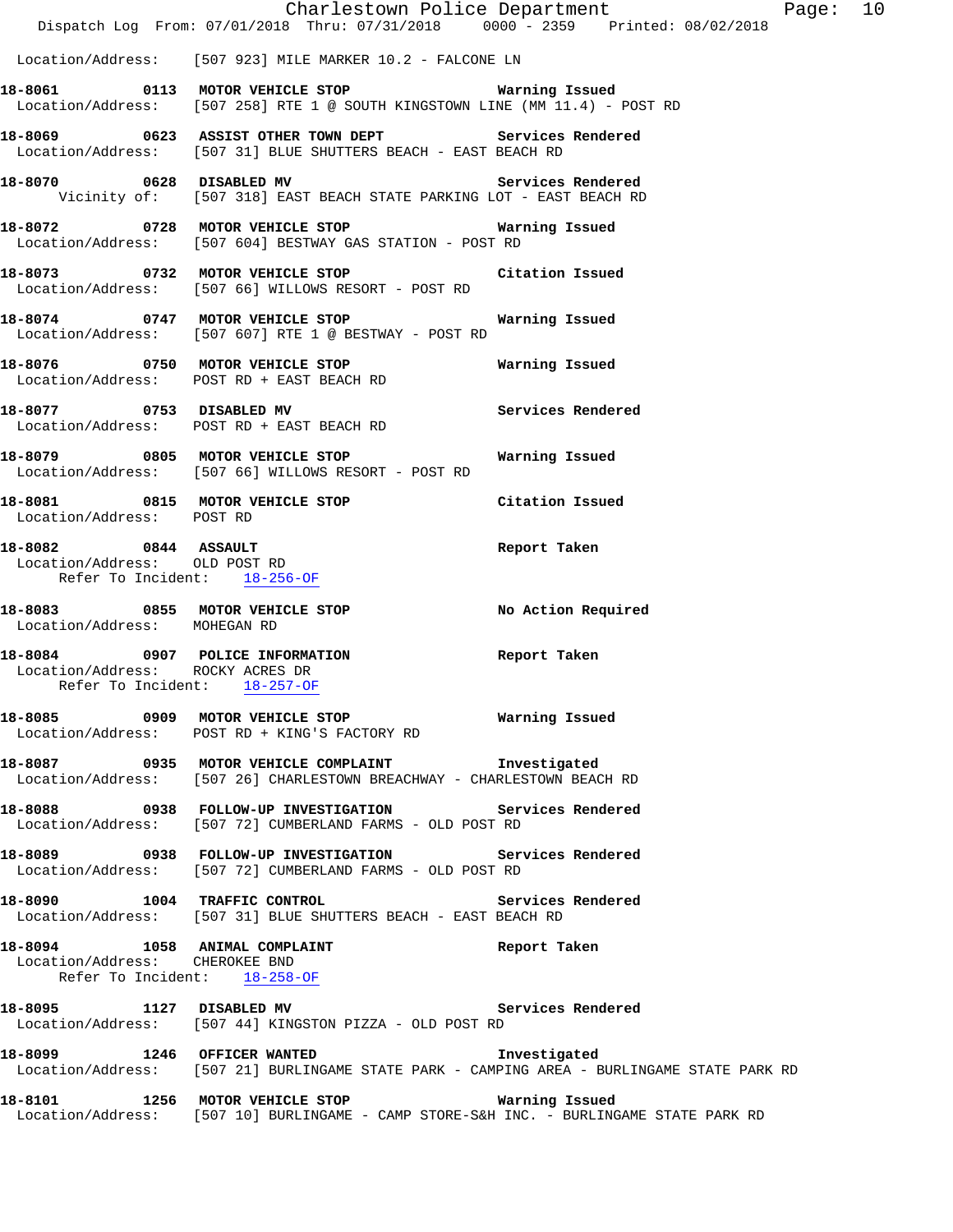|                                        |                                                                                                                                                  | Charlestown Police Department The Rage: 11 |  |
|----------------------------------------|--------------------------------------------------------------------------------------------------------------------------------------------------|--------------------------------------------|--|
|                                        | Dispatch Log From: 07/01/2018 Thru: 07/31/2018   0000 - 2359   Printed: 08/02/2018                                                               |                                            |  |
|                                        | 18-8102 1301 DISABLED MV 18-8102 Services Rendered<br>Location/Address: OLD POST RD + KLONDIKE RD                                                |                                            |  |
|                                        | 18-8103 1338 PARKING VIOLATIONS Citation Issued<br>Location/Address: [507 320] QUONOCHONTAUG BREACHWAY - WEST BEACH RD                           |                                            |  |
|                                        | 18-8104 1351 ASSIST OTHER AGENCY Services Rendered<br>Location/Address: [507 21] BURLINGAME STATE PARK - CAMPING AREA - BURLINGAME STATE PARK RD |                                            |  |
| Location/Address: OLD POST RD          | 18-8105 1411 ALARM, BURGLAR                                                                                                                      | Building Checked/Secured                   |  |
|                                        | 18-8106 1415 Boating - Assistance Services Rendered<br>Location: [507 341] NINIGRET POND - EAST                                                  |                                            |  |
|                                        | 18-8107 1427 FOLLOW-UP INVESTIGATION 1nvestigated<br>Location/Address: [507 37] CHARLESTOWN WINE AND SPIRITS - OLD POST RD                       |                                            |  |
|                                        | 18-8108 1605 MOTOR VEHICLE STOP THE Citation Issued<br>Location/Address: [507 269] RTE 1 @ DRIVING RANGE - POST RD                               |                                            |  |
| Location/Address: SAND HILL RD         | 18-8110 1650 ASSIST OTHER POLICE DEPT Could Not Locate                                                                                           |                                            |  |
| Refer To Incident: 18-259-OF           | 18-8111 1731 OFFICER WANTED<br>Location/Address: [507 377] KLONDIKE QUARRIES - KLONDIKE RD                                                       | Investigated                               |  |
|                                        | 18-8113 1804 MOTOR VEHICLE COMPLAINT Could Not Locate<br>Location/Address: [507 924] MILE MARKER 10.6 - NARROW LN                                |                                            |  |
|                                        | 18-8114 1809 MOTOR VEHICLE STOP <b>18-8114</b> Warning Issued<br>Location/Address: [507 924] MILE MARKER 10.6 - NARROW LN                        |                                            |  |
|                                        | 18-8115 1825 MOTOR VEHICLE STOP <b>18-8115</b> Warning Issued<br>Location/Address: [507 925] MILE MARKER 11.0 - POST RD                          |                                            |  |
| 18-8116 1834 DISABLED MV               | Services Rendered<br>Location/Address: SOUTH COUNTY TRL + NARROW LN                                                                              |                                            |  |
| Location/Address: OLD RD               | 18-8117 1836 ASSIST OTHER POLICE DEPT Could Not Locate                                                                                           |                                            |  |
|                                        | 18-8118 		 1913 MOTOR VEHICLE STOP 			 Warning Issued<br>Location/Address: [507 269] RTE 1 @ DRIVING RANGE - POST RD                             |                                            |  |
|                                        | Location/Address: [507 269] RTE 1 @ DRIVING RANGE - POST RD                                                                                      |                                            |  |
| 18-8121 1940 ALARM, FIRE               | Location/Address: CHARLESTOWN BEACH RD                                                                                                           | <b>False Alarm</b>                         |  |
|                                        | 18-8125 2049 MOTOR VEHICLE STOP 6 Warning Issued<br>Location/Address: [507 279] RTE 2 @ CHARLESTOWN TOWN HALL - SOUTH COUNTY TRL                 |                                            |  |
| Location/Address: [507 911] HOXSIE AVE | 18-8127 2104 FIREWORKS/Possession/Use/Other Investigated                                                                                         |                                            |  |
|                                        | 18-8128 2115 MOTOR VEHICLE STOP<br>Location/Address: POST RD + KING'S FACTORY RD                                                                 | Citation Issued                            |  |
|                                        | 18-8129 2125 FIREWORKS/Possession/Use/Other Could Not Locate<br>Location/Address: TOCKWOTTEN COVE RD + POND SHORE DR                             |                                            |  |
|                                        | 18-8131  2131 DISTURBANCE/Music/Noise  Unfounded<br>Location/Address: [507 657] COUNTRY FOOD MART, LLC - SOUTH COUNTY TRL                        |                                            |  |
|                                        | Location/Address: [507 45] RIPPY'S LIQUOR MART - SOUTH COUNTY TRL                                                                                |                                            |  |
| 18-8134                                | 2145 ASSIST OTHER TOWN DEPT                                                                                                                      | Services Rendered                          |  |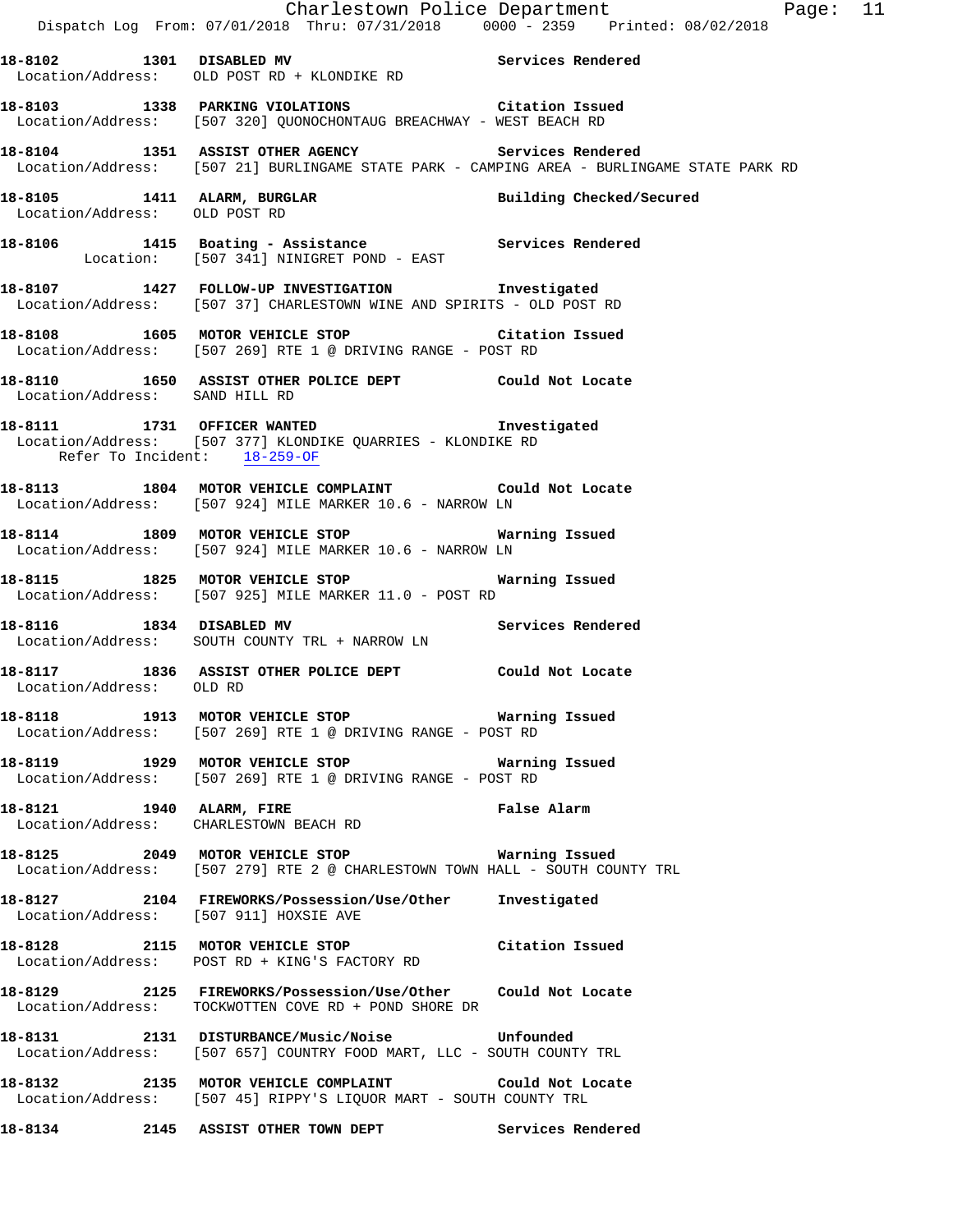Location/Address: [507 31] BLUE SHUTTERS BEACH - EAST BEACH RD

**18-8135 2158 ASSIST OTHER TOWN DEPT Services Rendered**  Location/Address: [507 49] CHARLESTOWN TOWN BEACH - CHARLESTOWN BEACH RD

**18-8137 2223 MOTOR VEHICLE STOP Citation Issued**  Location/Address: [507 100] RTE 1 @ FIORES (MILE MARKER 8.0) - POST RD

**18-8138 2325 ALARM, FIRE Investigated**  Location/Address: BAY VIEW RD

### **For Date: 07/08/2018 - Sunday**

**18-8146 0033 MOTOR VEHICLE STOP Citation Issued**  Location/Address: [507 46] WASHINGTON TRUST COMPANY - OLD POST RD

**18-8152 0744 ASSIST OTHER TOWN DEPT Citation Issued**  Location/Address: [507 31] BLUE SHUTTERS BEACH - EAST BEACH RD

**18-8153 0753 ANNOYING PHONE CALLS Investigated**  Location/Address: TOCKWOTTEN COVE RD

**18-8154 0803 MOTOR VEHICLE STOP Warning Issued**  Location/Address: [507 31] BLUE SHUTTERS BEACH - EAST BEACH RD

**18-8155 0803 TRAFFIC CONTROL Services Rendered**  Location/Address: [507 31] BLUE SHUTTERS BEACH - EAST BEACH RD

**18-8157 0853 MOTOR VEHICLE STOP Warning Issued**  Location/Address: [507 266] RTE 1 @ WILLOWS - POST RD

**18-8159 0904 MOTOR VEHICLE STOP Citation Issued**  Location/Address: [507 266] RTE 1 @ WILLOWS - POST RD

**18-8160 0923 MOTOR VEHICLE STOP Citation Issued**  Location/Address: [507 270] RTE 1 @ BURLINGAME (MILE MARKER 6.0) - POST RD

**18-8161 0934 MOTOR VEHICLE STOP Warning Issued**  Location/Address: [507 924] OLD POST RD + NARROW LN

**18-8162 1002 SERVE WARRANT Investigated**  Location/Address: COLUMBIA HEIGHTS OVAL

**18-8165 1041 PARKING VIOLATIONS Citation Issued**  Location/Address: [507 320] QUONOCHONTAUG BREACHWAY - WEST BEACH RD

**18-8167 1109 MOTOR VEHICLE STOP Citation Issued**  Location/Address: [507 924] MILE MARKER 10.6 - NARROW LN

18-8169 **1132** WELL BEING CHECK **Services Rendered** Location/Address: POST RD + SCHOOLHOUSE POND RD

**18-8170 1141 FOLLOW-UP INVESTIGATION Investigated**  Location/Address: [507 642] CHARLESTOWN POLICE DEPARTMENT - OLD POST RD Refer To Incident: 18-260-OF

**18-8171 1211 MOTOR VEHICLE STOP Warning Issued**  Location/Address: [507 261] RTE 1 @ STATE GARAGE (MILE MARKER 9.6) - POST RD

**18-8173 1307 PARKING VIOLATIONS Warning Issued**  Vicinity of: [507 595] CHARLESTOWN BEACH RD

**18-8175 1436 ASSIST CITIZEN No Action Required**  Location/Address: [507 270] RTE 1 @ BURLINGAME (MILE MARKER 6.0) - POST RD

**18-8176 1444 POLICE INFORMATION Report Taken**  Location/Address: [507 26] CHARLESTOWN BREACHWAY - CHARLESTOWN BEACH RD Refer To Incident: 18-261-OF

**18-8177 1507 ASSIST CITIZEN Services Rendered**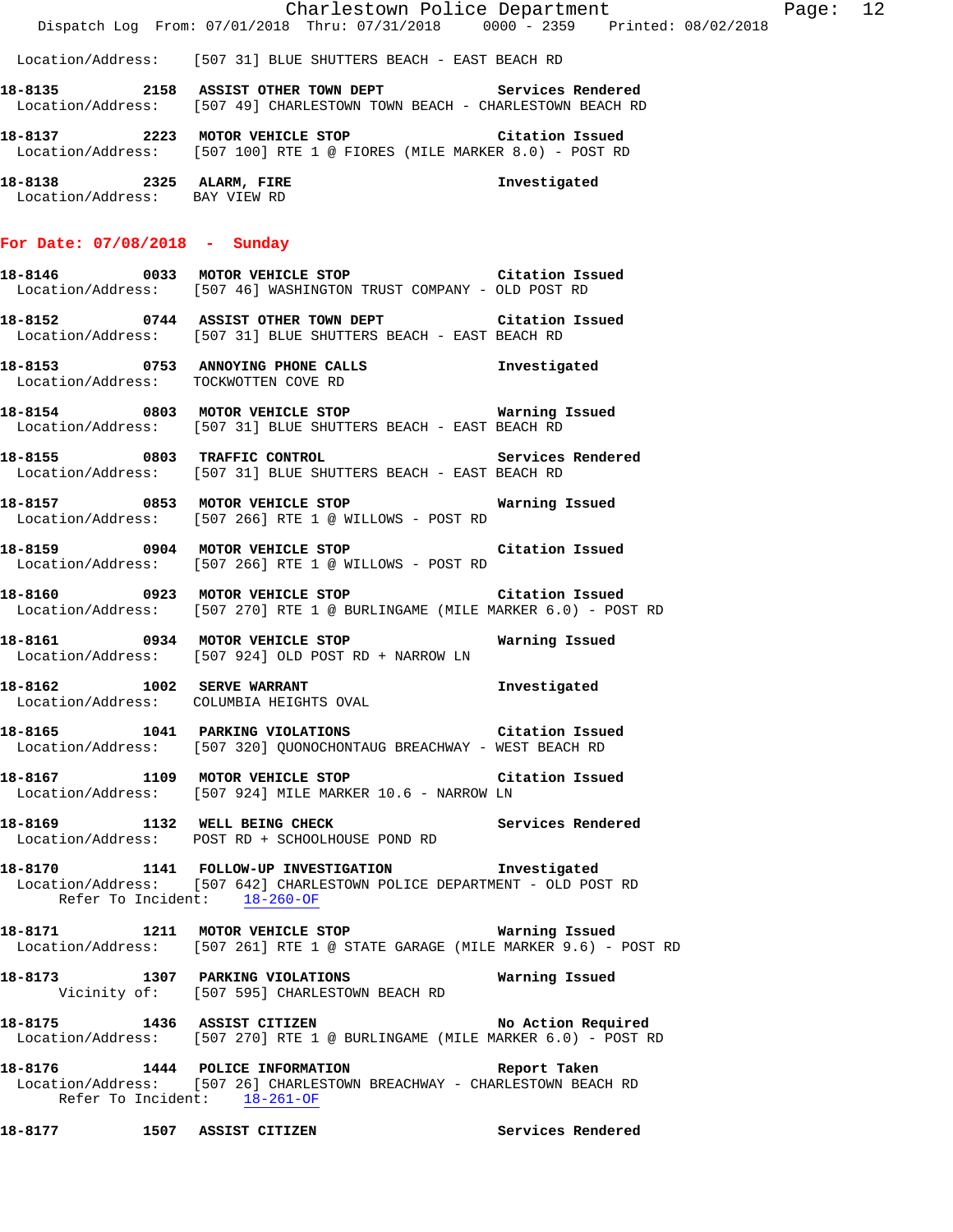|                                                                        | Charlestown Police Department<br>Dispatch Log From: 07/01/2018 Thru: 07/31/2018 0000 - 2359 Printed: 08/02/2018         |                          | Page: 13 |  |
|------------------------------------------------------------------------|-------------------------------------------------------------------------------------------------------------------------|--------------------------|----------|--|
| Vicinity of: EAST BEACH RD                                             |                                                                                                                         |                          |          |  |
|                                                                        | 18-8180 1531 MOTOR VEHICLE COMPLAINT Could Not Locate<br>Vicinity of: [507 795] SAND PLAIN RD                           |                          |          |  |
|                                                                        | 18-8181 1539 TRAFFIC CONTROL<br>Location/Address: POST RD + PROSSER TRL                                                 | Services Rendered        |          |  |
|                                                                        | 18-8182 1610 MOTOR VEHICLE STOP<br>Location/Address: POST RD + KING'S FACTORY RD                                        | Citation Issued          |          |  |
|                                                                        | 18-8183 1617 POLICE TRANSPORT<br>Location/Address: [507 264] RTE 1 @ WINDSWEPT INN - POST RD                            | Services Rendered        |          |  |
|                                                                        |                                                                                                                         | Warning Issued           |          |  |
|                                                                        | 18-8191 1839 ANIMAL COMPLAINT The Could Not Locate<br>Vicinity of: OLD COACH RD + LADY SLIPPER DR                       |                          |          |  |
|                                                                        | Location/Address: [507 269] RTE 1 @ DRIVING RANGE - POST RD                                                             |                          |          |  |
| Location/Address: NORTH CASTLE WAY                                     | 18-8195 1927 911 CALLS/False/Hang-Ups/Open False Alarm                                                                  |                          |          |  |
|                                                                        | 18-8200 2125 MOTOR VEHICLE STOP Citation Issued<br>Location/Address: POST RD + KING'S FACTORY RD                        |                          |          |  |
|                                                                        | 18-8201 2131 ASSIST OTHER TOWN DEPT Services Rendered<br>Location/Address: [507 31] BLUE SHUTTERS BEACH - EAST BEACH RD |                          |          |  |
| 18-8203 2210 ESCORT<br>Location/Address: CARDINAL LN                   |                                                                                                                         | Services Rendered        |          |  |
| For Date: $07/09/2018$ - Monday                                        |                                                                                                                         |                          |          |  |
| 18-8207 0108 MOTOR VEHICLE STOP<br>Location/Address: SK LINE - POST RD |                                                                                                                         | Warning Issued           |          |  |
| 18-8221 0832 POLICE INFORMATION<br>Location/Address: OLD MILL RD       |                                                                                                                         | No Action Required       |          |  |
| 18-8223                                                                | 0914 MOTOR VEHICLE STOP<br>Location/Address: POST RD + SOUTH COUNTY TRL                                                 | Field Interrogation      |          |  |
| 18-8225 1029 MOTOR VEHICLE STOP<br>Refer To Summons:                   | Vicinity of: SOUTH COUNTY TRL<br>18-151-AR<br>Summons: BRENNAN, JAMIE L<br>Address: 531 S COUNTY TRL Apt. #1 EXETER, RI | Arrest(s) Made           |          |  |
| Age: 49                                                                | Charges: Driving after denial, suspension or revocation of license - 2nd Offense                                        |                          |          |  |
| Location/Address: COLUMBIA HEIGHTS OVAL<br>Refer To Incident:          | 18-8227 1116 FOLLOW-UP INVESTIGATION<br>$18 - 264 - OF$                                                                 | Investigated             |          |  |
| Refer To Incident: 18-263-OF                                           | 18-8229 1134 FOUND/LOST PROPERTY<br>Location/Address: MATUNUCK SCHOOLHOUSE RD + HOWARD DR                               | Services Rendered        |          |  |
| 18-8231 1315 FIRE, OTHER<br>Location/Address: COUNTRY DR               |                                                                                                                         | Investigated             |          |  |
| 18-8232 1355 ANIMAL COMPLAINT<br>Location/Address: MIDLAND RD          |                                                                                                                         | Taken to Family/Guardian |          |  |

18-8233 1407 WELL BEING CHECK **Investigated** Location/Address: ROCKY ACRES DR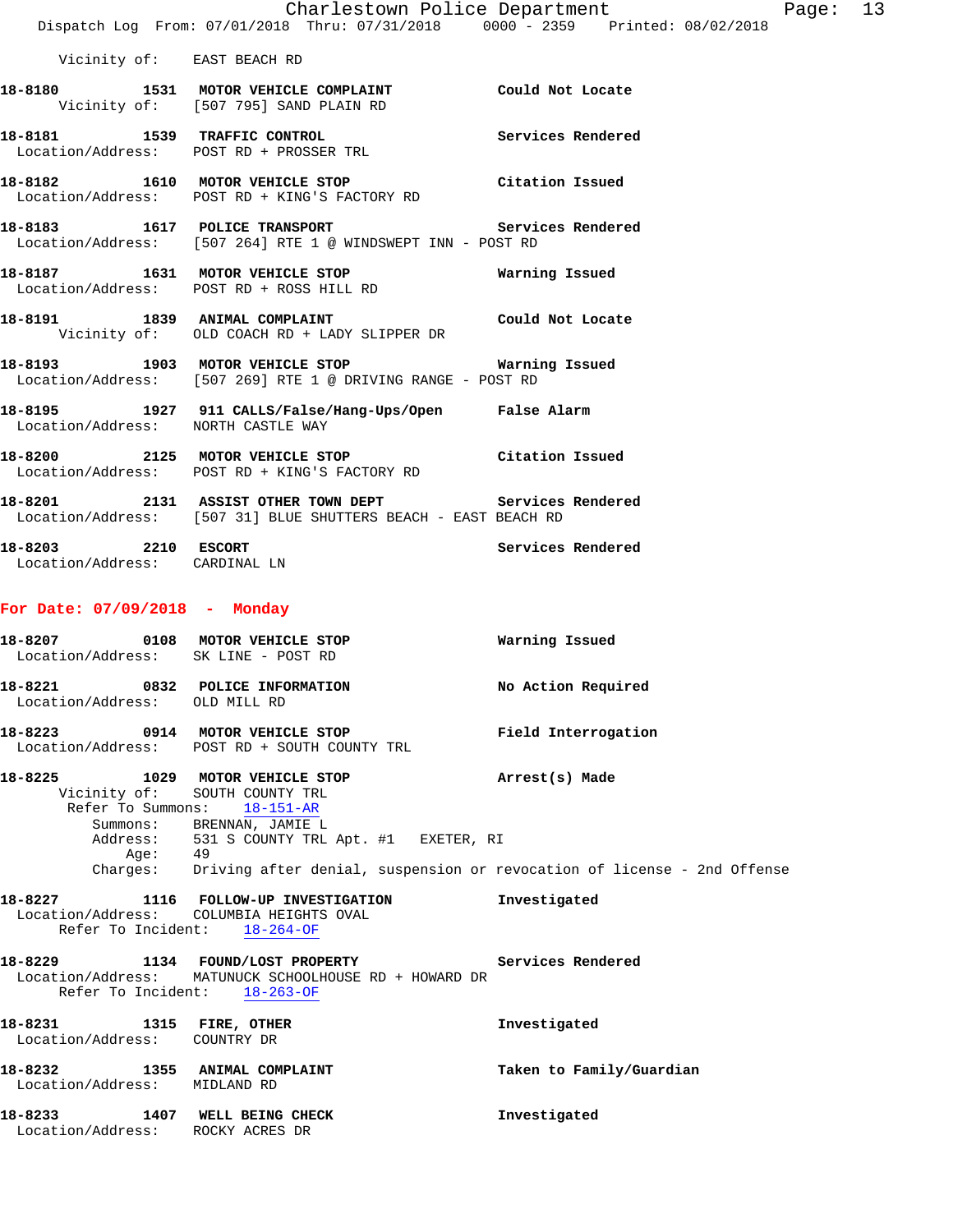|                                  | Dispatch Log From: 07/01/2018 Thru: 07/31/2018 0000 - 2359 Printed: 08/02/2018                                                                 | Charlestown Police Department | Page: 14 |  |
|----------------------------------|------------------------------------------------------------------------------------------------------------------------------------------------|-------------------------------|----------|--|
|                                  | Refer To Incident: 18-268-OF                                                                                                                   |                               |          |  |
|                                  | 18-8234 1414 MOTOR VEHICLE STOP 6 Warning Issued<br>Location/Address: [507 269] RTE 1 @ DRIVING RANGE - POST RD                                |                               |          |  |
| Refer To Incident: 18-265-OF     | 18-8235 1427 ANIMAL COMPLAINT 18-8235 Investigated<br>Location/Address: [507 45] RIPPY'S LIQUOR MART - SOUTH COUNTY TRL                        |                               |          |  |
|                                  | 18-8236 1510 TRAFFIC CONTROL 18-8236<br>Location/Address: CHARLESTOWN BEACH RD + TRAYMORE ST                                                   |                               |          |  |
|                                  | 18-8238 1718 MOTOR VEHICLE STOP Warning Issued<br>Location/Address: MATUNUCK SCHOOLHOUSE RD + ATLANTIS DR                                      |                               |          |  |
|                                  | 18-8239 1741 MOTOR VEHICLE STOP 6 Warning Issued<br>Vicinity of: [507 850] CROSS MILLS FIRE STATION - OLD POST RD                              |                               |          |  |
|                                  | 18-8240 1748 MOTOR VEHICLE COMPLAINT Investigated<br>Location/Address: [507 327] CHARLESTOWN BEACH TOWN PARKING LOT - CHARLESTOWN BEACH RD     |                               |          |  |
| Location/Address: KLONDIKE RD    | 18-8241 1819 TRESPASSING                                                                                                                       | Investigated                  |          |  |
|                                  | 18-8242 1942 MOTOR VEHICLE STOP <b>WATILLE STOP</b><br>Location/Address: [507 261] RTE 1 @ STATE GARAGE (MILE MARKER 9.6) - POST RD            |                               |          |  |
|                                  | 18-8243 2137 ASSIST OTHER TOWN DEPT Services Rendered<br>Location/Address: [507 31] BLUE SHUTTERS BEACH - EAST BEACH RD                        |                               |          |  |
|                                  | 18-8244 2137 ASSIST OTHER POLICE DEPT No Action Required<br>Location/Address: [507 258] RTE 1 @ SOUTH KINGSTOWN LINE (MM 11.4) - POST RD       |                               |          |  |
|                                  | 18-8245 2237 ASSIST OTHER TOWN DEPT Services Rendered<br>Location/Address: [507 327] CHARLESTOWN BEACH TOWN PARKING LOT - CHARLESTOWN BEACH RD |                               |          |  |
| Location/Address: SCAPA FLOW RD  | 18-8246 2246 OFFICER WANTED Peace Restored                                                                                                     |                               |          |  |
| For Date: $07/10/2018$ - Tuesday |                                                                                                                                                |                               |          |  |
|                                  | Location/Address: [507 924] MILE MARKER 10.6 - NARROW LN                                                                                       |                               |          |  |
|                                  | 18-8255 0139 ANIMAL COMPLAINT Services Rendered<br>Location/Address: EAST CHARLES ST + INDIAN TRL                                              |                               |          |  |
|                                  | 18-8262 0937 MOTOR VEHICLE STOP <b>Matricular Manus</b> Issued<br>Location/Address: [507 261] RTE 1 @ STATE GARAGE (MILE MARKER 9.6) - POST RD |                               |          |  |
|                                  | 18-8263 0944 ASSIST OTHER TOWN DEPT Services Rendered<br>Location/Address: [507 31] BLUE SHUTTERS BEACH - EAST BEACH RD                        |                               |          |  |
|                                  | 18-8264 0959 POLICE INFORMATION Investigated<br>Location/Address: [507 642] CHARLESTOWN POLICE DEPARTMENT - OLD POST RD                        |                               |          |  |
|                                  |                                                                                                                                                |                               |          |  |

**18-8265 1115 MVA - W/Injury/Fluid/Hazard Report Taken**  Location/Address: [507 263] RTE 1 @ TOURIST INFO (MILE MARKER 7.6) - POST RD Refer To Accident: 18-90-AC

**18-8266 1214 ASSIST CITIZEN Services Rendered**  Location/Address: [507 26] CHARLESTOWN BREACHWAY - CHARLESTOWN BEACH RD

**18-8267 1230 FIRE, BRUSH Extinquished**  Location/Address: TIMBER RIDGE RD

**18-8270 1603 MOTOR VEHICLE STOP Warning Issued**  Location/Address: [507 269] RTE 1 @ DRIVING RANGE - POST RD

**18-8272 1630 MOTOR VEHICLE STOP Citation Issued**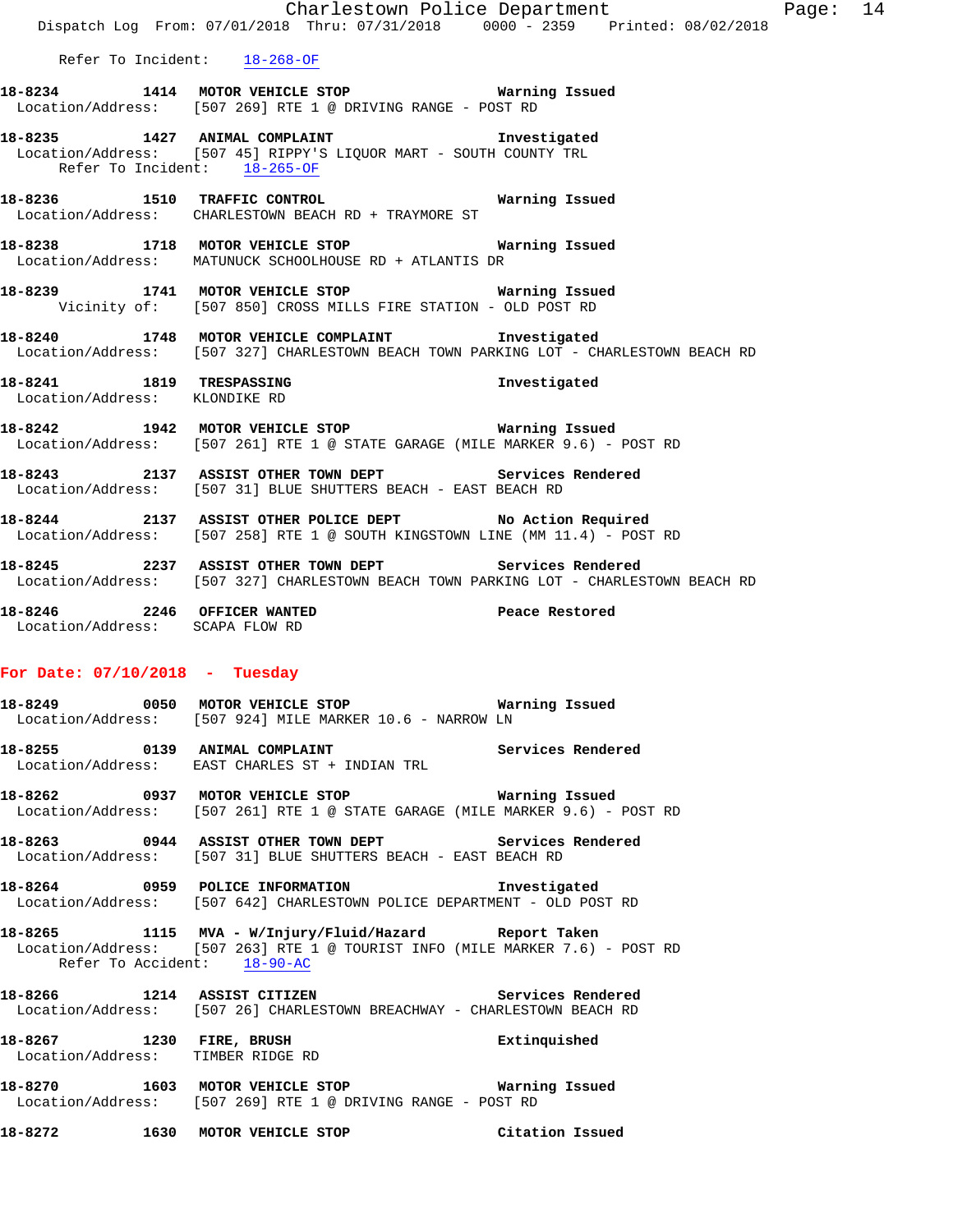|                                | Dispatch Log From: 07/01/2018 Thru: 07/31/2018 0000 - 2359 Printed: 08/02/2018                                                                             | Charlestown Police Department                                           | Page: 15 |  |
|--------------------------------|------------------------------------------------------------------------------------------------------------------------------------------------------------|-------------------------------------------------------------------------|----------|--|
|                                | Location/Address: [507 24] BURLINGAME - PICNIC AREA - SANCTUARY RD                                                                                         |                                                                         |          |  |
|                                | 18-8273 1640 OFFICER WANTED <b>Report Taken</b><br>Location/Address: [507 642] CHARLESTOWN POLICE DEPARTMENT - OLD POST RD<br>Refer To Incident: 18-266-OF |                                                                         |          |  |
|                                | 18-8274 1658 ASSIST CITIZEN No Action Required<br>Location/Address: [507 100] RTE 1 @ FIORES (MILE MARKER 8.0) - POST RD                                   |                                                                         |          |  |
|                                | 18-8276 1732 MOTOR VEHICLE STOP Citation Issued<br>Location/Address: [507 850] CROSS MILLS FIRE STATION - OLD POST RD                                      |                                                                         |          |  |
|                                | 18-8280 1807 TRAFFIC CONTROL CONTROL Services Rendered Location/Address: CHARLESTOWN BEACH RD                                                              |                                                                         |          |  |
|                                | 18-8283 1823 MOTOR VEHICLE STOP 18 Warning Issued<br>Location/Address: [507 269] RTE 1 @ DRIVING RANGE - POST RD                                           |                                                                         |          |  |
|                                | 18-8285 1833 MVA - W/Injury/Fluid/Hazard Unfounded<br>Location/Address: [507 850] CROSS MILLS FIRE STATION - OLD POST RD                                   |                                                                         |          |  |
|                                | 18-8287 1939 MOTOR VEHICLE STOP <b>WATER WATER</b><br>Location/Address: [507 269] RTE 1 @ DRIVING RANGE - POST RD                                          |                                                                         |          |  |
|                                | 18-8289 2136 ASSIST OTHER TOWN DEPT Services Rendered<br>Location/Address: [507 31] BLUE SHUTTERS BEACH - EAST BEACH RD                                    |                                                                         |          |  |
|                                | 18-8291 2145 ASSIST OTHER TOWN DEPT Services Rendered<br>Location/Address: [507 327] CHARLESTOWN BEACH TOWN PARKING LOT - CHARLESTOWN BEACH RD             |                                                                         |          |  |
|                                | 18-8292 2150 OFFICER WANTED<br>Location/Address: [507 642] ENNIS LN<br>Refer To Incident: 18-267-OF                                                        | Report Taken                                                            |          |  |
|                                | 18-8293 2152 MOTOR VEHICLE STOP Warning Issued<br>Location/Address: [507 269] RTE 1 @ DRIVING RANGE - POST RD                                              |                                                                         |          |  |
|                                | 18-8294 2153 MOTOR VEHICLE STOP <b>Warning Issued</b><br>Location/Address: [507 100] RTE 1 @ FIORES (MILE MARKER 8.0) - POST RD                            |                                                                         |          |  |
|                                | 18-8297 2334 OFFICER WANTED<br>Location/Address: [507 72] CUMBERLAND FARMS - OLD POST RD                                                                   | Investigated                                                            |          |  |
|                                | For Date: $07/11/2018$ - Wednesday                                                                                                                         |                                                                         |          |  |
| Refer To Arrest:               | 18-8303   0121 MVA - W/Injury/Fluid/Hazard Arrest(s) Made<br>Location/Address: POST RD + EAST BEACH RD<br>$18 - 152 - AR$                                  |                                                                         |          |  |
| Age: 21                        | Arrest: LOPES, ELISEU A<br>Address: 27 GEORGIA RD Apt. #21 OAKDALE, CT                                                                                     |                                                                         |          |  |
| Charges:<br>Refer To Accident: | RECK. DRIVE/DRAG RACING/ELUDING POLICE-1ST OFF<br>$18 - 91 - AC$                                                                                           | Driving after denial, suspension or revocation of license - 1st Offense |          |  |
|                                | 18-8307 0418 SUSPICIOUS ACTIVITY/VEHICLE<br>Location/Address: BROWN HILL RD                                                                                | Investigated                                                            |          |  |
|                                | 18-8310 0813 POLICE INFORMATION<br>Location/Address: BURDICKVILLE RD                                                                                       | No Action Required                                                      |          |  |
|                                | 18-8311 0900 POLICE TRANSPORT<br>Location/Address: [507 642] CHARLESTOWN POLICE DEPARTMENT - OLD POST RD                                                   | No Action Required                                                      |          |  |
|                                | Location/Address: SCAPA FLOW RD<br>Refer To Incident: 18-269-OF                                                                                            | Investigated                                                            |          |  |
|                                | 18-8314 1017 MOTOR VEHICLE STOP<br>Location/Address: [507 917] MILE MARKER 7.8 - POST RD                                                                   | Warning Issued                                                          |          |  |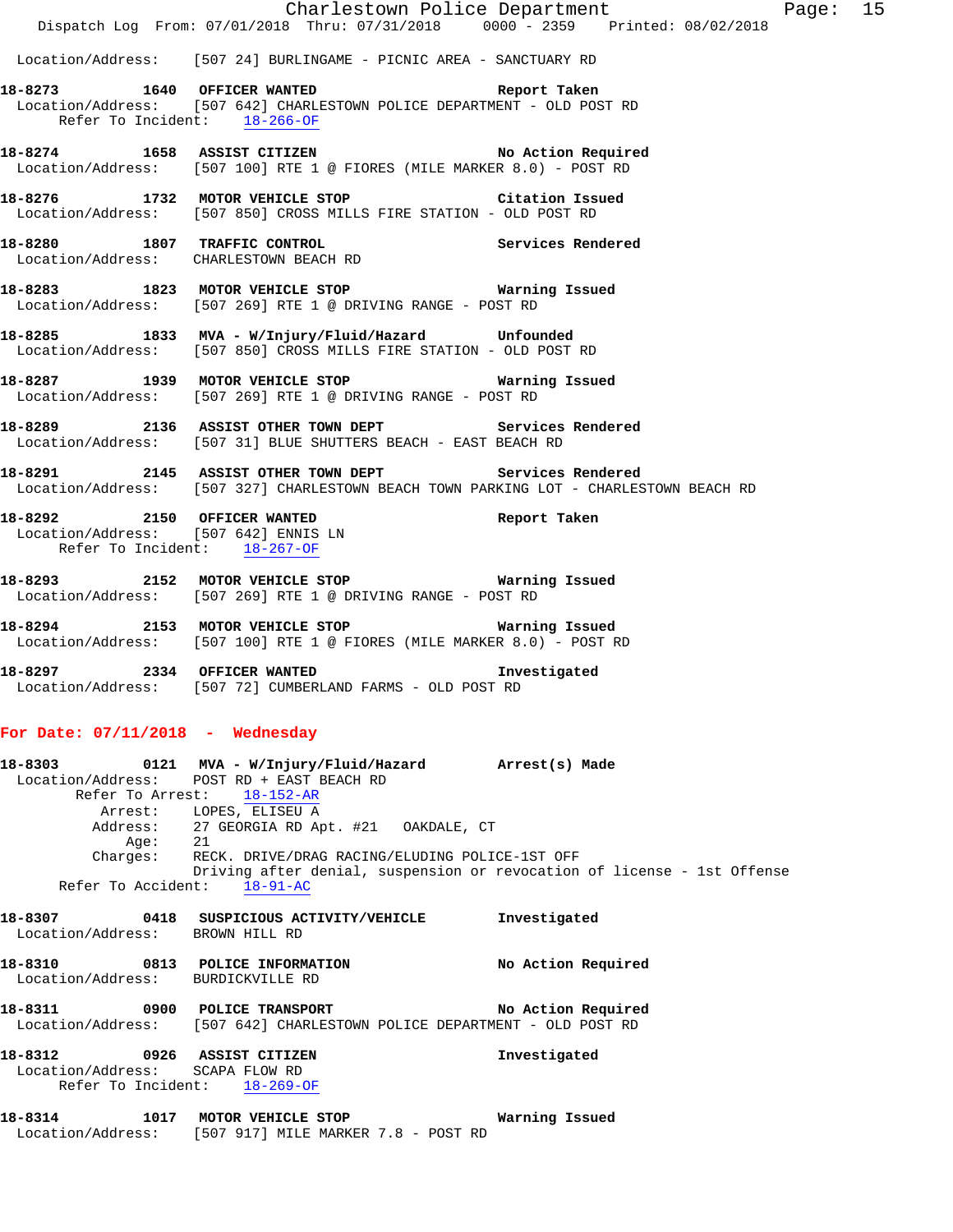**18-8317 1110 MOTOR VEHICLE STOP Warning Issued**  Location/Address: KING'S FACTORY RD + SHUMANKANUC HILL RD **18-8320 1213 PSYCHOLOGICAL EMERGENCY Transported to Hospital**  Location/Address: [507 24] BURLINGAME - PICNIC AREA - SANCTUARY RD **18-8323 1310 MOTOR VEHICLE STOP Warning Issued**  Location/Address: POST RD **18-8324 1326 OFFICER WANTED Unfounded**  Location/Address: [507 850] CROSS MILLS FIRE STATION - OLD POST RD **18-8325 1401 PSYCHOLOGICAL EMERGENCY Transported to Hospital**  Location/Address: [507 24] BURLINGAME - PICNIC AREA - SANCTUARY RD 18-8328 1509 OFFICER WANTED **18-8328** Services Rendered Location/Address: LAND HARBOR DR **18-8329 1548 SERVE WARRANT Investigated**  Location/Address: SOUTH COUNTY TRL Refer To Incident: 18-270-OF **18-8330 1627 ROAD HAZARD/OBSTRUCTION Removed Hazard**  Location/Address: [507 28] SIMPLE PEASURES - OLD POST RD + SOUTH COUNTY TRL **18-8333 1720 TRAFFIC CONTROL Services Rendered**  Location/Address: CHARLESTOWN BEACH RD **18-8334 1751 MOTOR VEHICLE STOP Warning Issued**  Location/Address: [507 276] RTE 2 @ RICHMOND LINE - SOUTH COUNTY TRL **18-8335 1807 OFFICER WANTED Unfounded**  Location/Address: COLUMBIA HEIGHTS OVAL **18-8337 1902 POLICE INFORMATION No Action Required**  Location/Address: [507 45] RIPPY'S LIQUOR MART - SOUTH COUNTY TRL **18-8338 1911 ASSIST OTHER POLICE DEPT Could Not Locate**  Location/Address: SOUTH COUNTY TRL **18-8339 1953 ROAD HAZARD/OBSTRUCTION Investigated**  Vicinity of: SOUTH COUNTY TRL **18-8340 2008 POLICE INFORMATION Investigated**  Vicinity of: [507 1] CHARLESTOWN TOWN HALL - SOUTH COUNTY TRL **18-8342 2134 ASSIST OTHER TOWN DEPT Services Rendered**  Location/Address: [507 327] CHARLESTOWN BEACH TOWN PARKING LOT - CHARLESTOWN BEACH RD **18-8344 2139 ASSIST OTHER TOWN DEPT Services Rendered**  Location/Address: [507 31] BLUE SHUTTERS BEACH - EAST BEACH RD **18-8345 2153 MOTOR VEHICLE STOP Warning Issued**  Location/Address: [507 924] MILE MARKER 10.8 - NARROW LN **18-8347 2217 MOTOR VEHICLE STOP Warning Issued**  Location/Address: POST RD + KING'S FACTORY RD

### **For Date: 07/12/2018 - Thursday**

| 18-8348 | 0050         | MOTOR VEHICLE STOP<br>Location/Address: POST RD + CROSS MILLS RD | Warning Issued              |
|---------|--------------|------------------------------------------------------------------|-----------------------------|
| 18-8351 | 0124         | ANIMAL COMPLAINT<br>Location/Address: ROSS HILL RD               | Services Rendered           |
| 10-0353 | <b>01.27</b> | MOTOD UEUICIE CTOD                                               | $A_{i+1}$ $A_{i}$ $A_{i+1}$ |

### **18-8352 0127 MOTOR VEHICLE STOP Citation Issued**  Location/Address: [507 657] COUNTRY FOOD MART, LLC - SOUTH COUNTY TRL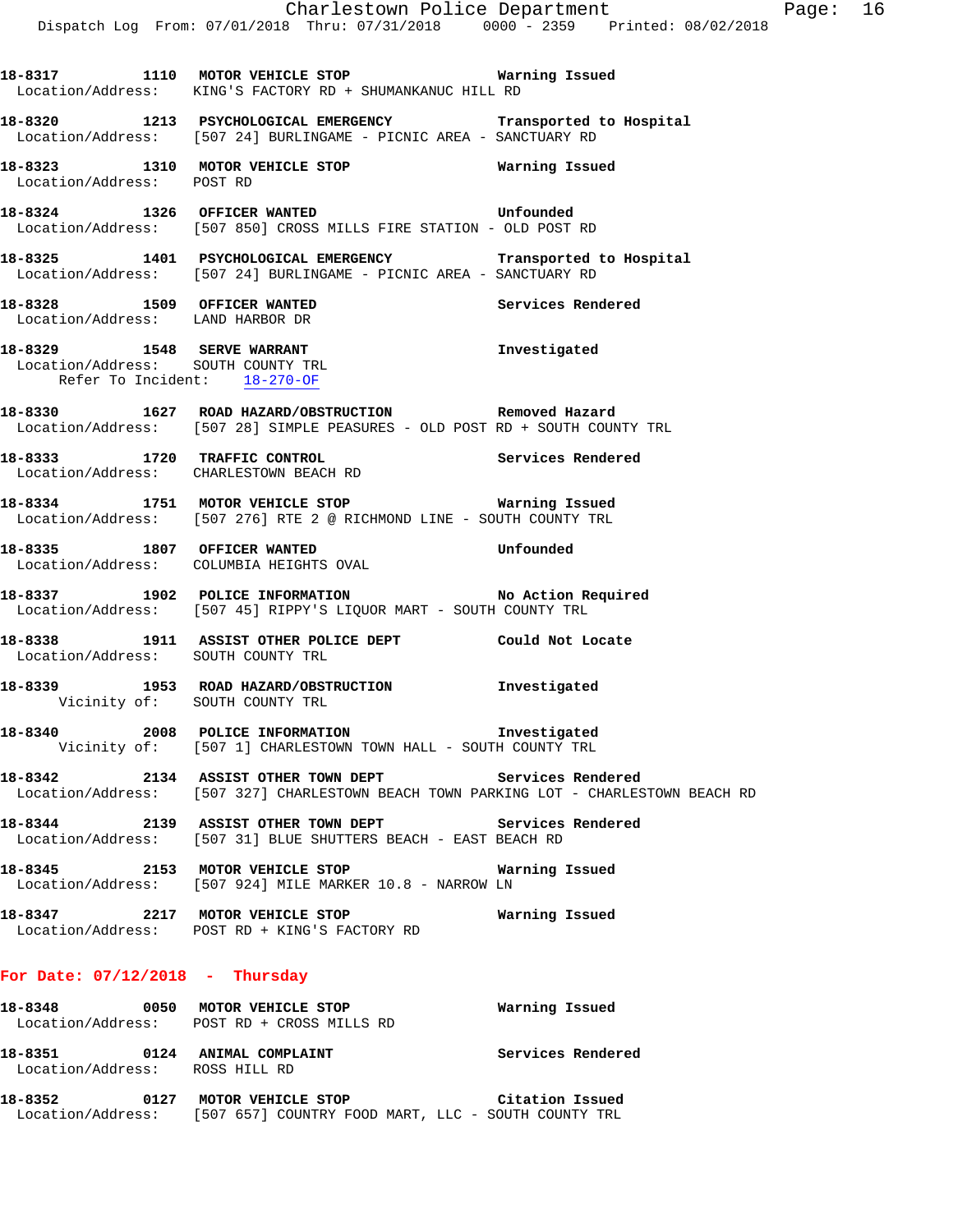**18-8363 0850 MOTOR VEHICLE STOP Warning Issued**  Location/Address: [507 657] COUNTRY FOOD MART, LLC - SOUTH COUNTY TRL

Location/Address: POST RD + CROSS MILLS RD

**18-8364 0858 MOTOR VEHICLE STOP Warning Issued**  Location/Address: [507 221] SHERMAN'S AUTO BODY INC - SOUTH COUNTY TRL

**18-8365 0907 MOTOR VEHICLE STOP Citation Issued**  Location/Address: [507 221] SHERMAN'S AUTO BODY INC - SOUTH COUNTY TRL

**18-8366 0915 ABANDONED MV Investigated**  Location/Address: [507 376] SAINT JAMES CHURCH - MATUNUCK SCHOOLHOUSE RD

**18-8367 0924 MOTOR VEHICLE STOP Citation Issued**  Location/Address: [507 284] SOUTH COUNTY TRL

**18-8368 0947 MOTOR VEHICLE STOP Citation Issued**  Location/Address: OLD COACH RD

**18-8369 0954 POLICE INFORMATION Investigated**  Location/Address: [507 642] CHARLESTOWN POLICE DEPARTMENT - OLD POST RD

**18-8370 1006 MOTOR VEHICLE STOP Citation Issued**  Location/Address: [507 64] RATHSKELLER RESTAURANT - OLD COACH RD

**18-8374 1047 TRAFFIC CONTROL Warning Issued**  Location/Address: CHARLESTOWN BEACH RD

**18-8375 1110 MOTOR VEHICLE STOP Warning Issued**  Location/Address: [507 269] RTE 1 @ DRIVING RANGE - POST RD

**18-8378 1130 TRESPASSING Services Rendered**  Location/Address: OLD POST RD Refer To Incident: 18-272-OF

**18-8381 1159 ALARM, BURGLAR Investigated**  Location/Address: [507 560] COLUMBIA HEIGHTS RD

**18-8382 1232 FIRE, OTHER Transported to Hospital**  Location/Address: [507 930] NARRAGANSETT INDIAN HEALTH CENTER - OLD MILL RD

**18-8383 1246 OFFICER WANTED Peace Restored**  Location/Address: LAND HARBOR DR Refer To Incident: 18-273-OF

**18-8386 1527 ESCORT Services Rendered**  Location/Address: LAND HARBOR DR

**18-8387 1531 ATTEMPTED SUICIDE Transported to Hospital**  Location/Address: OLD POST RD

**18-8393 1648 MOTOR VEHICLE STOP Citation Issued**  Location/Address: CAROLINA BACK RD + ALTON CAROLINA RD

**18-8394 1654 MOTOR VEHICLE STOP Warning Issued**  Location/Address: [507 269] RTE 1 @ DRIVING RANGE - POST RD

**18-8396 1719 MOTOR VEHICLE STOP Warning Issued**  Location/Address: [507 910] MILE MARKER 5.6 - EAST BEACH RD

**18-8397 1744 MOTOR VEHICLE COMPLAINT Investigated**  Location/Address: [507 911] MILE MARKER 5.8 - HOXSIE AVE

**18-8398 1809 MOTOR VEHICLE STOP No Action Required**  Location/Address: OLD POST RD + KING TOM DR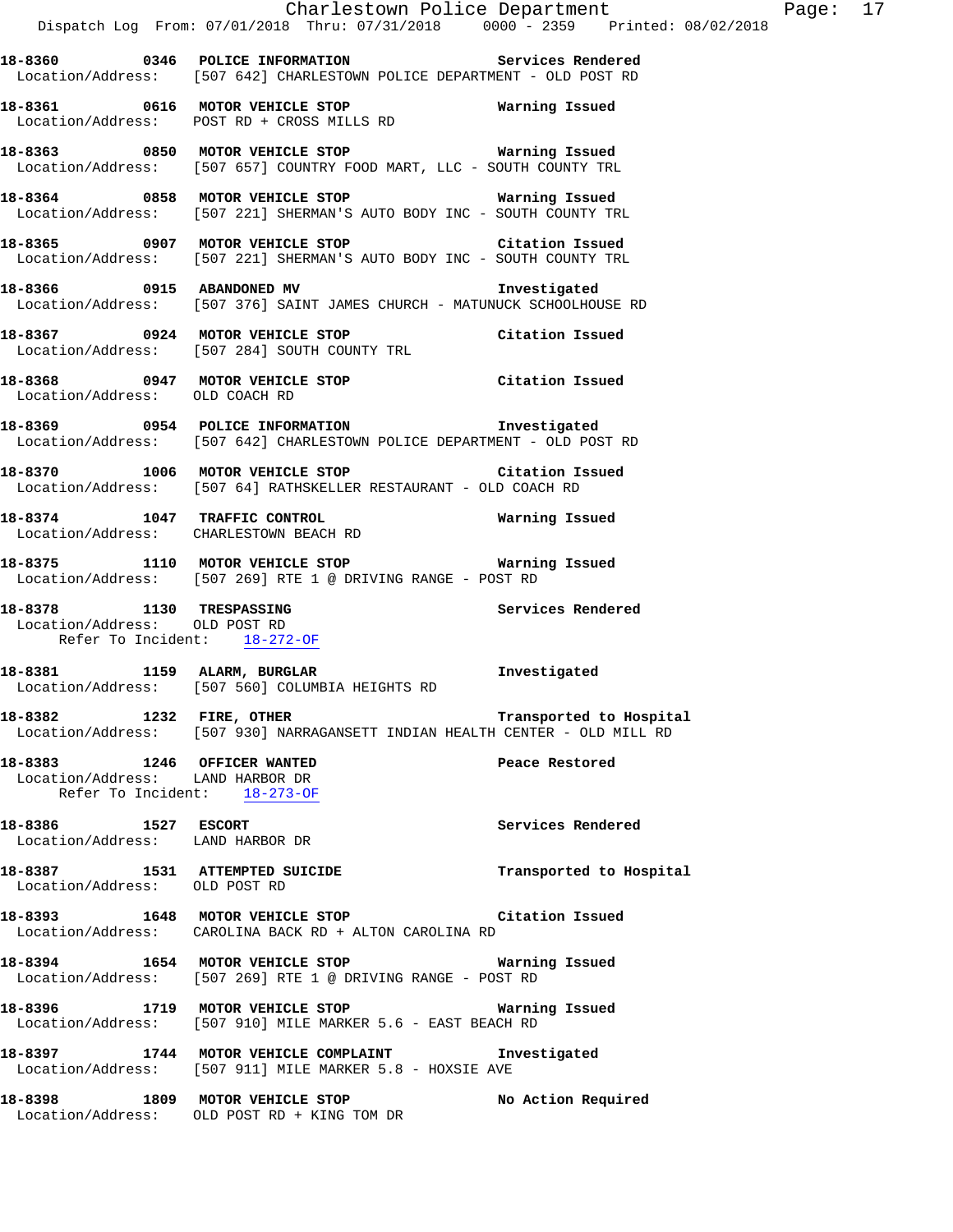|                                                                |                  |                                                                                                                             | Charlestown Police Department Page: 18<br>Dispatch Log From: 07/01/2018 Thru: 07/31/2018 0000 - 2359 Printed: 08/02/2018 |  |
|----------------------------------------------------------------|------------------|-----------------------------------------------------------------------------------------------------------------------------|--------------------------------------------------------------------------------------------------------------------------|--|
|                                                                |                  | 18-8399 1839 POLICE INFORMATION Services Rendered<br>Location/Address: [507 20] NINIGRET PARK - PARK LN                     |                                                                                                                          |  |
|                                                                |                  | 18-8402 2002 MOTOR VEHICLE STOP Citation Issued                                                                             | Location/Address: [507 261] RTE 1 @ STATE GARAGE (MILE MARKER 9.6) - POST RD                                             |  |
|                                                                |                  | 18-8403 2014 MOTOR VEHICLE STOP 6 Warning Issued<br>Location/Address: OLD POST RD + EAST ARNOLDA DR                         |                                                                                                                          |  |
|                                                                |                  | 18-8404 2022 MOTOR VEHICLE STOP Warning Issued<br>Location/Address: [507 269] RTE 1 @ DRIVING RANGE - POST RD               |                                                                                                                          |  |
|                                                                |                  | 18-8406 2035 DISABLED MV Services Rendered<br>Vicinity of: [507 851] EAST BEACH RD                                          |                                                                                                                          |  |
|                                                                |                  | 18-8409 2106 ASSIST OTHER TOWN DEPT Services Rendered<br>Location/Address: [507 31] BLUE SHUTTERS BEACH - EAST BEACH RD     |                                                                                                                          |  |
|                                                                |                  | 18-8413 2156 MOTOR VEHICLE STOP 6 Warning Issued<br>Location/Address: [507 269] RTE 1 @ DRIVING RANGE - POST RD             |                                                                                                                          |  |
| Location/Address: BLUEBERRY LN<br>Refer To Incident: 18-275-OF |                  | 18-8414 2202 OFFICER WANTED<br>Location/Address: BLUEBERRY LN                                                               | Unfounded                                                                                                                |  |
|                                                                |                  | 18-8415 2216 MOTOR VEHICLE COMPLAINT Could Not Locate<br>Location/Address: [507 291] RTE 216 @ WESTERLY LINE - ROSS HILL RD |                                                                                                                          |  |
| For Date: $07/13/2018$ - Friday                                |                  |                                                                                                                             |                                                                                                                          |  |
|                                                                |                  | 18-8419 		 0242 ASSIST OTHER TOWN DEPT Services Rendered                                                                    | Location/Address: [507 327] CHARLESTOWN BEACH TOWN PARKING LOT - CHARLESTOWN BEACH RD                                    |  |
|                                                                |                  | 18-8428 0610 MOTOR VEHICLE STOP Citation Issued<br>Location/Address: [507 1] CHARLESTOWN TOWN HALL - SOUTH COUNTY TRL       |                                                                                                                          |  |
| Location/Address: TOCKWOTTEN COVE RD                           |                  | 18-8429 0752 TRAFFIC CONTROL No Action Required                                                                             |                                                                                                                          |  |
|                                                                |                  | 18-8430 0859 Boating - Assistance Services Rendered<br>Vicinity of: [507 26] CHARLESTOWN BREACHWAY - CHARLESTOWN BEACH RD   |                                                                                                                          |  |
|                                                                |                  | Location/Address: [507 642] CHARLESTOWN POLICE DEPARTMENT - OLD POST RD                                                     |                                                                                                                          |  |
| Location/Address: SHORE DR                                     |                  | 18-8433 0952 ALARM, BURGLAR 2000 Peace Restored                                                                             |                                                                                                                          |  |
| Location/Address: QUAIL LN                                     |                  |                                                                                                                             | 18-8434 1010 ALARM, BURGLAR Building Checked/Secured                                                                     |  |
| Location/Address: HILLTOP DR + RIVERVIEW DR                    |                  | 18-8438 1117 SUSPICIOUS ACTIVITY/VEHICLE Investigated                                                                       |                                                                                                                          |  |
|                                                                |                  | 18-8442 1151 MOTOR VEHICLE STOP 60 Warning Issued                                                                           | Location/Address: [507 261] RTE 1 @ STATE GARAGE (MILE MARKER 9.6) - POST RD                                             |  |
|                                                                |                  | 18-8446 1223 MOTOR VEHICLE STOP 6 Warning Issued                                                                            | Location/Address: [507 261] RTE 1 @ STATE GARAGE (MILE MARKER 9.6) - POST RD                                             |  |
|                                                                |                  | 18-8449 1533 PARKING VIOLATIONS Citation Issued<br>Location/Address: [507 26] CHARLESTOWN BREACHWAY - CHARLESTOWN BEACH RD  |                                                                                                                          |  |
| Location/Address: KING'S FACTORY RD + QUAIL LN                 |                  | 18-8452 1559 MOTOR VEHICLE STOP 6 Warning Issued                                                                            |                                                                                                                          |  |
|                                                                |                  | 18-8455 1642 MOTOR VEHICLE STOP 18-8455<br>Vicinity of: [507 276] RTE 2 @ RICHMOND LINE - SOUTH COUNTY TRL                  |                                                                                                                          |  |
| 18-8456                                                        | 1653 TRESPASSING |                                                                                                                             | Warning Issued                                                                                                           |  |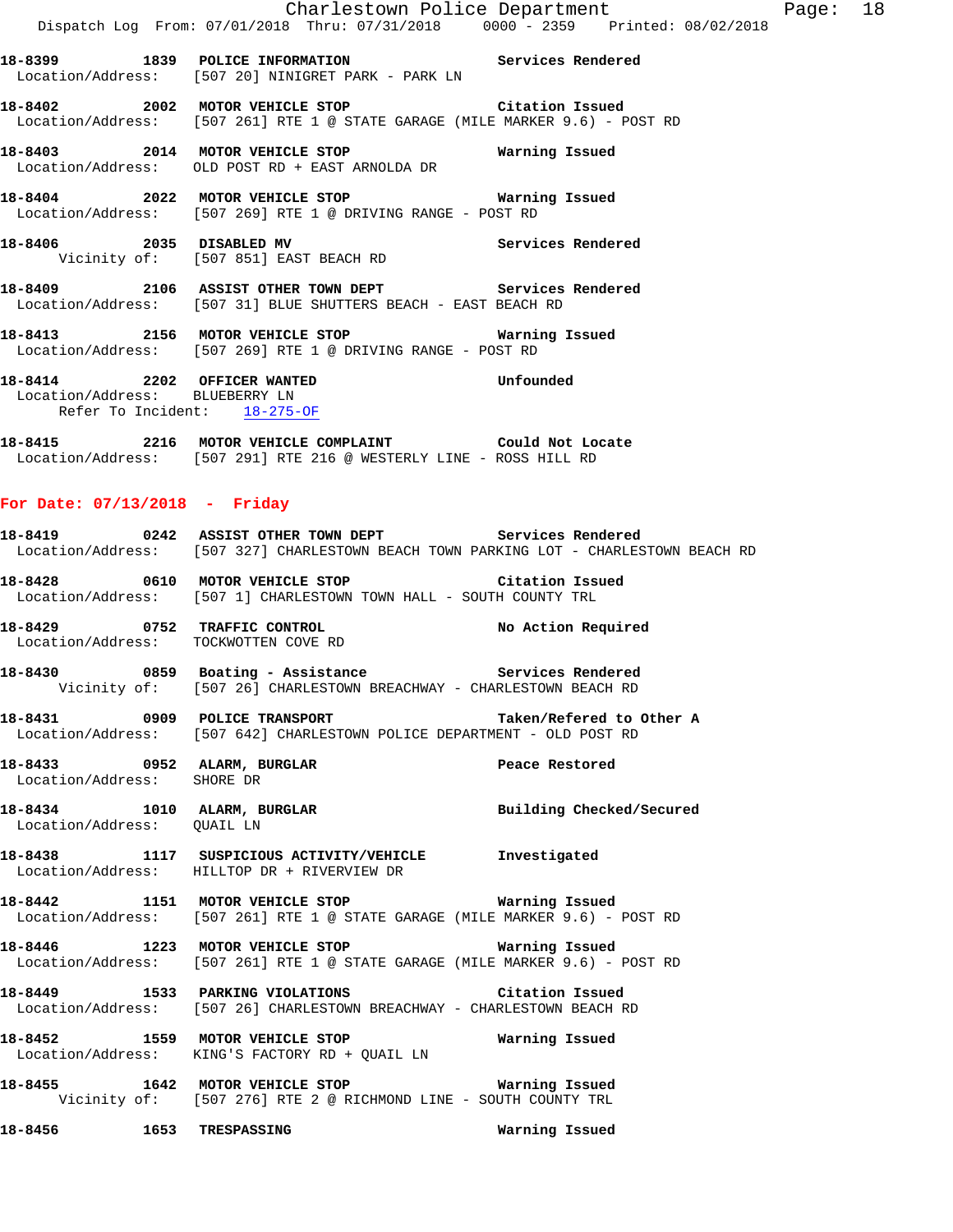|                                     | Dispatch Log From: 07/01/2018 Thru: 07/31/2018 0000 - 2359 Printed: 08/02/2018                                                                        | Charlestown Police Department | Page: 19 |  |
|-------------------------------------|-------------------------------------------------------------------------------------------------------------------------------------------------------|-------------------------------|----------|--|
| Location/Address: LAND HARBOR DR    |                                                                                                                                                       |                               |          |  |
|                                     | 18-8457 1713 MOTOR VEHICLE STOP Citation Issued<br>Location/Address: [507 909] MILE MARKER 5.2 - WEST BEACH RD                                        |                               |          |  |
|                                     | 18-8458 1856 MOTOR VEHICLE STOP<br>Location/Address: SOUTH COUNTY TRL + EAST CHARLES ST                                                               | Warning Issued                |          |  |
|                                     | 18-8460 1933 MOTOR VEHICLE STOP 6 Warning Issued<br>Vicinity of: SOUTH COUNTY TRL                                                                     |                               |          |  |
|                                     | 18-8462 1945 MOTOR VEHICLE STOP Citation Issued<br>Location/Address: SOUTH COUNTY TRL + WIITALA DR                                                    |                               |          |  |
|                                     | 18-8466 2029 MOTOR VEHICLE STOP<br>Location/Address: [507 266] RTE 1 @ WILLOWS - POST RD                                                              | Warning Issued                |          |  |
| Refer To Incident: 18-276-OF        | 18-8467 2035 SUSPICIOUS ACTIVITY/VEHICLE Report Taken<br>Location/Address: ISLAND VIEW WAY + CHEROKEE BND                                             |                               |          |  |
| Location/Address: OLD RD            | 18-8468 2100 DOMESTIC/Assault/Diso/Other Investigated                                                                                                 |                               |          |  |
|                                     | 18-8470 2146 ASSIST OTHER TOWN DEPT Services Rendered<br>Location/Address: [507 327] CHARLESTOWN BEACH TOWN PARKING LOT - CHARLESTOWN BEACH RD        |                               |          |  |
|                                     | 18-8471 2152 ASSIST OTHER TOWN DEPT Building Checked/Secured<br>Location/Address: [507 31] BLUE SHUTTERS BEACH - EAST BEACH RD                        |                               |          |  |
|                                     | 18-8472 2155 ASSIST OTHER POLICE DEPT Services Rendered<br>Location/Address: [507 21] BURLINGAME STATE PARK - CAMPING AREA - BURLINGAME STATE PARK RD |                               |          |  |
| Location/Address: BURDICKVILLE RD   | 18-8473  2159 DOMESTIC/Assault/Diso/Other  Investigated                                                                                               |                               |          |  |
|                                     | 18-8474 2216 FOLLOW-UP INVESTIGATION Investigated<br>Location/Address: [507 642] CHARLESTOWN POLICE DEPARTMENT - OLD POST RD                          |                               |          |  |
|                                     | 18-8476 2339 MOTOR VEHICLE STOP<br>Location/Address: POST RD + GENERAL STANTON LN                                                                     | Warning Issued                |          |  |
|                                     | 18-8477 2340 ANIMAL COMPLAINT<br>Location/Address: [507 431] KING'S FACTORY RD                                                                        | Investigated                  |          |  |
|                                     | Location/Address: POST RD + SCHOOLHOUSE POND RD                                                                                                       |                               |          |  |
| For Date: $07/14/2018$ - Saturday   |                                                                                                                                                       |                               |          |  |
| Location/Address: SK LINE - POST RD | 18-8479 0005 MOTOR VEHICLE STOP                                                                                                                       | Warning Issued                |          |  |
|                                     | 18-8480 0020 MOTOR VEHICLE STOP<br>Location/Address: POST RD + SCHOOLHOUSE POND RD                                                                    | Warning Issued                |          |  |
|                                     | Location/Address: [507 21] BURLINGAME STATE PARK - CAMPING AREA - BURLINGAME STATE PARK RD                                                            |                               |          |  |
|                                     | 18-8489   0736   MOTOR VEHICLE STOP   Warning Issued<br>Vicinity of: [507 33] BROOKSIDE APARTMENTS - SOUTH COUNTY TRL                                 |                               |          |  |
| Location/Address: OLD POST RD       | 18-8490 0742 BURGLARY (Attempted B&E) Investigated                                                                                                    |                               |          |  |
|                                     | 18-8491 0812 ROAD HAZARD/OBSTRUCTION Removed Hazard<br>Location/Address: [507 780] WORDEN'S POND RD                                                   |                               |          |  |
|                                     | 18-8495 		 0908 SUSPICIOUS ACTIVITY/VEHICLE 		 No Action Required<br>Location/Address: KING'S FACTORY RD + SHUMANKANUC HILL RD                        |                               |          |  |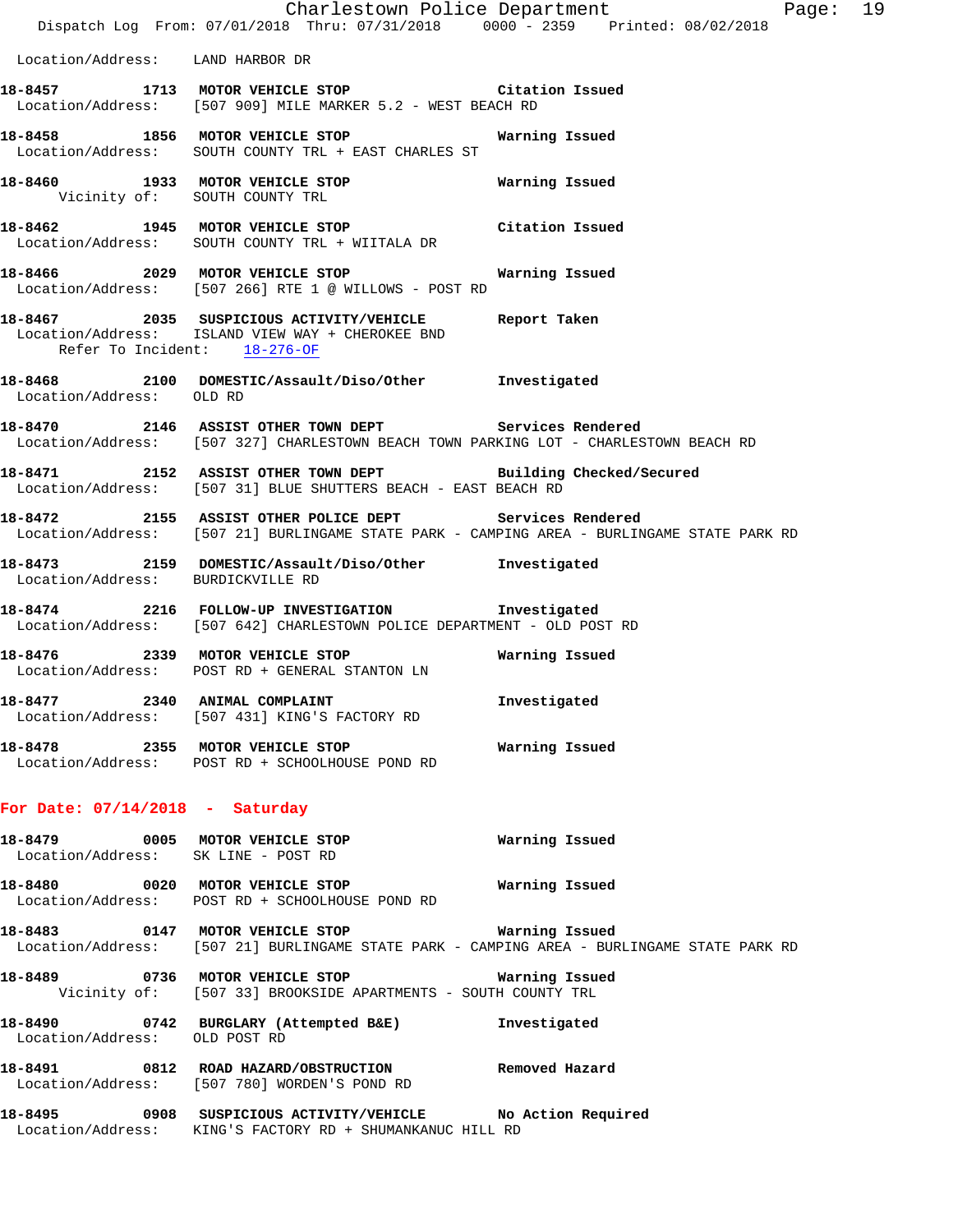|  | 18-8499 0959 ANIMAL COMPLAINT<br>Location/Address: EAST BEACH RD<br>Refer To Incident: 18-277-OF                                                   | Report Taken             |
|--|----------------------------------------------------------------------------------------------------------------------------------------------------|--------------------------|
|  | 18-8501 1052 MVA - W/Injury/Fluid/Hazard Report Taken<br>Location/Address: POST RD + WEST BEACH RD<br>Refer To Accident: 18-92-AC                  |                          |
|  | 18-8502 1157 MVA - Minor<br>Location/Address: [507 20] NINIGRET PARK - PARK LN<br>Refer To Accident: 18-93-AC                                      | Report Taken             |
|  | 18-8504 1247 BOATING - SAFETY CHECK Warning Issued<br>Location/Address: [507 26] CHARLESTOWN BREACHWAY - CHARLESTOWN BEACH RD                      |                          |
|  | 18-8506 1312 BOATING - SAFETY CHECK Warning Issued<br>Location: [507 341] NINIGRET POND - EAST                                                     |                          |
|  | 18-8508 1318 WELL BEING CHECK 10 Investigated<br>Location/Address: HALF MILE IN FROM RT 1 - SOUTH COUNTY TRL                                       |                          |
|  | 18-8509 1324 BOATING - VESSEL VIOLATION Warning Issued<br>Location: [507 341] NINIGRET POND - EAST                                                 |                          |
|  | 18-8512 1346 ALARM, BURGLAR<br>Location/Address: CAROLINA BACK RD                                                                                  | Building Checked/Secured |
|  | 18-8513 1348 DOMESTIC/Assault/Diso/Other Arrest(s) Made<br>Location/Address: BURDICKVILLE RD<br>Refer To Arrest: 18-154-AR                         |                          |
|  | Arrest: TONEATTI, ANDREW S                                                                                                                         |                          |
|  | Address: 93A BURDICKVILLE RD CHARLESTOWN, RI<br>Age: 37                                                                                            |                          |
|  | Charges: DOMESTIC-DISORDERLY CONDUCT<br>DOMESTIC-FELONY ASSAULT                                                                                    |                          |
|  | 18-8515 1556 MOTOR VEHICLE STOP <b>18-8515</b> Citation Issued<br>Location/Address: [507 303] RTE 1 @ SOUTH SHORE MENTAL HEALTH (MM 9.0) - POST RD |                          |
|  | 18-8516 1700 MOTOR VEHICLE STOP WATNING ISSUED NARRIES: [507 261] RTE 1 @ STATE GARAGE (MILE MARKER 9.6) - POST RD                                 |                          |
|  | 18-8517 1708 MOTOR VEHICLE STOP<br>Location/Address: POST RD + KING'S FACTORY RD                                                                   | Warning Issued           |
|  | 18-8518 1722 MOTOR VEHICLE STOP<br>Location/Address: POST RD + KING'S FACTORY RD                                                                   | Citation Issued          |
|  | 18-8520 1833 ANIMAL COMPLAINT<br>Location/Address: [507 540] MONTAUK RD                                                                            | Could Not Locate         |
|  | 18-8521 1850 ASSIST CITIZEN<br>Location/Address: [507 325] CENTRAL BEACH PARKING LOT - SURFSIDE AVE                                                | Building Checked/Secured |
|  | 18-8523 1930 DISTURBANCE/Music/Noise<br>Location/Address: COLUMBIA HEIGHTS OVAL                                                                    | Investigated             |
|  | 18-8524 2002 DISABLED MV<br>Location/Address: WORDEN'S POND RD                                                                                     | Removed Hazard           |
|  | 18-8525 2006 ALARM, BURGLAR<br>Location/Address: [507 851] EAST BEACH RD                                                                           | Investigated             |
|  | 18-8529 2118 ASSIST OTHER TOWN DEPT Services Rendered<br>Location/Address: [507 327] CHARLESTOWN BEACH TOWN PARKING LOT - CHARLESTOWN BEACH RD     |                          |
|  | 18-8531 2130 MOTOR VEHICLE STOP<br>Location/Address: POST RD + KING'S FACTORY RD                                                                   | No Action Required       |
|  | 18-8533 2145 ASSIST CITIZEN                                                                                                                        | Services Rendered        |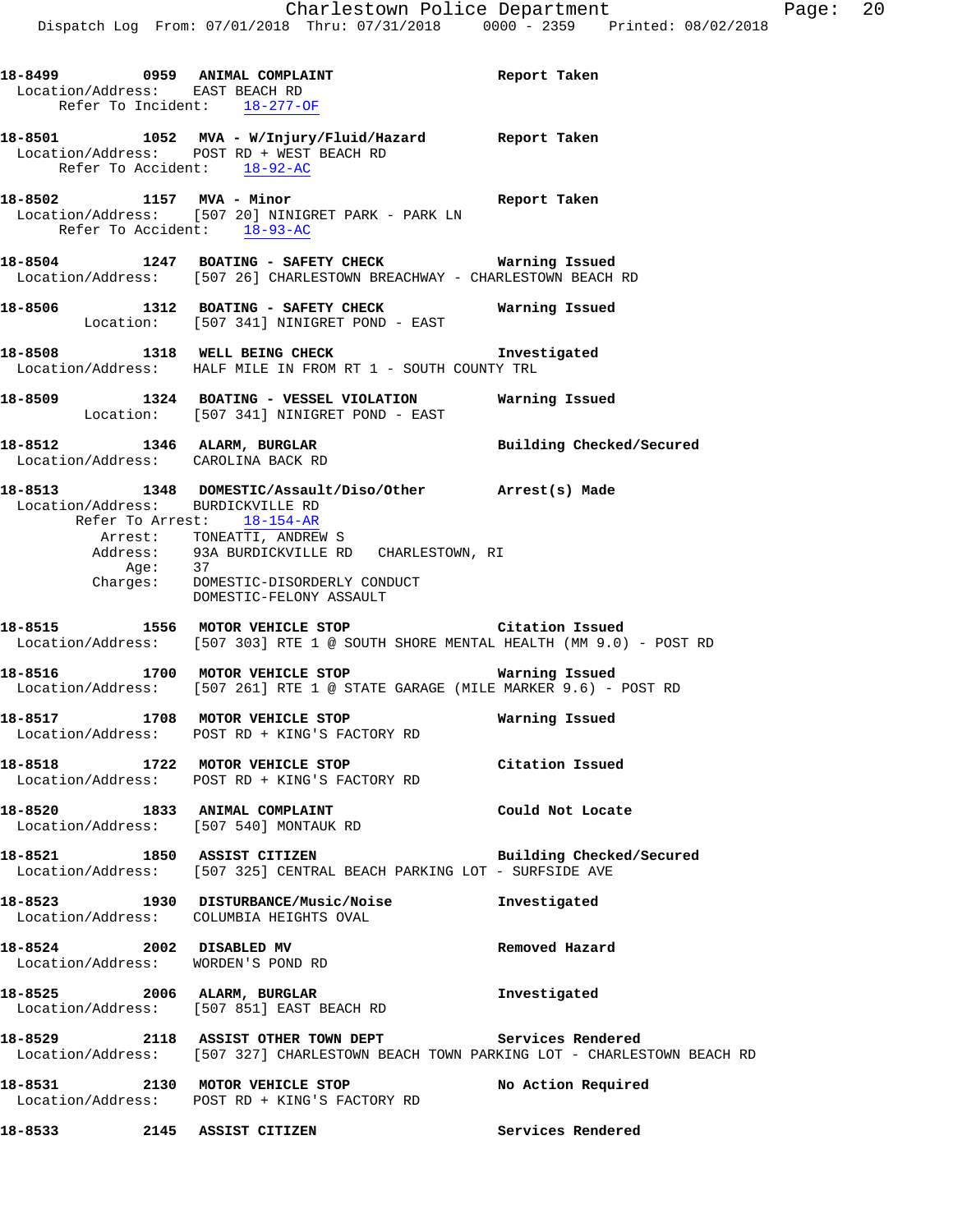Charlestown Police Department Fage: 21 Dispatch Log From: 07/01/2018 Thru: 07/31/2018 0000 - 2359 Printed: 08/02/2018 Vicinity of: [507 642] CHARLESTOWN POLICE DEPARTMENT - OLD POST RD **18-8534 2215 MOTOR VEHICLE STOP Arrest(s) Made**  Location/Address: POST RD + KING'S FACTORY RD Refer To Arrest: 18-155-AR Arrest: WOODS, NICHOLAS Address: 9 TOMAHAWK TRL S WAKEFIELD, RI Age: 34 Charges: BENCH WARRANT ISSUED FROM 4TH DISTRICT COURT **18-8538 2334 MOTOR VEHICLE STOP Citation Issued**  Location/Address: POST RD + WARREN RD **18-8539 2337 SUSPICIOUS ACTIVITY/VEHICLE Services Rendered**  Location/Address: [507 368] CHARLESTOWN RICHMOND FIRE DEPARTMENT - SOUTH COUNTY TRL **18-8541 2358 MOTOR VEHICLE STOP Warning Issued**  Location/Address: [507 37] CHARLESTOWN WINE AND SPIRITS - OLD POST RD **For Date: 07/15/2018 - Sunday 18-8542 0002 MOTOR VEHICLE STOP Warning Issued**  Location/Address: WORDEN'S POND RD **18-8543 0005 OFFICER WANTED Investigated**  Location/Address: [507 563] CAROLINA BACK RD **18-8544 0007 ANIMAL COMPLAINT Unfounded**  Location/Address: RIDGEWOOD RD **18-8552 0058 MOTOR VEHICLE STOP Warning Issued**  Location/Address: POST RD + KING'S FACTORY RD **18-8558 0157 MOTOR VEHICLE STOP Arrest(s) Made**  Location/Address: [507 33] BROOKSIDE APARTMENTS - SOUTH COUNTY TRL Refer To Summons: 18-156-AR Summons: BASCOM, SAMANTHA M Address: 4380 SOUTH COUNTY TRL Apt. #10 CHARLESTOWN, RI Age: 25 Charges: Driving after denial, suspension or revocation of license - 1st Offense **18-8559 0219 SUSPICIOUS ACTIVITY/VEHICLE Could Not Locate**  Location/Address: COLUMBIA HEIGHTS RD **18-8560 0257 MOTOR VEHICLE STOP Warning Issued**  Location/Address: [507 29] ARROWHEAD DENTAL - SOUTH COUNTY TRL

**18-8562 0316 FIRE, OTHER Investigated**  Location/Address: BUCKEYE BROOK RD

**18-8563 0800 MOTOR VEHICLE STOP Citation Issued**  Vicinity of: [507 20] NINIGRET PARK - PARK LN

**18-8567 0817 MOTOR VEHICLE STOP Citation Issued**  Location/Address: POST RD + SCHOOLHOUSE POND RD

**18-8568 0828 MOTOR VEHICLE STOP Warning Issued**  Location/Address: POST RD + KING'S FACTORY RD

**18-8569 0841 MOTOR VEHICLE STOP Warning Issued**  Location/Address: SOUTH COUNTY TRL + BOTKA DR

**18-8570 0848 MOTOR VEHICLE STOP Warning Issued**  Location/Address: [507 221] SHERMAN'S AUTO BODY INC - SOUTH COUNTY TRL

**18-8571 0855 MOTOR VEHICLE STOP Warning Issued**  Location/Address: SOUTH COUNTY TRL + NEW BISCUIT CITY RD

**18-8572 0901 MOTOR VEHICLE STOP Citation Issued**  Location/Address: [507 100] RTE 1 @ FIORES (MILE MARKER 8.0) - POST RD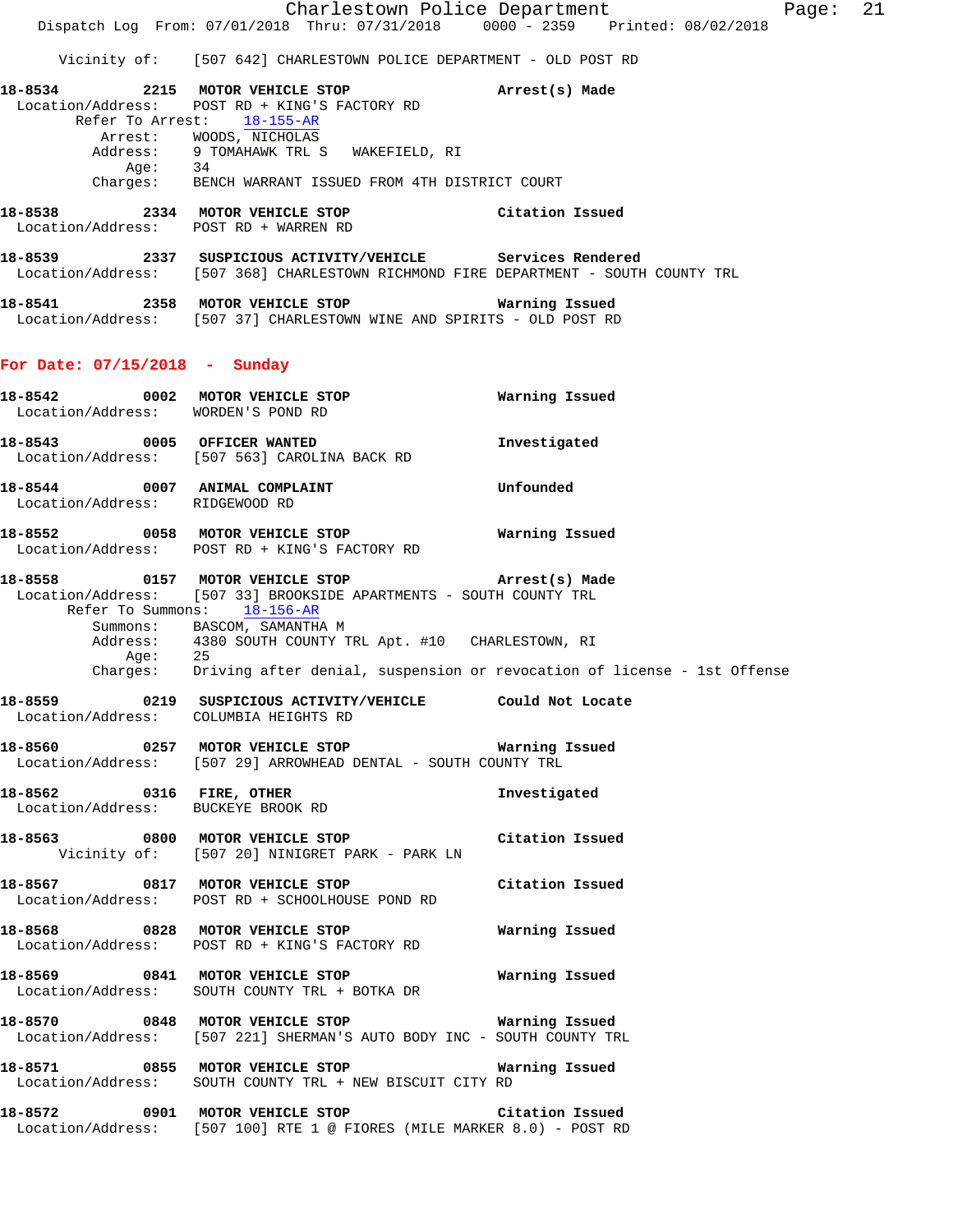**18-8573 0902 MOTOR VEHICLE STOP Warning Issued** 

 Location/Address: [507 276] RTE 2 @ RICHMOND LINE - SOUTH COUNTY TRL **18-8574 0908 MOTOR VEHICLE STOP Warning Issued**  Location/Address: [507 362] RTE 2 @ SUNOCO - SOUTH COUNTY TRL **18-8575 0923 MOTOR VEHICLE STOP Warning Issued**  Location/Address: SOUTH COUNTY TRL + SHANNOCK RD **18-8576 0945 MOTOR VEHICLE STOP Citation Issued**  Location/Address: CAROLINA BACK RD + ALTON CAROLINA RD **18-8577 0948 MOTOR VEHICLE STOP Warning Issued**  Location/Address: POST RD + SCHOOLHOUSE POND RD **18-8578 1003 MOTOR VEHICLE STOP Citation Issued**  Vicinity of: CAROLINA BACK RD **18-8580 1007 TRAFFIC CONTROL Services Rendered**  Location/Address: CHARLESTOWN BEACH RD **18-8581 1022 MOTOR VEHICLE STOP Warning Issued**  Vicinity of: NARROW LN **18-8582 1034 MOTOR VEHICLE STOP No Action Required**  Location/Address: [507 261] RTE 1 @ STATE GARAGE (MILE MARKER 9.6) - POST RD **18-8583 1037 MOTOR VEHICLE STOP Warning Issued**  Location/Address: FALCONE LN **18-8585 1042 MOTOR VEHICLE STOP Services Rendered**  Location/Address: [507 357] K&S PIZZA - CAROLINA BACK RD **18-8586 1049 MOTOR VEHICLE STOP Citation Issued**  Location/Address: POST RD + GENERAL STANTON LN **18-8587 1059 MOTOR VEHICLE STOP Citation Issued**  Location/Address: [507 258] RTE 1 @ SOUTH KINGSTOWN LINE (MM 11.4) - POST RD **18-8588 1113 MOTOR VEHICLE STOP Citation Issued**  Location/Address: [507 266] RTE 1 @ WILLOWS - POST RD **18-8589 1129 MOTOR VEHICLE STOP Warning Issued**  Location/Address: [507 221] SHERMAN'S AUTO BODY INC - SOUTH COUNTY TRL **18-8591 1137 ASSIST CITIZEN Services Rendered**  Location/Address: [507 20] NINIGRET PARK - PARK LN **18-8592 1140 MOTOR VEHICLE STOP Arrest(s) Made**  Location/Address: [507 657] COUNTRY FOOD MART, LLC - SOUTH COUNTY TRL Refer To Summons: 18-157-AR Summons: KEISTER, TODD<br>Address: 33 ROCKY ACRES 33 ROCKY ACRES DR CHARLESTOWN, RI<br>46 Aqe: Charges: Driving with Expired License - 1st Offense 18-8593 1150 MOTOR VEHICLE COMPLAINT **No Action Required**  Vicinity of: [507 1] CHARLESTOWN TOWN HALL - SOUTH COUNTY TRL **18-8595 1301 DISABLED MV Services Rendered**  Vicinity of: POST RD + WEST BEACH RD **18-8597 1323 DISTURBANCE/Music/Noise Services Rendered**  Location/Address: NIANTIC HWY **18-8598 1327 MVA - Minor Report Taken**  Location/Address: CHARLESTOWN BEACH RD

Refer To Incident: 18-278-OF

**18-8600 1434 PSYCHOLOGICAL EMERGENCY Transported to Hospital**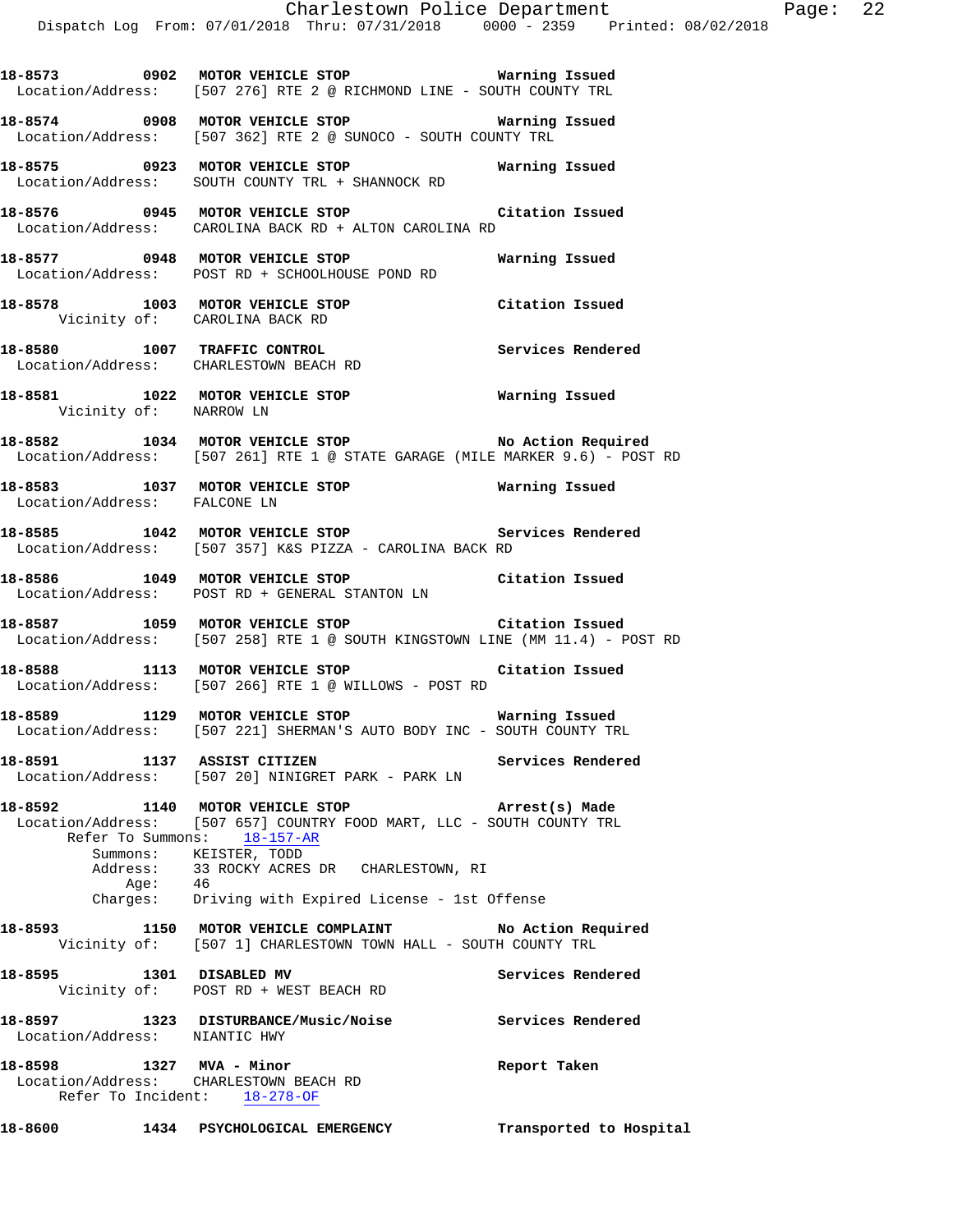|                                                               | Dispatch Log From: 07/01/2018 Thru: 07/31/2018 0000 - 2359 Printed: 08/02/2018                                                                    | Charlestown Police Department | Page: 23 |  |
|---------------------------------------------------------------|---------------------------------------------------------------------------------------------------------------------------------------------------|-------------------------------|----------|--|
| Location/Address: CARDINAL LN                                 | Refer To Incident: 18-279-OF                                                                                                                      |                               |          |  |
| 18-8601 1454 MVA - Minor<br>Location/Address: WEST CASTLE WAY | Refer To Accident: $18-94-AC$                                                                                                                     | Investigated                  |          |  |
|                                                               | 18-8604 1606 ANIMAL COMPLAINT No Action Required<br>Location/Address: [507 642] CHARLESTOWN POLICE DEPARTMENT - OLD POST RD                       |                               |          |  |
|                                                               | 18-8606 1723 MOTOR VEHICLE STOP 6 Warning Issued<br>Location/Address: [507 298] RTE 1A @ WILLOWS RESORT - OLD POST RD                             |                               |          |  |
|                                                               | 18-8608 1835 SEX OFFENSES<br>Location/Address: [507 784] TAMANACO DR<br>Refer To Incident: 18-280-OF                                              | Investigated                  |          |  |
|                                                               | 18-8611 1951 MOTOR VEHICLE STOP Citation Issued<br>Location/Address: [507 269] RTE 1 @ DRIVING RANGE - POST RD                                    |                               |          |  |
| 18-8614 2026 FIRE, OTHER<br>Location/Address: SHIRLEY DR      |                                                                                                                                                   | Investigated                  |          |  |
|                                                               | 18-8615  2045  FIREWORKS/Possession/Use/Other  Investigated<br>Location/Address: ALTON CAROLINA RD                                                |                               |          |  |
|                                                               | 18-8616 2058 ASSIST OTHER TOWN DEPT Services Rendered<br>Location/Address: [507 31] BLUE SHUTTERS BEACH - EAST BEACH RD                           |                               |          |  |
|                                                               | 18-8618 2140 ASSIST OTHER TOWN DEPT<br>Location/Address: [507 327] CHARLESTOWN BEACH TOWN PARKING LOT - CHARLESTOWN BEACH RD                      | Services Rendered             |          |  |
|                                                               | 18-8620 18-3324 DISTURBANCE/Music/Noise Investigated<br>Location/Address: NANCY LN + CHARLESTOWN BEACH RD                                         |                               |          |  |
| For Date: $07/16/2018$ - Monday                               |                                                                                                                                                   |                               |          |  |
| 18-8629                                                       | 0244 DISTURBANCE/Music/Noise http://www.mvestigated<br>Location/Address: [507 21] BURLINGAME STATE PARK - CAMPING AREA - BURLINGAME STATE PARK RD |                               |          |  |
|                                                               | 18-8632 0341 OFFICER WANTED 18-8632 Investigated<br>Location/Address: [507 45] RIPPY'S LIQUOR MART - SOUTH COUNTY TRL                             |                               |          |  |
|                                                               | 18-8634 0412 FOLLOW-UP INVESTIGATION                                                                                                              | Investigated                  |          |  |

 Location/Address: [507 45] RIPPY'S LIQUOR MART - SOUTH COUNTY TRL Refer To Incident: 18-281-OF

**18-8635 0818 PARKING VIOLATIONS Investigated**  Location/Address: [507 49] CHARLESTOWN TOWN BEACH - CHARLESTOWN BEACH RD

**18-8636 0907 SUSPICIOUS ACTIVITY/VEHICLE Investigated**  Location/Address: [507 44] KINGSTON PIZZA - OLD POST RD

**18-8637 0937 VANDALISM Investigated**  Location/Address: [507 649] NATALE CONSTRUCTION CORP - OLD POST RD Refer To Incident: 18-284-OF

**18-8638 0940 DISABLED MV Investigated**  Location/Address: IN THE MEDIAN - POST RD + SOUTH COUNTY TRL

**18-8641 1023 DISTURBANCE/Music/Noise Report Taken**  Location/Address: [507 642] EDGEWARE ST Refer To Incident: 18-282-OF

**18-8642 1109 FOLLOW-UP INVESTIGATION Investigated**  Location/Address: [507 784] TAMANACO DR

**18-8643 1137 WELL BEING CHECK Investigated**  Vicinity of: [507 272] RTE 1 @ WILCOX TAVERN - POST RD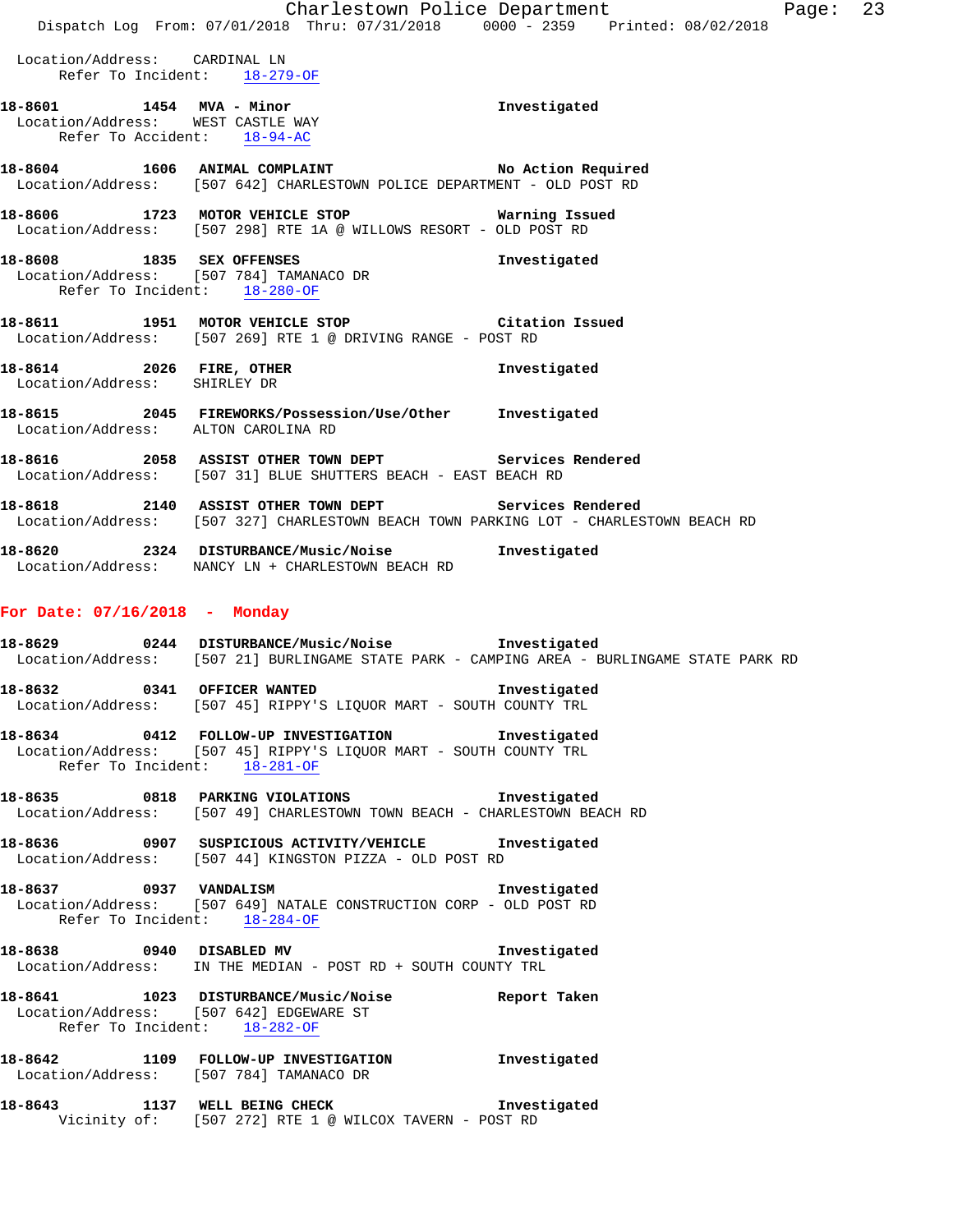**18-8644 1226 POLICE INFORMATION Taken/Refered to Other A**  Location/Address: POLE # 3 - OLD SHANNOCK RD

- **18-8645 1334 MVA Minor Report Taken**  Location/Address: [507 36] CHARLESTOWN MINI-SUPER - OLD POST RD Refer To Incident: 18-283-OF
- **18-8646 1352 WELL BEING CHECK No Action Required**  Location/Address: CEDAR RD
- **18-8653 1630 MOTOR VEHICLE STOP Warning Issued**  Location/Address: [507 544] CHARLESTOWN EARLY LEARNING CENTER - OLD POST RD
- **18-8655 1654 ASSIST CITIZEN Services Rendered**  Location/Address: [507 26] CHARLESTOWN BREACHWAY - CHARLESTOWN BEACH RD
- **18-8656 1706 MOTOR VEHICLE STOP Warning Issued**  Location/Address: POST RD + MEADOW LN
- **18-8657 1751 MOTOR VEHICLE STOP Citation Issued**  Location/Address: [507 269] RTE 1 @ DRIVING RANGE - POST RD
- **18-8658 1812 MOTOR VEHICLE STOP Warning Issued**  Location/Address: [507 269] RTE 1 @ DRIVING RANGE - POST RD
- **18-8659 1829 PARKING VIOLATIONS Citation Issued**  Location/Address: [507 320] QUONOCHONTAUG BREACHWAY - WEST BEACH RD
- **18-8660 1836 MOTOR VEHICLE STOP Warning Issued**  Location/Address: [507 200] RTE 1 @ PACKAGE STORE - POST RD
- **18-8664 1955 ALARM, BURGLAR Building Checked/Secured**  Location/Address: [507 416] MOHEGAN RD
- **18-8666 2051 ASSIST OTHER TOWN DEPT Services Rendered**  Location/Address: [507 31] BLUE SHUTTERS BEACH - EAST BEACH RD
- **18-8667 2112 MOTOR VEHICLE STOP Citation Issued**  Location/Address: [507 269] RTE 1 @ DRIVING RANGE - POST RD
- **18-8669 2128 MOTOR VEHICLE STOP Warning Issued**  Location/Address: [507 263] RTE 1 @ TOURIST INFO (MILE MARKER 7.6) - POST RD
- 18-8672 2149 DISABLED MV **Services Rendered** Location/Address: [507 266] RTE 1 @ WILLOWS - POST RD
- **18-8674 2156 ASSIST OTHER TOWN DEPT Services Rendered**  Location/Address: [507 327] CHARLESTOWN BEACH TOWN PARKING LOT - CHARLESTOWN BEACH RD
- **18-8676 2227 ALARM, BURGLAR False Alarm**  Location/Address: HIGHLAND RD
- **18-8679 2328 MOTOR VEHICLE STOP Citation Issued**  Location/Address: [507 260] RTE 1 @ GENERAL STANTON - POST RD

#### **For Date: 07/17/2018 - Tuesday**

- **18-8682 0007 MOTOR VEHICLE STOP Warning Issued**  Location/Address: SOUTH COUNTY TRL + NEW BISCUIT CITY RD
- **18-8683 0027 MOTOR VEHICLE STOP Warning Issued**  Location/Address: EAST CHARLES ST + SOUTH COUNTY TRL
- **18-8686 0054 ASSIST OTHER POLICE DEPT Services Rendered**  Location/Address: [507 276] RTE 2 @ RICHMOND LINE - SOUTH COUNTY TRL
- **18-8699 0613 MOTOR VEHICLE STOP Warning Issued**  Location/Address: POST RD + GENERAL STANTON LN
- **18-8700 0759 SUSPICIOUS ACTIVITY/VEHICLE Investigated**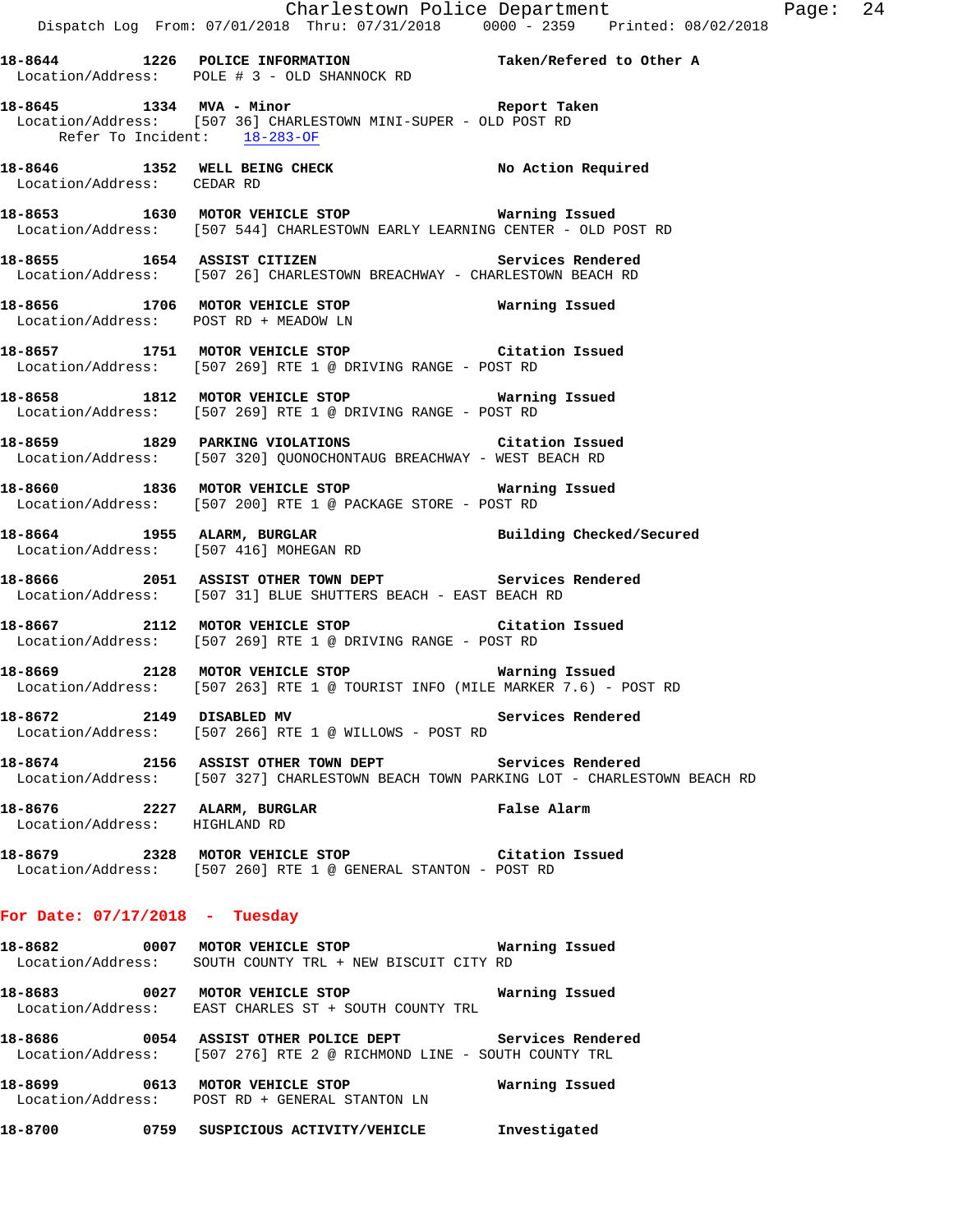|                                                                   | Dispatch Log From: 07/01/2018 Thru: 07/31/2018 0000 - 2359 Printed: 08/02/2018                                                                     | Charlestown Police Department | Page: 25 |  |
|-------------------------------------------------------------------|----------------------------------------------------------------------------------------------------------------------------------------------------|-------------------------------|----------|--|
|                                                                   | Location/Address: [507 7] BREACHWAY BAIT AND TACKLE - CHARLESTOWN BEACH RD                                                                         |                               |          |  |
|                                                                   | 18-8701 0805 MOTOR VEHICLE STOP 6 Warning Issued<br>Location/Address: [507 263] RTE 1 @ TOURIST INFO (MILE MARKER 7.6) - POST RD                   |                               |          |  |
|                                                                   | 18-8704 1024 MOTOR VEHICLE STOP 6 Warning Issued<br>Location/Address: POST RD + SCHOOLHOUSE POND RD                                                |                               |          |  |
| Location/Address: MOSENA DR<br>Refer To Incident: 18-285-OF       | 18-8705 1038 ASSIST CITIZEN 18-8705 Report Taken                                                                                                   |                               |          |  |
|                                                                   | 18-8706 1142 ASSIST OTHER TOWN DEPT No Action Required<br>Location/Address: [507 20] NINIGRET PARK - PARK LN                                       |                               |          |  |
|                                                                   | 18-8707 1143 ALARM, BURGLAR BURGER Building Checked/Secured<br>Location/Address: [507 369] WILCOX TAVERN - OLD POST RD                             |                               |          |  |
|                                                                   | 18-8708 1304 ASSIST OTHER AGENCY Services Rendered<br>Location/Address: [507 20] NINIGRET PARK - PARK LN                                           |                               |          |  |
|                                                                   | 18-8710 1306 ASSIST OTHER AGENCY No Action Required<br>Location/Address: [507 20] NINIGRET PARK - PARK LN                                          |                               |          |  |
|                                                                   | 18-8713 1403 ASSIST OTHER TOWN DEPT Unfounded<br>Location/Address: [507 31] BLUE SHUTTERS BEACH - EAST BEACH RD                                    |                               |          |  |
|                                                                   | 18-8714 1434 FOLLOW-UP INVESTIGATION No Action Required<br>Location/Address: CHARLESTOWN BEACH RD                                                  |                               |          |  |
|                                                                   | 18-8718 1548 MOTOR VEHICLE STOP 18-8718 Warning Issued<br>Location/Address: POST RD + SCHOOLHOUSE POND RD                                          |                               |          |  |
| Refer To Incident: 18-286-OF                                      | 18-8721 1602 PSYCHOLOGICAL EMERGENCY Report Taken<br>Location/Address: [507 435] SOUTH SHORE MENTAL HEALTH CHARLESTOWN HOUS - OLD POST RD          |                               |          |  |
| Location/Address: POST RD + BEND RD                               | 18-8720 1605 MOTOR VEHICLE STOP 6 Warning Issued                                                                                                   |                               |          |  |
| 18-8724 1712 SERVE WARRANT<br>Location/Address: KING'S FACTORY RD |                                                                                                                                                    | Could Not Locate              |          |  |
|                                                                   | 18-8725 1726 LOST/STOLEN LICENSE PLATES Report Taken<br>Location/Address: [507 224] S&K ELECTRIC INC - OLD POST RD<br>Refer To Incident: 18-287-OF |                               |          |  |
|                                                                   | 18-8726 1739 MOTOR VEHICLE STOP Citation Issued<br>Location/Address: SOUTH COUNTY TRL + MAPLE LAKE FARM RD                                         |                               |          |  |
|                                                                   | 18-8728 1921 ALARM, BURGLAR Building Checked/Secured<br>Location/Address: [507 610] FROSTY DREW OBSERVATORY - PARK LN                              |                               |          |  |
|                                                                   | Location/Address: POST RD + SCHOOLHOUSE POND RD                                                                                                    |                               |          |  |
|                                                                   | 18-8731 2024 ASSIST OTHER TOWN DEPT Services Rendered<br>Location/Address: [507 327] CHARLESTOWN BEACH TOWN PARKING LOT - CHARLESTOWN BEACH RD     |                               |          |  |
|                                                                   | 18-8733 2058 ASSIST OTHER TOWN DEPT No Action Required<br>Location/Address: [507 31] BLUE SHUTTERS BEACH - EAST BEACH RD                           |                               |          |  |
| Location/Address: BLACK POND RD<br>Refer To Incident: 18-288-OF   | 18-8735 2131 DOMESTIC/Assault/Diso/Other Report Taken                                                                                              |                               |          |  |
| Location/Address: HOWARD DR                                       | 18-8736 2155 OFFICER WANTED 2008 Peace Restored                                                                                                    |                               |          |  |
|                                                                   | Location/Address: [507 263] RTE 1 @ TOURIST INFO (MILE MARKER 7.6) - POST RD                                                                       |                               |          |  |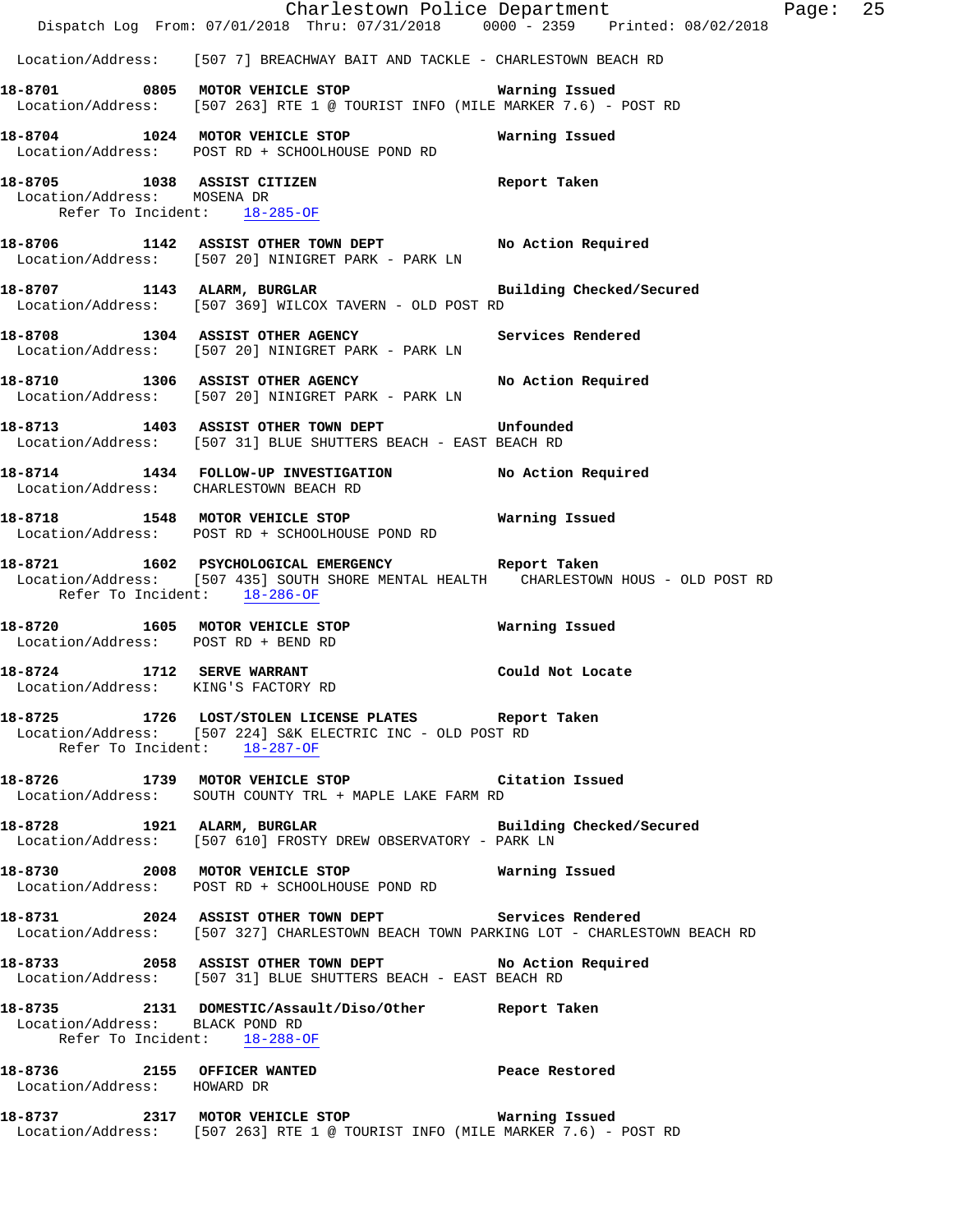**18-8739 2349 MOTOR VEHICLE STOP Citation Issued**  Location/Address: [507 921] MILE MARKER 9.6 - CROSS MILLS RD

### **For Date: 07/18/2018 - Wednesday**

**18-8740 0017 MOTOR VEHICLE STOP Warning Issued**  Location/Address: [507 260] RTE 1 @ GENERAL STANTON - POST RD **18-8741 0043 MOTOR VEHICLE STOP Warning Issued**  Location/Address: GENERAL STANTON LN + POST RD **18-8742 0113 MOTOR VEHICLE STOP Citation Issued**  Location/Address: POST RD + SCHOOLHOUSE POND RD **18-8749 0205 ALARM, BURGLAR Building Checked/Secured**  Location/Address: [507 592] CHARLESTOWN BEACH RD **18-8755 0338 POLICE INFORMATION Services Rendered**  Location/Address: [507 642] CHARLESTOWN POLICE DEPARTMENT - OLD POST RD **18-8756 0413 ASSIST OTHER POLICE DEPT Could Not Locate**  Location/Address: [507 258] RTE 1 @ SOUTH KINGSTOWN LINE (MM 11.4) - POST RD **18-8757 0630 TOWN ORDINANCE VIOLATION Investigated**  Location/Address: KING'S FACTORY RD **18-8758 0734 MOTOR VEHICLE STOP Citation Issued**  Location/Address: POST RD + ROSS HILL RD **18-8764 0958 POLICE INFORMATION Services Rendered**  Location/Address: [507 642] CHARLESTOWN POLICE DEPARTMENT - OLD POST RD Refer To Incident: 18-289-OF **18-8766 1011 MOTOR VEHICLE STOP Warning Issued**  Location/Address: **18-8767 1051 MOTOR VEHICLE STOP Warning Issued**  Location/Address: [507 262] RTE 1 @ LIQUOR STORE (MILE MARKER 9.2) - POST RD **18-8824 1117 BOATING - VESSEL VIOLATION Warning Issued**  Location/Address: [507 339] QUONOCHONTAUG POND, NORTHERN COVE - WEST BEACH RD **18-8768 1136 PSYCHOLOGICAL EMERGENCY Transported to Hospital**  Location/Address: [507 435] SOUTH SHORE MENTAL HEALTH CHARLESTOWN HOUS - OLD POST RD Refer To Incident: 18-290-OF **18-8770 1221 ALARM, BURGLAR False Alarm**  Location/Address: [507 726] COVE DR **18-8771 1306 MOTOR VEHICLE STOP Warning Issued**  Location/Address: NARROW LN + DEBBY LN **18-8772 1336 PARKING VIOLATIONS Warning Issued**  Location/Address: CHARLESTOWN BEACH RD **18-8774 1412 FOUND/LOST PROPERTY Report Taken**  Location/Address: [507 55] BRADFORD SPORTSMEN'S CLUB - ROSS HILL RD Refer To Incident: 18-291-OF **18-8776 1517 ASSAULT Arrest(s) Made**  Location/Address: [507 435] SOUTH SHORE MENTAL HEALTH CHARLESTOWN HOUS - OLD POST RD Refer To Summons: 18-158-AR Summons: RENAUD, DANIEL<br>Address: 4705 OLD POST RI 4705 OLD POST RD CHARLESTOWN, RI Age: 45 Charges: SIMPLE ASSAULT OR BATTERY SIMPLE ASSAULT OR BATTERY **18-8777 1531 EMBEZZELMENT/FRAUD/FORGERY Services Rendered**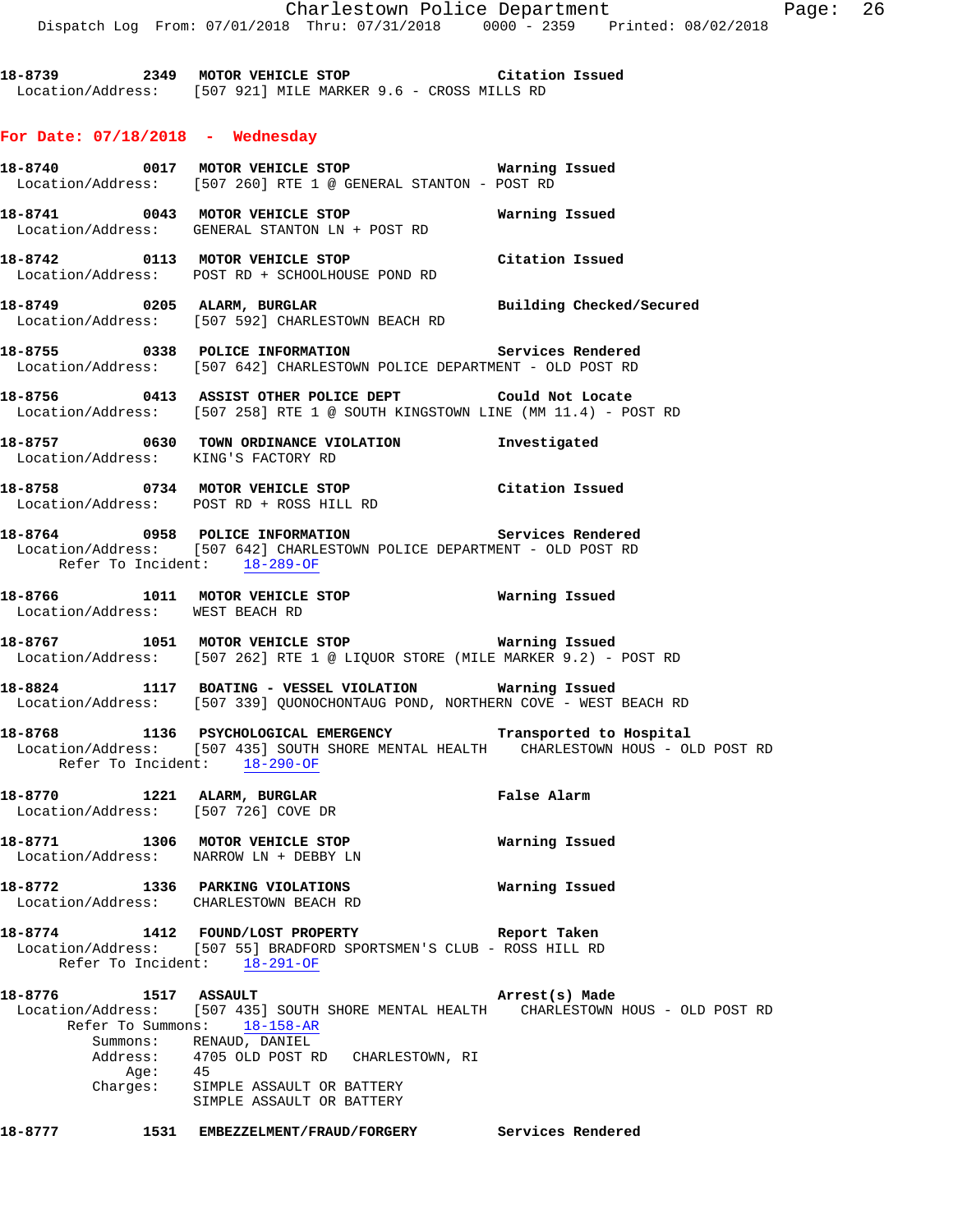Location/Address: [507 642] CHARLESTOWN POLICE DEPARTMENT - OLD POST RD

- **18-8778 1616 MOTOR VEHICLE STOP Warning Issued**  Location/Address: [507 100] RTE 1 @ FIORES (MILE MARKER 8.0) - POST RD
- **18-8781 1701 MOTOR VEHICLE STOP Warning Issued**  Location/Address: [507 910] MILE MARKER 5.6 - EAST BEACH RD
- **18-8783 1807 ALARM, BURGLAR Building Checked/Secured**  Location/Address: [507 735] EAST BEACH RD
- **18-8784 1812 ASSIST OTHER POLICE DEPT Investigated**  Location/Address: SAND PLAIN RD
- **18-8785 1830 MOTOR VEHICLE STOP Warning Issued**  Location/Address: SOUTH COUNTY TRL + BOTKA DR
- **18-8788 2216 ASSIST OTHER TOWN DEPT No Action Required**  Location/Address: [507 31] BLUE SHUTTERS BEACH - EAST BEACH RD
- **18-8787 2218 ASSIST OTHER TOWN DEPT Services Rendered**  Location/Address: [507 327] CHARLESTOWN BEACH TOWN PARKING LOT - CHARLESTOWN BEACH RD
- **18-8794 2326 POLICE INFORMATION Services Rendered**  Location/Address: [507 642] CHARLESTOWN POLICE DEPARTMENT - OLD POST RD

#### **For Date: 07/19/2018 - Thursday**

- **18-8799 0231 MOTOR VEHICLE STOP Warning Issued**  Location/Address: SOUTH COUNTY TRL + NEW BISCUIT CITY RD
- **18-8800 0233 POLICE INFORMATION No Action Required**  Location/Address: [507 642] CHARLESTOWN POLICE DEPARTMENT - OLD POST RD
- **18-8803 0249 ALARM, BURGLAR Investigated**  Location/Address: [507 369] WILCOX TAVERN - OLD POST RD
- **18-8807 0502 MOTOR VEHICLE STOP Warning Issued**  Location/Address: [507 262] RTE 1 @ LIQUOR STORE (MILE MARKER 9.2) - POST RD
- **18-8808 0515 MOTOR VEHICLE STOP No Action Required**  Location/Address: POST RD + LAKESIDE DR
- **18-8809 0532 MOTOR VEHICLE STOP Warning Issued**  Location/Address: [507 200] RTE 1 @ PACKAGE STORE - POST RD
- **18-8810 0545 MOTOR VEHICLE STOP Citation Issued**  Location/Address: POST RD + LAKESIDE DR
- **18-8812 0732 FOLLOW-UP INVESTIGATION Investigated**  Location/Address: [507 784] TAMANACO DR
- **18-8813 0737 MOTOR VEHICLE STOP Warning Issued**  Location/Address: [507 923] MILE MARKER 10.2 - FALCONE LN
- **18-8814 0820 MOTOR VEHICLE STOP Warning Issued**  Location/Address: [507 924] MILE MARKER 10.6 - NARROW LN
- **18-8815 0845 ANIMAL COMPLAINT Report Taken**  Location/Address: CHEROKEE BND
- Refer To Incident: 18-292-OF
- **18-8816 0853 POLICE INFORMATION Report Taken**  Location/Address: CHARLES AVE Refer To Incident: 18-293-OF
- **18-8817 0943 ASSIST CITIZEN Services Rendered**  Location/Address: [507 88] EAST WEST MARKET - POST RD
- **18-8818 0948 MOTOR VEHICLE STOP Warning Issued**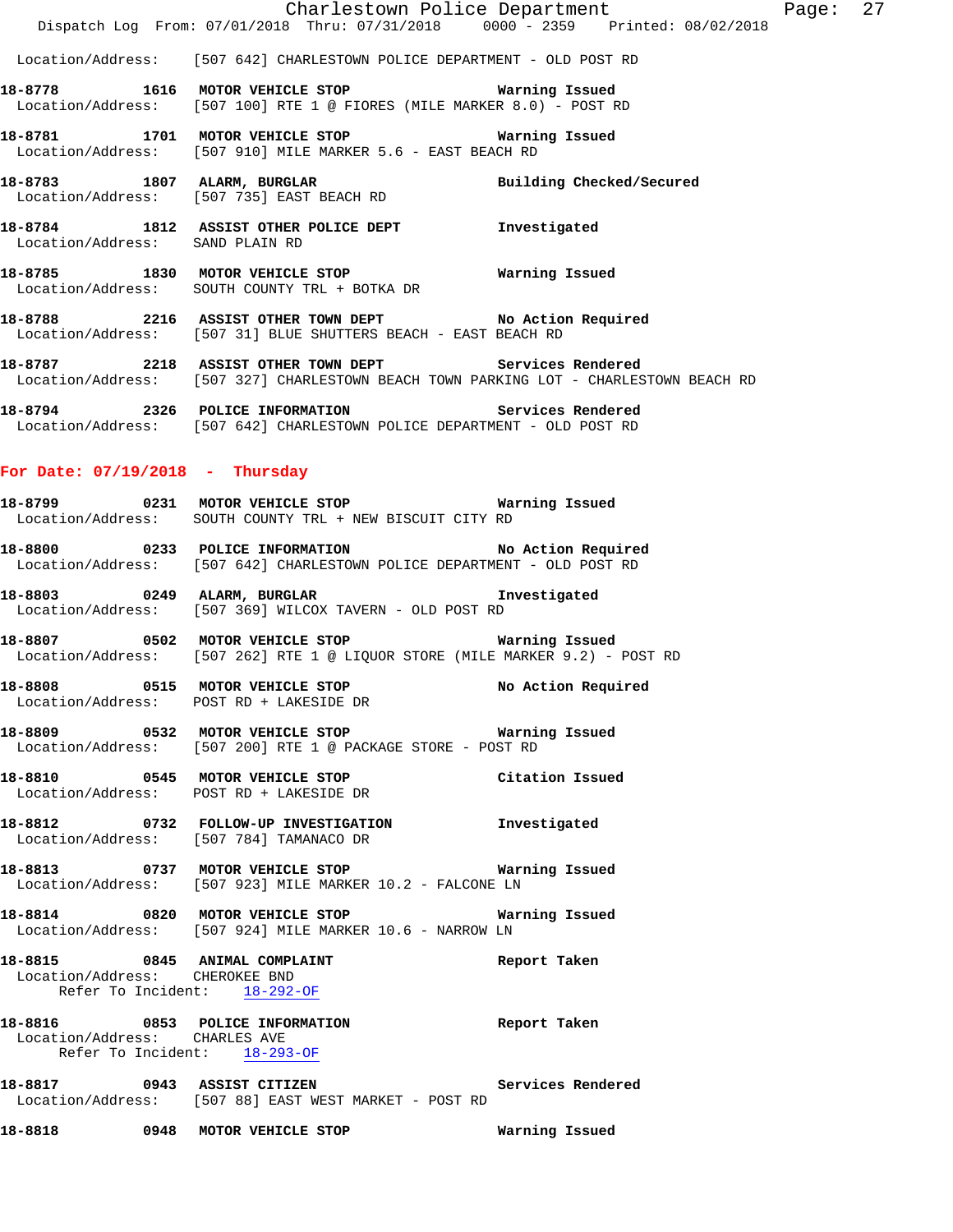Charlestown Police Department Page: 28 Dispatch Log From: 07/01/2018 Thru: 07/31/2018 0000 - 2359 Printed: 08/02/2018 Vicinity of: [507 278] RTE 2 @ RIPPY'S MARKET - SOUTH COUNTY TRL **18-8820 1042 MOTOR VEHICLE STOP Warning Issued**  Location/Address: SHANNOCK RD + OLD COACH RD **18-8821 1045 HAZMAT INCIDENT Transported to Hospital**  Location/Address: [507 930] NARRAGANSETT INDIAN HEALTH CENTER - OLD MILL RD **18-8822 1119 OFFICER WANTED Investigated**  Location/Address: EAST CHARLES ST **18-8826 1337 MOTOR VEHICLE STOP Warning Issued**  Location/Address: OLD POST RD + FORT NINIGRET RD **18-8828 1500 Boating - Assistance Report Taken**  Location: [507 340] NINIGRET POND - WEST Refer To Incident: 18-294-OF **18-8827 1538 MOTOR VEHICLE STOP Warning Issued**  Location/Address: POST RD + LAKESIDE DR **18-8829 1544 OFFICER WANTED Report Taken**  Location/Address: COLONY RD Refer To Incident: 18-295-OF **18-8830 1604 OFFICER WANTED Report Taken**  Location/Address: [507 642] CHARLESTOWN POLICE DEPARTMENT - OLD POST RD Refer To Incident: 18-296-OF **18-8831 1806 POLICE INFORMATION Services Rendered**  Location/Address: [507 642] CHARLESTOWN POLICE DEPARTMENT - OLD POST RD Refer To Incident: 18-297-OF **18-8834 1927 MOTOR VEHICLE STOP Warning Issued**  Location/Address: [507 276] RTE 2 @ RICHMOND LINE - SOUTH COUNTY TRL **18-8841 2008 MOTOR VEHICLE STOP Citation Issued**  Location/Address: [507 269] RTE 1 @ DRIVING RANGE - POST RD **18-8842 2025 SUSPICIOUS ACTIVITY/VEHICLE Investigated**  Location/Address: BUCKEYE BROOK RD **18-8843 2059 MOTOR VEHICLE STOP Warning Issued**  Location/Address: [507 261] RTE 1 @ STATE GARAGE (MILE MARKER 9.6) - POST RD **18-8844 2111 ASSIST OTHER TOWN DEPT Services Rendered**  Location/Address: [507 327] CHARLESTOWN BEACH TOWN PARKING LOT - CHARLESTOWN BEACH RD **18-8845 2120 ASSIST OTHER TOWN DEPT No Action Required**  Location/Address: [507 31] BLUE SHUTTERS BEACH - EAST BEACH RD **18-8848 2149 MOTOR VEHICLE STOP Warning Issued**  Location/Address: [507 266] RTE 1 @ WILLOWS - POST RD **18-8849 2157 MOTOR VEHICLE COMPLAINT Investigated**  Location/Address: [507 258] RTE 1 @ SOUTH KINGSTOWN LINE (MM 11.4) - POST RD **18-8850 2314 MOTOR VEHICLE STOP Warning Issued**  Location/Address: [507 258] RTE 1 @ SOUTH KINGSTOWN LINE (MM 11.4) - POST RD **18-8851 2324 MOTOR VEHICLE STOP Citation Issued**  Location/Address: POST RD + GENERAL STANTON LN **18-8852 2337 MOTOR VEHICLE STOP Citation Issued**  Location/Address: POST RD + GENERAL STANTON LN **18-8853 2348 POLICE INFORMATION No Action Required**  Location/Address: [507 642] CHARLESTOWN POLICE DEPARTMENT - OLD POST RD **18-8855 2356 MOTOR VEHICLE STOP Warning Issued**  Location/Address: POST RD + SCHOOLHOUSE POND RD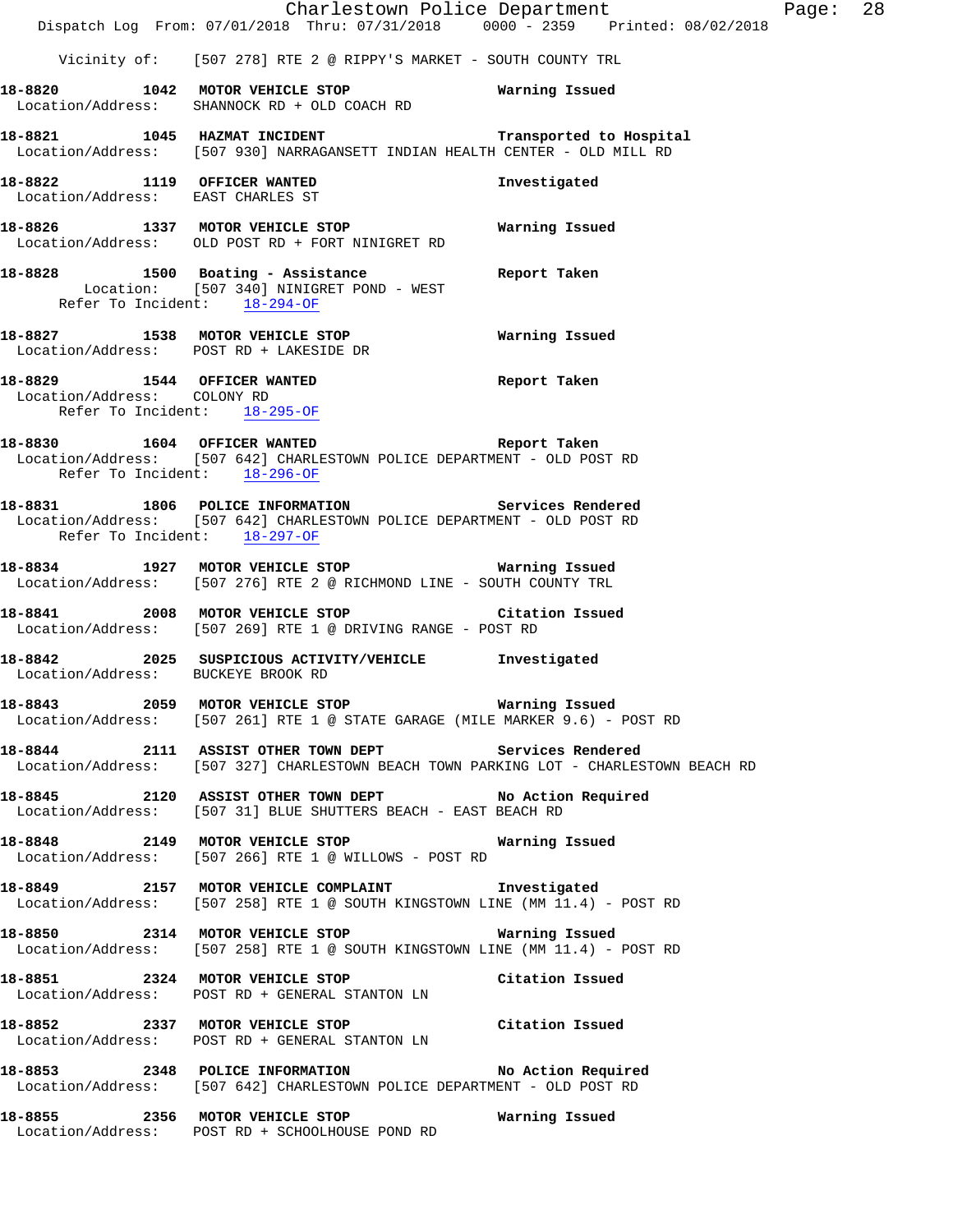|                               |         | 18-8857 0018 ASSIST CITIZEN<br>Location/Address: [507 642] CHARLESTOWN POLICE DEPARTMENT - OLD POST RD                                                                                                   | No Action Required       |
|-------------------------------|---------|----------------------------------------------------------------------------------------------------------------------------------------------------------------------------------------------------------|--------------------------|
|                               |         | 18-8858 0035 MOTOR VEHICLE STOP <b>STOP</b> Warning Issued<br>Location/Address: [507 283] RTE 2 @ GIFT BARN - SOUTH COUNTY TRL                                                                           |                          |
|                               |         | 18-8859 0050 MOTOR VEHICLE STOP<br>Location/Address: POST RD + NARROW LN                                                                                                                                 | Warning Issued           |
|                               |         | 18-8860 0103 MOTOR VEHICLE STOP 6 Warning Issued<br>Location/Address: POST RD + NARROW LN                                                                                                                |                          |
|                               |         | 18-8878 0600 MOTOR VEHICLE STOP<br>Location/Address: OLD POST RD + GENWOOD DR                                                                                                                            | Citation Issued          |
|                               |         | 18-8879 0613 MOTOR VEHICLE STOP <b>Warning Issued</b><br>Location/Address: POST RD + CROSS MILLS RD                                                                                                      |                          |
|                               |         | 18-8880 0623 FIRE, OTHER<br>Location/Address: MATTHIUS LN                                                                                                                                                | Taken/Refered to Other A |
|                               |         | 18-8882 0812 MOTOR VEHICLE STOP Warning Issued<br>Location/Address: [507 261] RTE 1 @ STATE GARAGE (MILE MARKER 9.6) - POST RD                                                                           |                          |
|                               |         | 18-8883 0832 ALARM, BURGLAR CHARTER STREET STREET ALARM<br>Location/Address: [507 19] CHARLESTOWN ELEMENTARY SCHOOL - CAROLINA BACK RD                                                                   |                          |
|                               |         | 18-8885 1011 ASSIST OTHER POLICE DEPT Services Rendered<br>Vicinity of: [507 228] PHIL & ANN'S SUNSET MOTEL - OLD POST RD                                                                                |                          |
| Location/Address: DUHAMEL AVE |         | 18-8887 1126 ANNOYING PHONE CALLS 18-8887                                                                                                                                                                |                          |
|                               |         | 18-8889 1254 MOTOR VEHICLE STOP <b>18-8889</b> Warning Issued<br>Location/Address: POST RD + GENERAL STANTON LN                                                                                          |                          |
|                               |         | 18-8890 1322 MOTOR VEHICLE STOP <b>18-8890</b> Warning Issued<br>Location/Address: [507 261] RTE 1 @ STATE GARAGE (MILE MARKER 9.6) - POST RD                                                            |                          |
|                               |         | 18-8891 1525 DOMESTIC/Assault/Diso/Other Arrest(s) Made<br>Location/Address: COLUMBIA HEIGHTS RD<br>Refer To Arrest: 18-159-AR                                                                           |                          |
|                               | Age: 25 | Arrest: ARNETT, ANDREW M<br>Address: 62 COLUMBIA HEIGHTS RD Apt. #B CHARLESTOWN, RI<br>Charges: DOMESTIC-DISORDERLY CONDUCT<br>DOMESTIC-SIMPLE ASSAULT/BATTERY<br>VANDALISM/MALICIOUS INJURY TO PROPERTY |                          |
|                               |         | Refer To Incident: 18-298-OF<br>18-8893 1622 MOTOR VEHICLE STOP                                                                                                                                          |                          |
|                               |         | Location/Address: KING'S FACTORY RD + POST RD                                                                                                                                                            | Investigated             |
|                               |         | 18-8894 1700 ANIMAL COMPLAINT<br>Location/Address: BOAT RAMP - CHARLESTOWN BEACH RD                                                                                                                      | Could Not Locate         |
|                               |         | 18-8895 1735 FOLLOW-UP INVESTIGATION<br>Location/Address: BUCKEYE BROOK RD                                                                                                                               | Investigated             |
|                               |         | 18-8896 1849 MOTOR VEHICLE STOP<br>Location/Address: SOUTH COUNTY TRL                                                                                                                                    | Warning Issued           |
|                               |         | 18-8900 2011 ALARM, BURGLAR 2001 Building Checked/Secured<br>Location/Address: [507 451] SOUTH COUNTY COMMUNITY ACTION - SOUTH COUNTY TRL                                                                |                          |
| 18-8901 2120 MVA - Minor      |         | Location/Address: SOUTH COUNTY TRL + SHANNOCK RD                                                                                                                                                         | Report Taken             |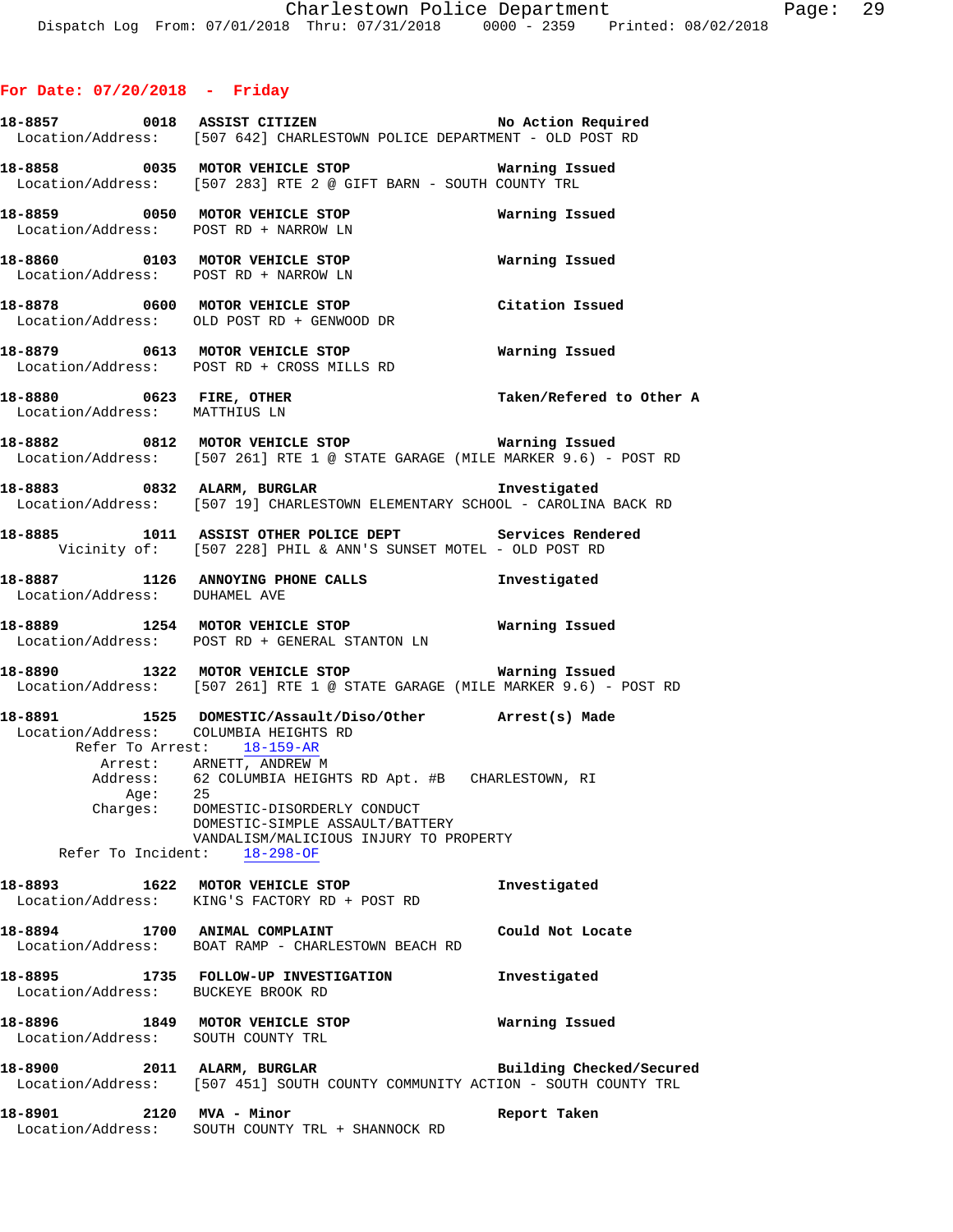|                                                      | Charlestown Police Department                                                                                                                                       |                   | Page: 30 |  |
|------------------------------------------------------|---------------------------------------------------------------------------------------------------------------------------------------------------------------------|-------------------|----------|--|
|                                                      | Dispatch Log From: 07/01/2018 Thru: 07/31/2018 0000 - 2359 Printed: 08/02/2018                                                                                      |                   |          |  |
|                                                      | Refer To Accident: 18-95-AC                                                                                                                                         |                   |          |  |
|                                                      | 18-8904 2154 POLICE TRANSPORT Services Rendered<br>Location/Address: [507 72] CUMBERLAND FARMS - OLD POST RD                                                        |                   |          |  |
|                                                      | 18-8905 2159 MOTOR VEHICLE STOP Citation Issued<br>Location/Address: [507 100] RTE 1 @ FIORES (MILE MARKER 8.0) - POST RD                                           |                   |          |  |
|                                                      | 18-8906 2220 ASSIST CITIZEN 1nvestigated<br>  Location/Address: [507 318] EAST BEACH STATE PARKING LOT - EAST BEACH RD                                              |                   |          |  |
|                                                      | 18-8907 2222 DISTURBANCE/Music/Noise Investigated<br>Location/Address: CHARLESTOWN BEACH RD                                                                         |                   |          |  |
|                                                      | 18-8908 2241 ASSIST OTHER TOWN DEPT Services Rendered<br>Location/Address: [507 327] CHARLESTOWN BEACH TOWN PARKING LOT - CHARLESTOWN BEACH RD                      |                   |          |  |
|                                                      | 18-8909 2252 ASSIST OTHER TOWN DEPT No Action Required<br>Location/Address: [507 31] BLUE SHUTTERS BEACH - EAST BEACH RD                                            |                   |          |  |
| 18-8910 2312 ESCORT<br>Location/Address: CARDINAL LN |                                                                                                                                                                     | Services Rendered |          |  |
|                                                      | 10 0011 <b>10 0011</b> 1000 0000 10000 10000 0000<br>a a a a an t-anns an t-anns an t-anns an t-anns an t-anns an t-anns an t-anns an t-anns an t-anns an t-anns an |                   |          |  |

**18-8911 2321 MOTOR VEHICLE STOP Citation Issued**  Location/Address: POST RD + NARROW LN

# **For Date: 07/21/2018 - Saturday**

|         | 18-8914  0013 DOMESTIC/Assault/Diso/Other  Arrest(s) Made                                                   |                |
|---------|-------------------------------------------------------------------------------------------------------------|----------------|
|         | Location/Address: CARMICHAEL LN                                                                             |                |
|         | Refer To Arrest: 18-160-AR                                                                                  |                |
|         | Arrest: FORREST, APRIL J                                                                                    |                |
|         | Address: 33 CARMICHAEL LN CHARLESTOWN, RI                                                                   |                |
| Age: 25 |                                                                                                             |                |
|         | Charges: DOMESTIC-SIMPLE ASSAULT/BATTERY                                                                    |                |
|         |                                                                                                             |                |
|         | Location/Address: [507 258] RTE 1 @ SOUTH KINGSTOWN LINE (MM 11.4) - POST RD                                |                |
|         | 18-8928 0708 MOTOR VEHICLE STOP                                                                             | Warning Issued |
|         | Location/Address: POST RD + KING'S FACTORY RD                                                               |                |
|         | 18-8929 0715 MOTOR VEHICLE STOP (Arrest(s) Made                                                             |                |
|         | Location/Address: [507 260] RTE 1 @ GENERAL STANTON - POST RD                                               |                |
|         | Refer To Summons: 18-161-AR                                                                                 |                |
|         | Summons: GETCHELL, JUSTIN E                                                                                 |                |
|         |                                                                                                             |                |
|         |                                                                                                             |                |
|         |                                                                                                             |                |
|         | 18-8930 0801 MOTOR VEHICLE STOP <b>Arrest(s)</b> Made                                                       |                |
|         | Location/Address: [507 258] RTE 1 @ SOUTH KINGSTOWN LINE (MM 11.4) - POST RD<br>Refer To Summons: 18-162-AR |                |
|         | Summons: MONTERROSA REYES, JOSE EDGARDO                                                                     |                |
|         | Address: 1334 E MAIN ST BRIDGEPORT, CT                                                                      |                |
| Age: 52 |                                                                                                             |                |
|         | Charges: DRIVING WITHOUT/EXPIRED LICENSE                                                                    |                |
|         | 18-8932 1045 SUSPICIOUS ACTIVITY/VEHICLE Services Rendered                                                  |                |
|         | Location/Address: [507 1] CHARLESTOWN TOWN HALL - SOUTH COUNTY TRL                                          |                |
|         | 18-8933 1104 POLICE TRANSPORT No Action Required                                                            |                |
|         | Location/Address: [507 642] CHARLESTOWN POLICE DEPARTMENT - OLD POST RD                                     |                |
|         | 18-8934 1138 FIRE, OTHER No Action Required                                                                 |                |
|         | Location/Address: CHARLES AVE                                                                               |                |
|         | 18-8935 1143 MOTOR VEHICLE STOP 5 Warning Issued                                                            |                |
|         | Location/Address: [507 258] RTE 1 @ SOUTH KINGSTOWN LINE (MM 11.4) - POST RD                                |                |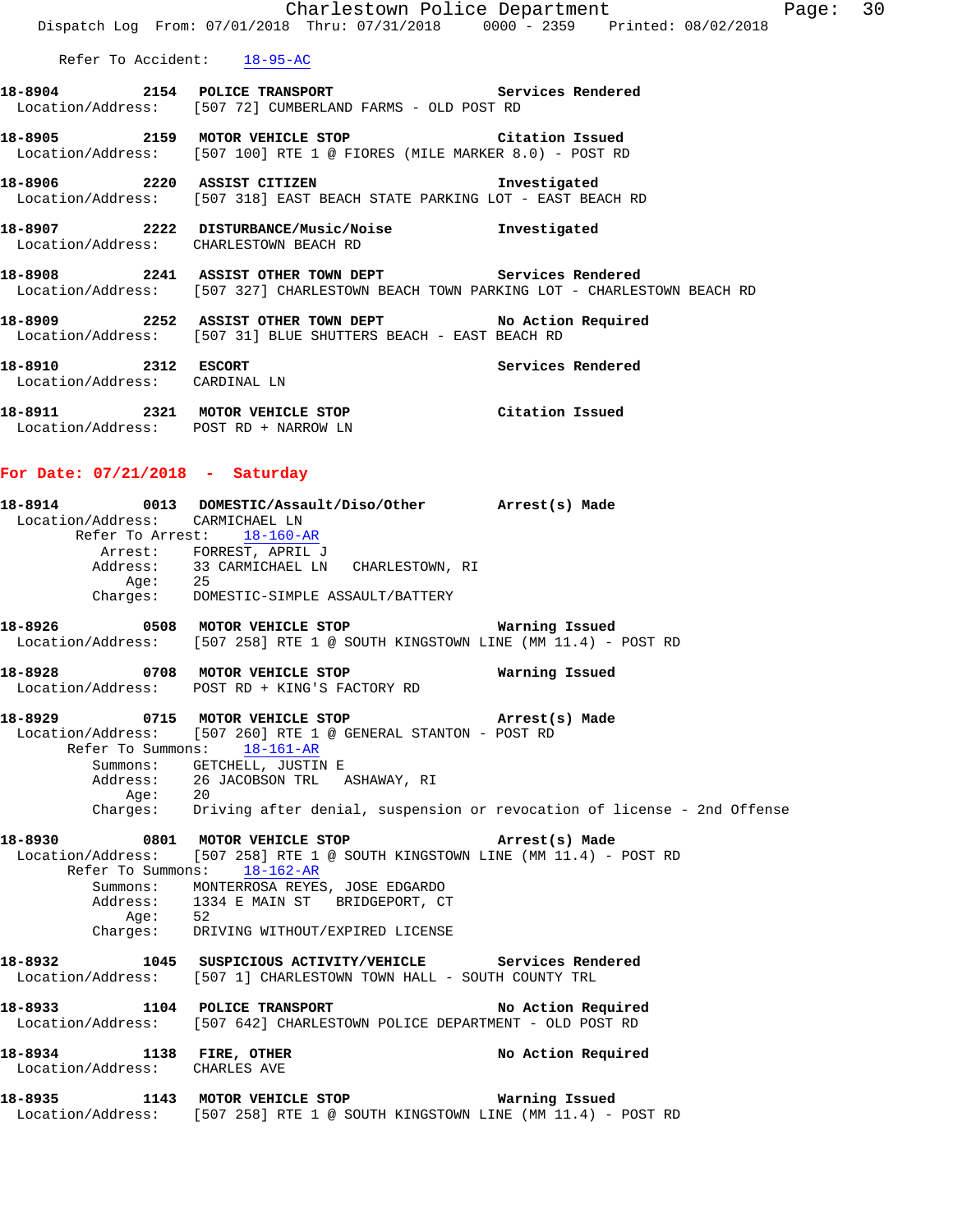|                                                        | Charlestown Police Department                                                                                                                  |                   |
|--------------------------------------------------------|------------------------------------------------------------------------------------------------------------------------------------------------|-------------------|
|                                                        | Dispatch Log From: 07/01/2018 Thru: 07/31/2018 0000 - 2359 Printed: 08/02/2018                                                                 |                   |
|                                                        | 18-8938 1213 MOTOR VEHICLE STOP Warning Issued<br>Location/Address: SOUTH COUNTY TRL + NEW BISCUIT CITY RD                                     |                   |
|                                                        | 18-8939 1221 MOTOR VEHICLE STOP Citation Issued<br>Location/Address: SOUTH COUNTY TRL + NEW BISCUIT CITY RD                                    |                   |
|                                                        | 18-8941 1238 MOTOR VEHICLE STOP Warning Issued<br>Location/Address: SOUTH COUNTY TRL + NEW BISCUIT CITY RD                                     |                   |
|                                                        | 18-8942 1245 MOTOR VEHICLE STOP <b>Marning Issued</b><br>Location/Address: SOUTH COUNTY TRL + MAPLE LAKE FARM RD                               |                   |
|                                                        | 18-8943 1253 MOTOR VEHICLE STOP 6 Warning Issued<br>Location/Address: SOUTH COUNTY TRL + NEW BISCUIT CITY RD                                   |                   |
|                                                        | 18-8944 1257 MOTOR VEHICLE STOP <b>Marning Issued</b><br>Location/Address: SOUTH COUNTY TRL + NEW BISCUIT CITY RD                              |                   |
|                                                        | 18-8945 1305 MOTOR VEHICLE STOP 10 No Action Required<br>Location/Address: SOUTH COUNTY TRL + MAPLE LAKE FARM RD                               |                   |
| Location/Address: NORTH NIANTIC DR                     | 18-8946 1320 ANIMAL COMPLAINT CONSTRUCTED Could Not Locate                                                                                     |                   |
|                                                        | 18-8947 1355 BOATING - VESSEL VIOLATION Warning Issued<br>Location: [507 341] NINIGRET POND - EAST                                             |                   |
|                                                        | 18-8948 1448 BOATING - SAFETY CHECK No Action Required<br>Location: [507 341] NINIGRET POND - EAST                                             |                   |
|                                                        | -<br>18-8949 1500 MOTOR VEHICLE STOP 1991 2010 Citation Issued<br>Location/Address: [507 66] WILLOWS RESORT - POST RD                          |                   |
|                                                        | 18-8950 1529 BOATING - SAFETY CHECK Warning Issued<br>Location: [507 339] NINIGRET POND, SHELTER COVE MARINA                                   |                   |
|                                                        | Location/Address: [507 37] CHARLESTOWN WINE AND SPIRITS - OLD POST RD                                                                          |                   |
|                                                        | Location/Address: [507 864] STATE OF RHODE ISLAND DOT GARAGE - CROSS MILLS RD                                                                  |                   |
| Location/Address: KLONDIKE RD                          | 18-8953 1610 MOTOR VEHICLE STOP                                                                                                                | Citation Issued   |
|                                                        | 18-8954 1616 BOATING - VESSEL VIOLATION Warning Issued<br>Location: [507 340] NINIGRET POND - WEST, AREA OF NINIGRET PARK                      |                   |
|                                                        | 18-8955 1632 MOTOR VEHICLE STOP <b>18-8955</b> Warning Issued<br>Location/Address: [507 261] RTE 1 @ STATE GARAGE (MILE MARKER 9.6) - POST RD  |                   |
| Refer To Incident: 18-299-OF                           | 18-8956 1652 OFFICER WANTED<br>Location/Address: [507 795] SAND PLAIN RD                                                                       | Report Taken      |
| 18-8957 1806 ESCORT<br>Location/Address: CARMICHAEL LN |                                                                                                                                                | Services Rendered |
| 18-8958 1810 COMPLAINT<br>Location/Address: CEDAR RD   |                                                                                                                                                | Warning Issued    |
|                                                        | 18-8959 1828 MOTOR VEHICLE COMPLAINT Citation Issued<br>Location/Address: POST RD + SOUTH COUNTY TRL                                           |                   |
|                                                        | 18-8961 2116 ASSIST OTHER TOWN DEPT Services Rendered<br>Location/Address: [507 327] CHARLESTOWN BEACH TOWN PARKING LOT - CHARLESTOWN BEACH RD |                   |
| Location/Address: POST RD + BEND RD                    | 18-8962 2224 MOTOR VEHICLE STOP                                                                                                                | Citation Issued   |
|                                                        | 18-8963 		 2235 ASSIST OTHER TOWN DEPT Services Rendered                                                                                       |                   |

Page: 31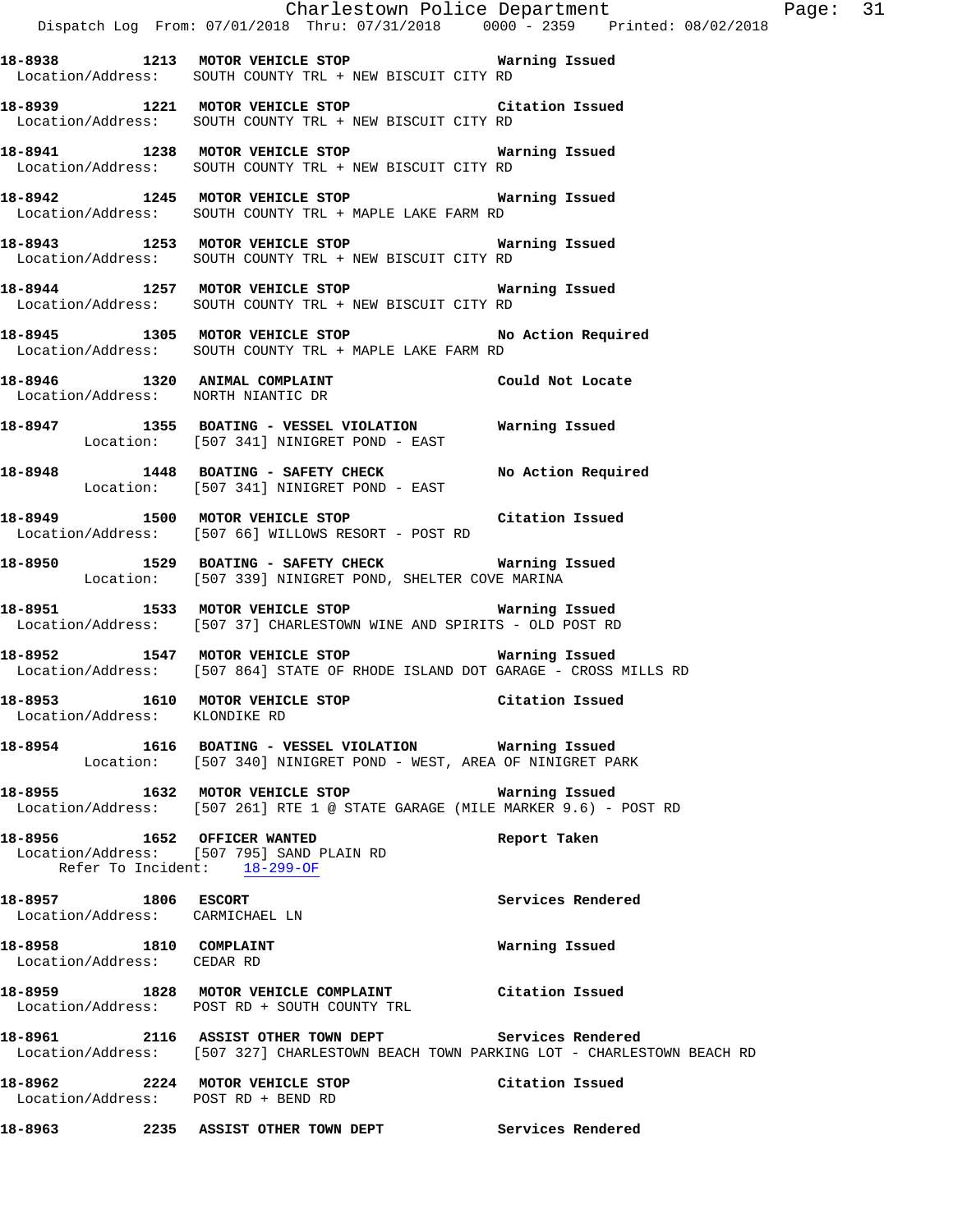Location/Address: [507 31] BLUE SHUTTERS BEACH - EAST BEACH RD

| 18-8964                       | 2315                       |                  | MOTOR VEHICLE STOP |                                                    | Arrest(s) Made |  |
|-------------------------------|----------------------------|------------------|--------------------|----------------------------------------------------|----------------|--|
| Location/Address: SHANNOCK RD |                            |                  |                    |                                                    |                |  |
|                               | Refer To Arrest: 18-163-AR |                  |                    |                                                    |                |  |
|                               | Arrest:                    | HANNAN, DENISE I |                    |                                                    |                |  |
|                               | Address:                   |                  |                    | 37 ROSE CT – CHARLESTOWN, RI                       |                |  |
|                               | Aqe:                       | 52               |                    |                                                    |                |  |
|                               | Charges:                   |                  |                    | DUI/DRUGS/ALCOHOL/1ST OFFENSE - B.A.C. UNKNOWN     |                |  |
|                               |                            |                  |                    | Refusal to Submit to Chemical Test - 1st Violation |                |  |
|                               |                            |                  |                    |                                                    |                |  |

## **For Date: 07/22/2018 - Sunday**

|                                                        | 18-8966 6 0133 MOTOR VEHICLE STOP 6 Citation Issued<br>Location/Address: [507 283] RTE 2 @ GIFT BARN - SOUTH COUNTY TRL                                                                                                                                                                      |                    |
|--------------------------------------------------------|----------------------------------------------------------------------------------------------------------------------------------------------------------------------------------------------------------------------------------------------------------------------------------------------|--------------------|
| 18-8967 0145 ALARM, FIRE                               | Location/Address: SURFSIDE AVE                                                                                                                                                                                                                                                               | False Alarm        |
| Location/Address: BLACK POND RD                        | 18-8976  0317 DOMESTIC/Assault/Diso/Other  Arrest(s) Made<br>Refer To Arrest: 18-164-AR<br>Arrest: LAFLAM, JOANNE<br>Address: 164 BLACK POND RD CHARLESTOWN, RI<br>Age: 55<br>Charges: DOMESTIC-FELONY ASSAULT<br>DOMESTIC-DISORDERLY CONDUCT<br>DOMESTIC-VANDALISM/MALICIOUS INJURY TO PROP |                    |
|                                                        | 18-8977 0924 MOTOR VEHICLE COMPLAINT Could Not Locate<br>Location/Address: SOUTH COUNTY TRL + NEW BISCUIT CITY RD                                                                                                                                                                            |                    |
|                                                        | <b>Ealse Alarm</b> USAU ALARM, FIRE False Alarm<br>Location/Address: [507 675] OCEAN VIEW AVE                                                                                                                                                                                                |                    |
|                                                        | 18-8979 0946 POLICE INFORMATION Services Rendered<br>Location/Address: [507 642] CHARLESTOWN POLICE DEPARTMENT - OLD POST RD                                                                                                                                                                 |                    |
|                                                        | 18-8980 1058 DISABLED MV<br>Location/Address: [507 372] SOUTH SHORE MENTAL HEALTH - OLD POST RD                                                                                                                                                                                              | Services Rendered  |
| 18-8981 1159 ESCORT<br>Location/Address: BLACK POND RD |                                                                                                                                                                                                                                                                                              | Services Rendered  |
| 18-8982 1342 COMPLAINT<br>Location/Address: BAXTER ST  |                                                                                                                                                                                                                                                                                              | No Action Required |
|                                                        | 18-8984 1428 OFFICER WANTED<br>Location/Address: SCAPA FLOW RD<br>Refer To Incident: 18-300-OF                                                                                                                                                                                               | Report Taken       |
|                                                        | 18-8985 1429 MOTOR VEHICLE STOP<br>Vicinity of: [507 207] TROPIC FROST - OLD POST RD                                                                                                                                                                                                         | Warning Issued     |
|                                                        | 18-8986 1541 MOTOR VEHICLE STOP 6 Warning Issued<br>Location/Address: [507 260] RTE 1 @ GENERAL STANTON - POST RD                                                                                                                                                                            |                    |
|                                                        | Location/Address: [507 258] RTE 1 @ SOUTH KINGSTOWN LINE (MM 11.4) - POST RD                                                                                                                                                                                                                 |                    |
|                                                        | 18-8990 1604 MOTOR VEHICLE STOP<br>Location/Address: CROSSLAND ST                                                                                                                                                                                                                            | Citation Issued    |
|                                                        | 18-8991 1608 MOTOR VEHICLE STOP<br>Vicinity of: KING'S FACTORY RD                                                                                                                                                                                                                            | Citation Issued    |
|                                                        | 18-8993 1629 MOTOR VEHICLE STOP NO Action Required<br>Location/Address: KING'S FACTORY RD + SHUMANKANUC HILL RD                                                                                                                                                                              |                    |

**18-8994 1635 MOTOR VEHICLE STOP Warning Issued**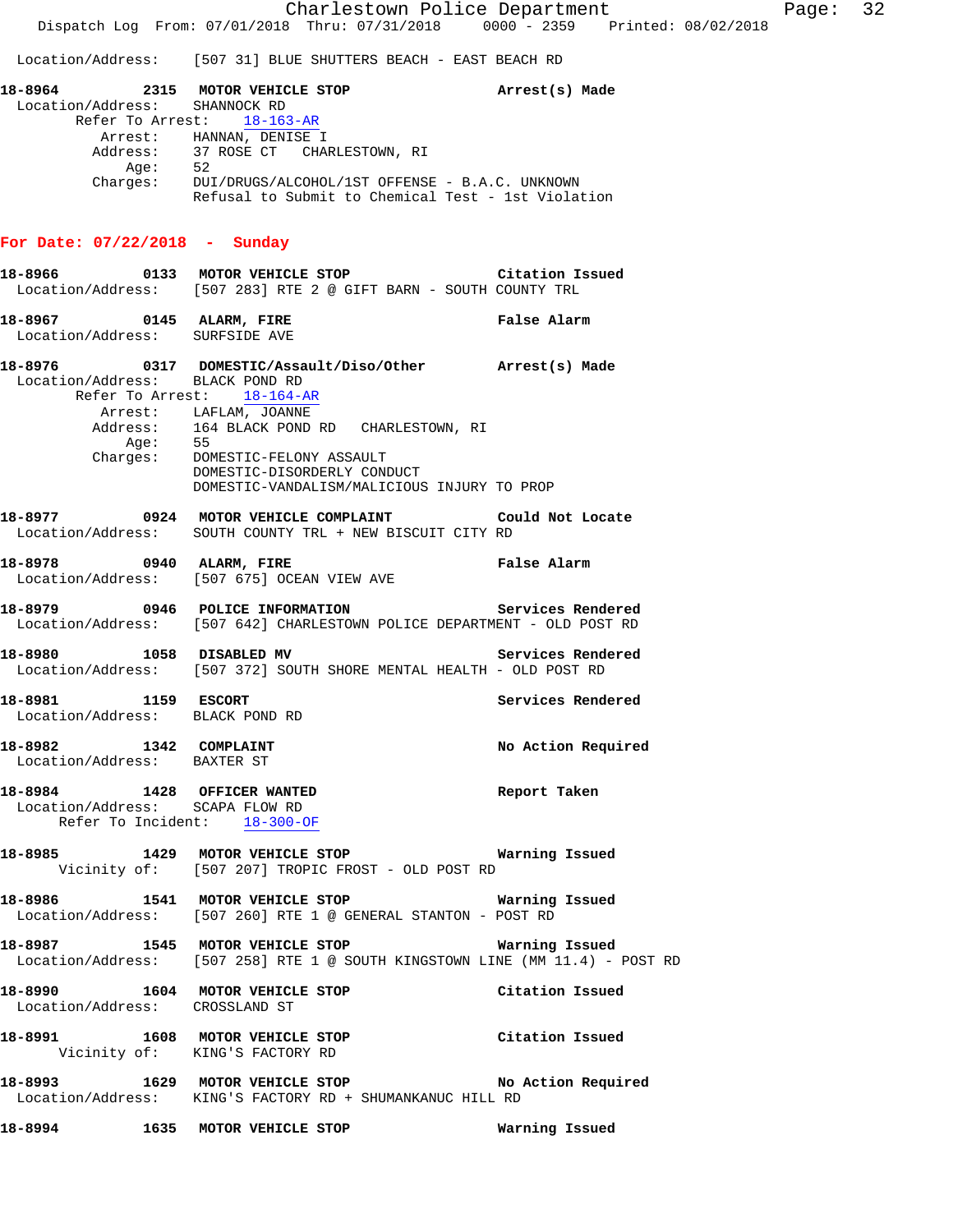|                                     | Dispatch Log From: 07/01/2018 Thru: 07/31/2018 0000 - 2359 Printed: 08/02/2018                                                                 | Charlestown Police Department | Page: 33 |  |
|-------------------------------------|------------------------------------------------------------------------------------------------------------------------------------------------|-------------------------------|----------|--|
|                                     | Location/Address: [507 284] RTE 91 @ RICHMOND LINE - ALTON CAROLINA RD                                                                         |                               |          |  |
|                                     | 18-8995 1700 MOTOR VEHICLE STOP 6 Warning Issued<br>Location/Address: [507 261] RTE 1 @ STATE GARAGE (MILE MARKER 9.6) - POST RD               |                               |          |  |
|                                     | 18-8997 1721 MOTOR VEHICLE STOP 6 Warning Issued<br>Location/Address: [507 263] RTE 1 @ TOURIST INFO (MILE MARKER 7.6) - POST RD               |                               |          |  |
|                                     | 18-8999 1736 MOTOR VEHICLE STOP Citation Issued<br>Location/Address: [507 243] KRYSTAL PENQUIN MOTEL - POST RD                                 |                               |          |  |
|                                     | 18-9000 1748 POLICE INFORMATION<br>Location/Address: POST RD + PROSSER TRL                                                                     | No Action Required            |          |  |
|                                     | 18-9001 1750 MOTOR VEHICLE STOP Citation Issued<br>Vicinity of: [507 381] CVS PHARMACY - OLD POST RD                                           |                               |          |  |
|                                     | 18-9002 1751 MOTOR VEHICLE STOP 6 Warning Issued<br>Location/Address: POST RD + PROSSER TRL                                                    |                               |          |  |
|                                     | 18-9003 1800 MOTOR VEHICLE STOP<br>Location/Address: POST RD + CROSS MILLS RD                                                                  | Warning Issued                |          |  |
|                                     | 18-9004 1816 MOTOR VEHICLE STOP<br>Location/Address: POST RD + CROSS MILLS RD                                                                  | Warning Issued                |          |  |
|                                     | 18-9005 1824 MOTOR VEHICLE STOP 6 Warning Issued<br>Location/Address: [507 100] RTE 1 @ FIORES (MILE MARKER 8.0) - POST RD                     |                               |          |  |
| Location/Address: POST RD + BEND RD | 18-9006 1830 MOTOR VEHICLE STOP 6 Warning Issued                                                                                               |                               |          |  |
|                                     | 18-9007 1842 MOTOR VEHICLE STOP 6 Warning Issued<br>Location/Address: [507 303] RTE 1 @ SOUTH SHORE MENTAL HEALTH (MM 9.0) - POST RD           |                               |          |  |
|                                     | 18-9008 1850 MOTOR VEHICLE STOP 6 Warning Issued<br>Location/Address: [507 261] RTE 1 @ STATE GARAGE (MILE MARKER 9.6) - POST RD               |                               |          |  |
|                                     | 18-9010 2046 ASSIST OTHER TOWN DEPT Services Rendered<br>Location/Address: [507 31] BLUE SHUTTERS BEACH - EAST BEACH RD                        |                               |          |  |
| 18-9011                             | 2048 MOTOR VEHICLE STOP<br>Location/Address: POST RD + PROSSER TRL                                                                             | Warning Issued                |          |  |
|                                     | 18-9016  2121 MOTOR VEHICLE STOP   Warning Issued<br>Vicinity of: POST RD + WILDFLOWER RD                                                      |                               |          |  |
|                                     | 18-9018 2136 ASSIST OTHER TOWN DEPT Services Rendered<br>Location/Address: [507 327] CHARLESTOWN BEACH TOWN PARKING LOT - CHARLESTOWN BEACH RD |                               |          |  |
|                                     | 18-9019 2144 MOTOR VEHICLE COMPLAINT 1nvestigated<br>Location/Address: [507 303] RTE 1 @ SOUTH SHORE MENTAL HEALTH (MM 9.0) - POST RD          |                               |          |  |
| Location/Address: SAGAMORE DR       | 18-9021 2243 FOLLOW-UP INVESTIGATION Citation Issued                                                                                           |                               |          |  |
|                                     | 18-9022 2315 MOTOR VEHICLE STOP 6 Warning Issued<br>Location/Address: [507 260] RTE 1 @ GENERAL STANTON - POST RD                              |                               |          |  |
|                                     | 18-9023 2334 MOTOR VEHICLE STOP<br>Location/Address: POST RD + SCHOOLHOUSE POND RD                                                             | No Action Required            |          |  |
|                                     | 18-9024 2342 MOTOR VEHICLE STOP 6 Warning Issued<br>Location/Address: POST RD + SCHOOLHOUSE POND RD                                            |                               |          |  |
|                                     | 18-9025 2353 SUSPICIOUS ACTIVITY/VEHICLE Investigated<br>Location/Address: [507 88] EAST WEST MARKET - POST RD                                 |                               |          |  |
| Location/Address: KING'S FACTORY RD | 18-9026 2355 OFFICER WANTED<br>Refer To Incident: 18-301-OF                                                                                    | Peace Restored                |          |  |
|                                     |                                                                                                                                                |                               |          |  |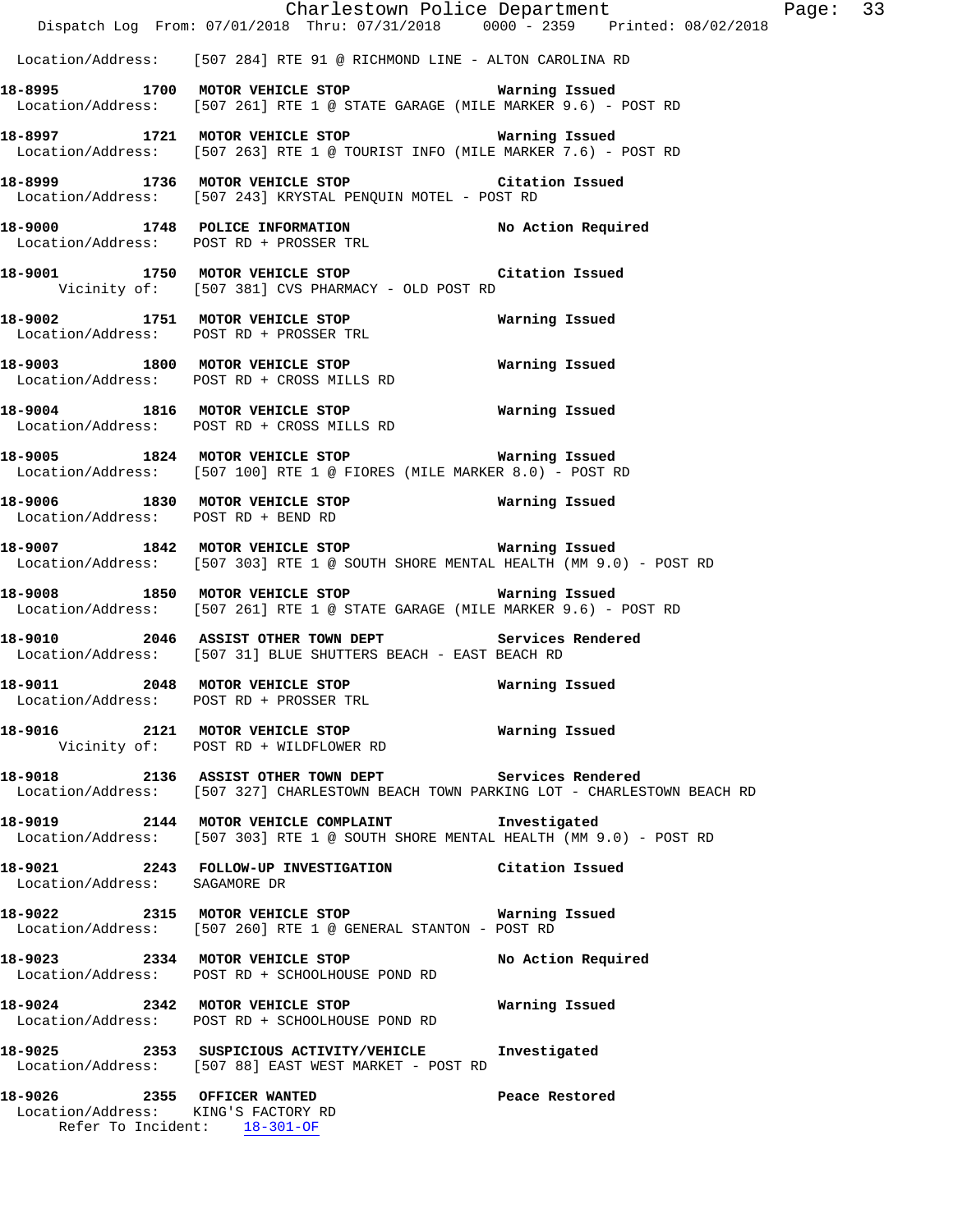|                                                            | 18-9027  0107 MOTOR VEHICLE STOP <b>WATER MATTION</b> Issued<br>Location/Address: POST RD + NARROW LN                                                                                 |                 |
|------------------------------------------------------------|---------------------------------------------------------------------------------------------------------------------------------------------------------------------------------------|-----------------|
|                                                            | Location/Address: [507 260] RTE 1 @ GENERAL STANTON - POST RD                                                                                                                         |                 |
|                                                            | 18-9042 0837 MOTOR VEHICLE STOP Citation Issued<br>Location/Address: [507 45] RIPPY'S LIQUOR MART - SOUTH COUNTY TRL                                                                  |                 |
|                                                            | 18-9043 0849 MOTOR VEHICLE STOP Citation Issued<br>Location/Address: SOUTH COUNTY TRL                                                                                                 |                 |
|                                                            | 18-9045 0938 MOTOR VEHICLE STOP No Action Required<br>Location/Address: [507 642] CHARLESTOWN POLICE DEPARTMENT - OLD POST RD                                                         |                 |
|                                                            | 18-9050 1201 ALARM, BURGLAR BURGLAR Building Checked/Secured Location/Address: SKAGERRAK RD                                                                                           |                 |
|                                                            | 18-9051 1213 MOTOR VEHICLE STOP 6 Warning Issued<br>Location/Address: SOUTH COUNTY TRL + CAROLINA BACK RD                                                                             |                 |
|                                                            | 18-9052 1232 FIRE, OTHER<br>Location/Address: [507 692] PEQUOT DR<br>Location/Address: [507 692] PEQUOT DR                                                                            |                 |
|                                                            | 18-9054 1254 FOLLOW-UP INVESTIGATION Field Interrogation<br>Location/Address: SITE 1 - BOTKA WOODS DR                                                                                 |                 |
|                                                            | 18-9057 1307 MOTOR VEHICLE STOP <b>Warning Issued</b><br>Location/Address: [507 261] RTE 1 @ STATE GARAGE (MILE MARKER 9.6) - POST RD                                                 |                 |
|                                                            | 18-9058 1347 MOTOR VEHICLE STOP 6 Warning Issued<br>Location/Address: [507 279] RTE 2 @ CHARLESTOWN TOWN HALL - SOUTH COUNTY TRL                                                      |                 |
|                                                            | 18-9061 1639 MOTOR VEHICLE STOP (Arrest(s) Made<br>Location/Address: [507 276] RTE 2 @ RICHMOND LINE - SOUTH COUNTY TRL<br>Refer To Summons: 18-165-AR                                |                 |
|                                                            | Summons: FERRIS, HOLLY K<br>Address: 293 SHORE RD Apt. #A WESTERLY, RI<br>Age: 38<br>Charges: Driving with Expired License - 1st Offense                                              |                 |
| Location/Address: BOTKA DR<br>Refer To Incident: 18-302-OF | 18-9063 1826 ASSIST OTHER POLICE DEPT 1nvestigated                                                                                                                                    |                 |
|                                                            | 18-9064 1849 MOTOR VEHICLE STOP 6 Warning Issued<br>Location/Address: [507 276] RTE 2 @ RICHMOND LINE - SOUTH COUNTY TRL                                                              |                 |
|                                                            | 18-9068 1914 MOTOR VEHICLE STOP Arrest(s) Made<br>Location/Address: SOUTH COUNTY TRL + JACOB PERRY DR<br>Refer To Summons: 18-166-AR                                                  |                 |
|                                                            | Summons: BASCOM, SAMANTHA M<br>Address: 4380 SOUTH COUNTY TRL Apt. #10 CHARLESTOWN, RI<br>Age: 26<br>Charges: Driving after denial, suspension or revocation of license - 1st Offense |                 |
|                                                            | 18-9069 1946 MOTOR VEHICLE STOP                                                                                                                                                       | Citation Issued |
|                                                            | Vicinity of: [507 281] RTE 2 @ BEACHSIDE AUTO - SOUTH COUNTY TRL                                                                                                                      |                 |
|                                                            | 18-9071 2022 MOTOR VEHICLE COMPLAINT Could Not Locate<br>Location/Address: [507 260] RTE 1 @ GENERAL STANTON - POST RD                                                                |                 |
| 18-9072 2137 OFFICER WANTED                                | Location/Address: COLUMBIA HEIGHTS RD                                                                                                                                                 | Investigated    |
|                                                            | 18-9073 2156 FOLLOW-UP INVESTIGATION Report Taken<br>Vicinity of: COLUMBIA HEIGHTS - COLUMBIA HEIGHTS RD                                                                              |                 |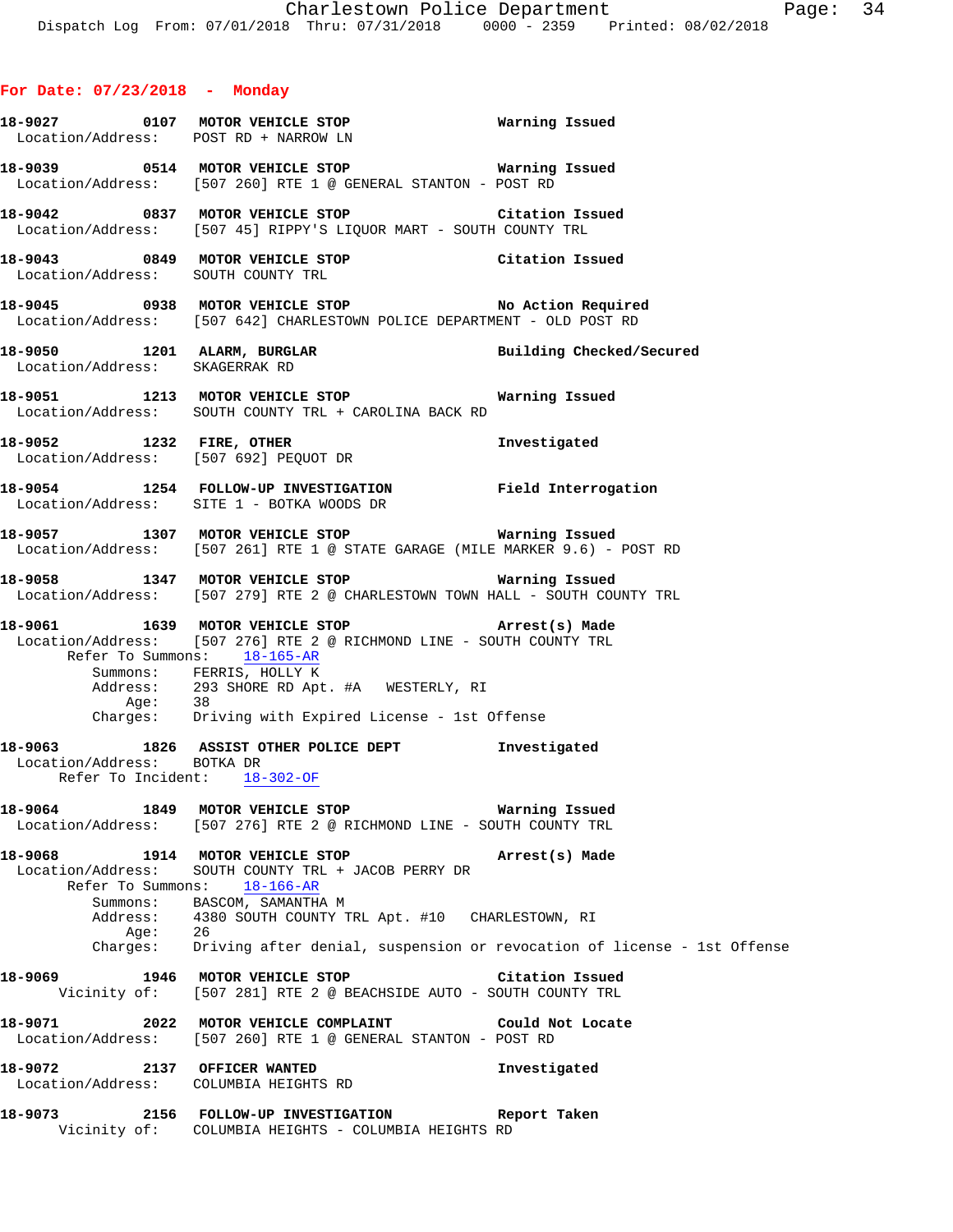Refer To Incident: 18-303-OF

**18-9074 2257 OFFICER WANTED Services Rendered**  Location/Address: COLUMBIA HEIGHTS RD Refer To Incident:  $\frac{18-304-OF}{}$ 

# **For Date: 07/24/2018 - Tuesday**

| Location/Address: SOUTH COUNTY TRL<br>Refer To Incident: 18-305-OF | 18-9077  0055 DOMESTIC/Assault/Diso/Other Peace Restored                                                                              |                                                                                              |
|--------------------------------------------------------------------|---------------------------------------------------------------------------------------------------------------------------------------|----------------------------------------------------------------------------------------------|
| Location/Address: LAURI DR                                         | 18-9079 0242 OFFICER WANTED                                                                                                           | Investigated                                                                                 |
| Vicinity of: LAURI DR                                              | 18-9080 0321 FOLLOW-UP INVESTIGATION 1nvestigated                                                                                     |                                                                                              |
|                                                                    | 18-9082 0854 MOTOR VEHICLE STOP <b>Marning Issued</b><br>Location/Address: [507 261] RTE 1 @ STATE GARAGE (MILE MARKER 9.6) - POST RD |                                                                                              |
| Refer To Incident: 18-306-OF                                       | 18-9085 0915 OFFICER WANTED<br>Location/Address: ALTON CAROLINA RD                                                                    | Investigated                                                                                 |
|                                                                    | 18-9086 0943 MOTOR VEHICLE STOP Citation Issued<br>Vicinity of: CAROLINA BACK RD                                                      |                                                                                              |
|                                                                    | 18-9087 1152 DISABLED MV Services Rendered<br>Location/Address: KING'S FACTORY RD + POST RD                                           |                                                                                              |
| Refer To Incident: 18-307-OF                                       |                                                                                                                                       | Location/Address: [507 530] NARRAGANSETT INDIAN FOUR WINDS COMMUNITY CENT - SOUTH COUNTY TRL |
|                                                                    | 18-9090 1313 MOTOR VEHICLE STOP 6 Warning Issued<br>Location/Address: POST RD + NARROW LN                                             |                                                                                              |
|                                                                    | 18-9093 1554 MOTOR VEHICLE STOP Citation Issued<br>Location/Address: SOUTH COUNTY TRL + WIITALA DR                                    |                                                                                              |
|                                                                    | 18-9094 1623 MOTOR VEHICLE COMPLAINT Could Not Locate<br>Location/Address: POST RD + SOUTH COUNTY TRL                                 |                                                                                              |
|                                                                    | 18-9096 1654 MOTOR VEHICLE STOP <b>Marning Issued</b><br>Location/Address: [507 276] RTE 2 @ RICHMOND LINE - SOUTH COUNTY TRL         |                                                                                              |
|                                                                    | 18-9097 1654 MOTOR VEHICLE STOP Citation Issued<br>Location/Address: [507 270] RTE 1 @ BURLINGAME (MILE MARKER 6.0) - POST RD         |                                                                                              |
|                                                                    | 18-9098 1701 MOTOR VEHICLE STOP <b>Marning Issued</b><br>Location/Address: [507 221] SHERMAN'S AUTO BODY INC - SOUTH COUNTY TRL       |                                                                                              |
|                                                                    | 18-9100 1917 MOTOR VEHICLE STOP <b>Warning Issued</b><br>Location/Address: [507 283] RTE 2 @ GIFT BARN - SOUTH COUNTY TRL             |                                                                                              |
|                                                                    | 18-9101 1935 MOTOR VEHICLE STOP 18 Warning Issued<br>Location/Address: POST RD + KING'S FACTORY RD                                    |                                                                                              |
|                                                                    | 18-9104 2056 ASSIST OTHER TOWN DEPT<br>Location/Address: [507 327] CHARLESTOWN BEACH TOWN PARKING LOT - CHARLESTOWN BEACH RD          | Services Rendered                                                                            |
|                                                                    | 18-9106 2105 ASSIST OTHER TOWN DEPT No Action Required<br>Location/Address: [507 31] BLUE SHUTTERS BEACH - EAST BEACH RD              |                                                                                              |
| Location/Address: SK LINE - POST RD                                | 18-9108 2324 MOTOR VEHICLE STOP                                                                                                       | Warning Issued                                                                               |
| 18-9109 2343 FIRE, OTHER<br>Location/Address: NINIGRET AVE         |                                                                                                                                       | Investigated                                                                                 |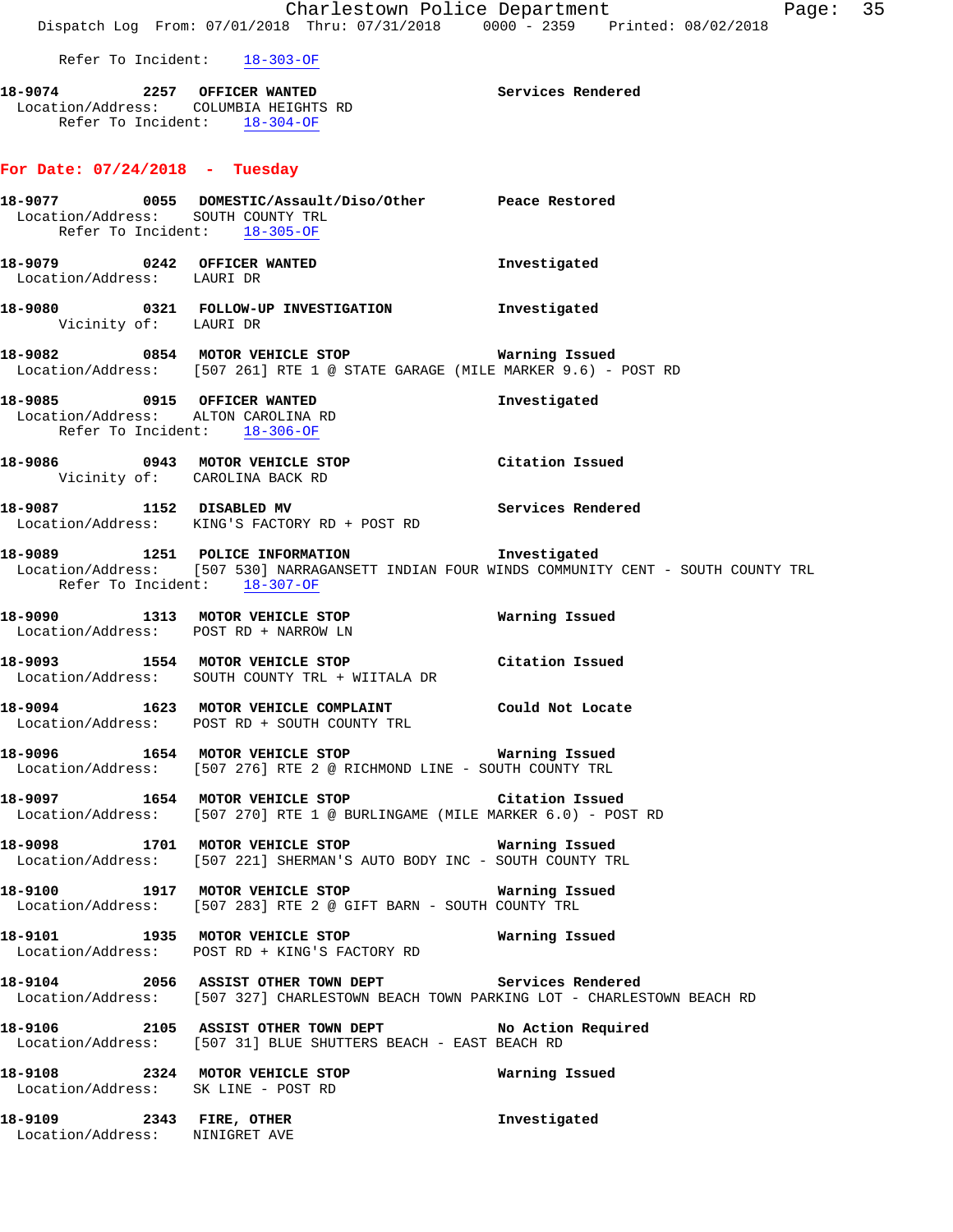**18-9110 2358 MOTOR VEHICLE STOP Warning Issued**  Location/Address: NARROW LN

# **For Date: 07/25/2018 - Wednesday**

|                                                               | Location/Address: [507 247] HUNGRY HAVEN RESTAURANT - SOUTH COUNTY TRL                                                             |                          |
|---------------------------------------------------------------|------------------------------------------------------------------------------------------------------------------------------------|--------------------------|
|                                                               | 18-9112 0053 MOTOR VEHICLE STOP<br>Location/Address: SK LINE - POST RD                                                             | Citation Issued          |
|                                                               | 18-9113 0108 MOTOR VEHICLE STOP 6 Warning Issued<br>Location/Address: POST RD + PROSSER TRL                                        |                          |
|                                                               | 18-9114 0136 MOTOR VEHICLE STOP <b>WAYNIG SERVE WARE</b><br>Location/Address: POST RD + PROSSER TRL                                |                          |
|                                                               | 18-9116 0147 DISABLED MV Services Rendered<br>Location/Address: POST RD + SCHOOLHOUSE POND RD                                      |                          |
|                                                               | 18-9124 0236 MOTOR VEHICLE STOP <b>Warning Issued</b><br>Location/Address: [507 920] MILE MARKER 9.2 - POST RD                     |                          |
|                                                               | 18-9125 0327 POLICE INFORMATION No Action Required<br>Location/Address: [507 642] CHARLESTOWN POLICE DEPARTMENT - OLD POST RD      |                          |
| Location/Address: SHIRLEY DR                                  | 18-9126 0831 POLICE INFORMATION 1nvestigated                                                                                       |                          |
|                                                               | 18-9129 0856 ASSIST OTHER POLICE DEPT Services Rendered<br>Location/Address: [507 784] TAMANACO DR                                 |                          |
|                                                               | 18-9130 1033 POLICE INFORMATION Services Rendered<br>Location/Address: [507 318] EAST BEACH STATE PARKING LOT - EAST BEACH RD      |                          |
|                                                               | 18-9131 1037 ALARM, FIRE 18 19 False Alarm<br>Location/Address: [507 435] SOUTH SHORE MENTAL HEALTH CHARLESTOWN HOUS - OLD POST RD |                          |
|                                                               | 18-9132 1133 POLICE INFORMATION 18-9132<br>Location/Address: [507 642] CHARLESTOWN POLICE DEPARTMENT - OLD POST RD                 |                          |
|                                                               | 18-9133 1147 ANIMAL COMPLAINT Services Rendered<br>Vicinity of: [507 604] BESTWAY GAS STATION - POST RD                            |                          |
|                                                               | 18-9134 1203 POLICE INFORMATION 5ervices Rendered<br>Location/Address: [507 57] BREEZY ACRES MINI GOLF - POST RD                   |                          |
| Location/Address: RIDGEWOOD RD                                |                                                                                                                                    | Taken to Family/Guardian |
|                                                               | 18-9136 1224 MOTOR VEHICLE STOP<br>Location/Address: [507 264] RTE 1 @ WINDSWEPT INN - POST RD                                     | Warning Issued           |
|                                                               | 18-9137 1234 MOTOR VEHICLE STOP<br>Location/Address: OLD POST RD + GENWOOD DR                                                      | Warning Issued           |
| Location/Address: EAST BEACH RD                               | 18-9139 1330 POLICE INFORMATION<br>Refer To Incident: 18-310-OF                                                                    | Investigated             |
| 18-9140 1533 OFFICER WANTED<br>Location/Address: MILL POND DR |                                                                                                                                    | Peace Restored           |
|                                                               | 18-9141 1613 ALARM, BURGLAR<br>Location/Address: [507 874] EAST QUAIL RUN                                                          | Building Checked/Secured |
|                                                               | 18-9142 1627 POLICE INFORMATION<br>Location/Address: [507 642] CHARLESTOWN POLICE DEPARTMENT - OLD POST RD                         | Services Rendered        |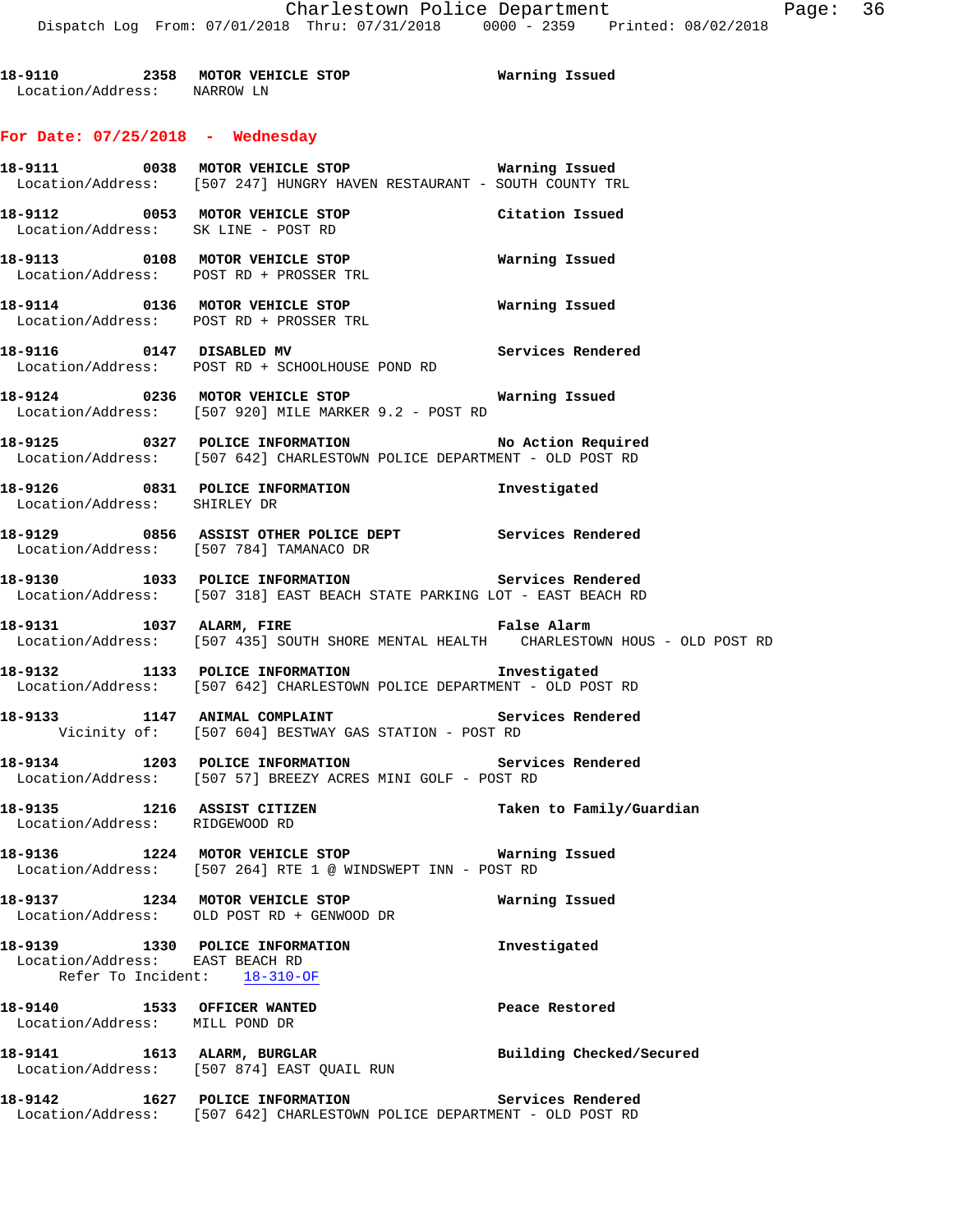| 18-9145<br>Location/Address: SAND PLAIN RD | 1730 | MOTOR VEHICLE STOP | Citation Issued   |  |
|--------------------------------------------|------|--------------------|-------------------|--|
| 18-9147<br>Location/Address: OLD POST RD   | 1753 | ANIMAL COMPLAINT   | Services Rendered |  |

**18-9150 1910 MOTOR VEHICLE STOP Warning Issued**  Location/Address: [507 283] RTE 2 @ GIFT BARN - SOUTH COUNTY TRL

**18-9155 2025 MOTOR VEHICLE STOP Warning Issued**  Location/Address: CHARLESTOWN BEACH RD + ARCHES RD

**18-9156 2045 ASSIST OTHER TOWN DEPT Services Rendered**  Location/Address: [507 327] CHARLESTOWN BEACH TOWN PARKING LOT - CHARLESTOWN BEACH RD

**18-9158 2122 ASSIST OTHER TOWN DEPT No Action Required**  Location/Address: [507 31] BLUE SHUTTERS BEACH - EAST BEACH RD

**18-9161 2148 THREATS Investigated**  Location/Address: [507 45] RIPPY'S LIQUOR MART - SOUTH COUNTY TRL

**18-9163 2213 MOTOR VEHICLE STOP Warning Issued**  Location/Address: [507 264] RTE 1 @ WINDSWEPT INN - POST RD

**18-9164 2220 SUSPICIOUS ACTIVITY/VEHICLE Building Checked/Secured**  Location/Address: NARRAGANSETT DOCK WORKS - OLD POST RD

**18-9165 2231 DOMESTIC/Assault/Diso/Other Investigated**  Location/Address: CHARLES AVE

**18-9166 2355 MOTOR VEHICLE STOP Warning Issued**  Location/Address: SOUTH COUNTY TRL + NEW BISCUIT CITY RD

#### **For Date: 07/26/2018 - Thursday**

| 18-9169           |      | 0016 MOTOR VEHICLE STOP        | Citation Issued |
|-------------------|------|--------------------------------|-----------------|
| Location/Address: |      | SOUTH COUNTY TRL + SHANNOCK RD |                 |
| 18-9181           | 0124 | MOTOR VEHICLE STOP             | Warning Issued  |
| Location/Address: |      | POST RD + SCHOOLHOUSE POND RD  |                 |

**18-9194** 0531 MOTOR VEHICLE STOP Citation Issued<br>
Location/Address: POST RD + CROSS MILLS RD Location/Address: POST RD + CROSS MILLS RD

**18-9195 0552 MOTOR VEHICLE STOP Warning Issued**  Location/Address: [507 100] RTE 1 @ FIORES (MILE MARKER 8.0) - POST RD

**18-9196 0609 MOTOR VEHICLE STOP Warning Issued**  Location/Address: POST RD + CROSS MILLS RD

**18-9200 0854 MOTOR VEHICLE STOP Warning Issued**  Vicinity of: [507 1] CHARLESTOWN TOWN HALL - SOUTH COUNTY TRL

**18-9201 0913 ROAD HAZARD/OBSTRUCTION Removed Hazard**  Location/Address: POST RD + FALCONE LN

**18-9202 0943 LARCENY Investigated**  Location/Address: [507 20] NINIGRET PARK - PARK LN

**18-9203 0949 MOTOR VEHICLE STOP Warning Issued**  Location/Address: RICHARS TRAIL - SOUTH COUNTY TRL

**18-9204 1053 OFFICER WANTED Services Rendered**  Location/Address: ELM RD Refer To Incident: 18-309-OF

**18-9206 1207 MOTOR VEHICLE COMPLAINT Warning Issued**  Location/Address: [507 258] RTE 1 @ SOUTH KINGSTOWN LINE (MM 11.4) - POST RD

**18-9208 1340 SHOPLIFTING Investigated**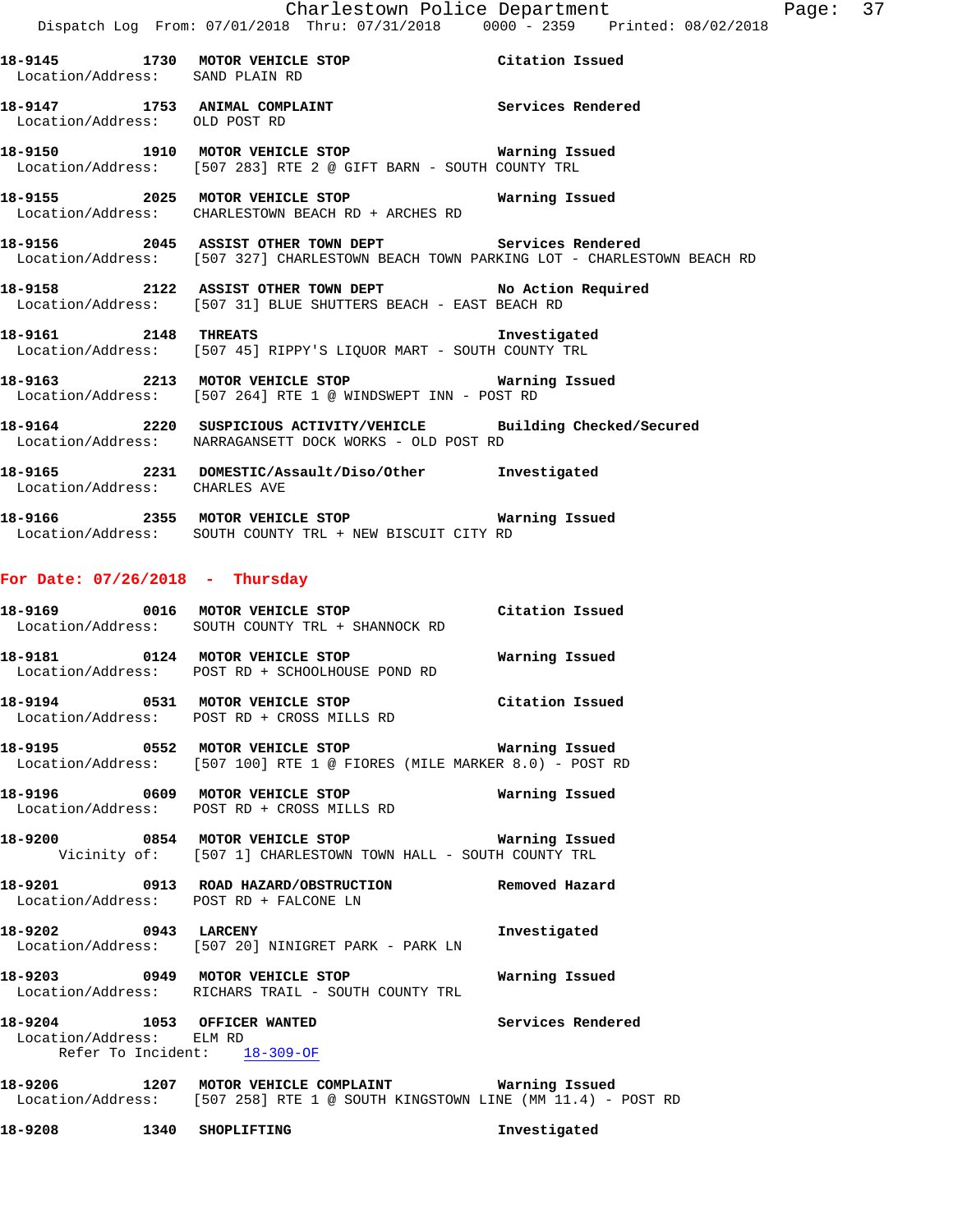Charlestown Police Department Page: 38 Dispatch Log From: 07/01/2018 Thru: 07/31/2018 0000 - 2359 Printed: 08/02/2018 Location/Address: [507 80] FANTASTIC UMBRELLA FACTORY - OLD POST RD Refer To Incident: 18-312-OF **18-9209 1343 MOTOR VEHICLE STOP Warning Issued**  Location/Address: [507 228] PHIL & ANN'S SUNSET MOTEL - OLD POST RD **18-9210 1514 COMPLAINT Arrest(s) Made**  Location/Address: [507 20] NINIGRET PARK - PARK LN Refer To Summons: 18-167-AR Summons: HAZARD, ANDRE L Address: 23 ATLAS ST PROVIDENCE, RI Age: 33 Charges: Driving with Expired License - 3rd + Offense **18-9211 1519 MOTOR VEHICLE STOP Arrest(s) Made**  Location/Address: [507 20] NINIGRET PARK - PARK LN **18-9212 1620 MOTOR VEHICLE STOP Citation Issued**  Location/Address: CAROLINA BACK RD **18-9213 1640 ASSIST CITIZEN Services Rendered**  Location/Address: KING'S FACTORY RD **18-9214 1705 MOTOR VEHICLE STOP Warning Issued**  Location/Address: [507 260] RTE 1 @ GENERAL STANTON - POST RD **18-9216 1720 ANIMAL COMPLAINT Unfounded**  Location/Address: KLONDIKE RD **18-9217 1732 MOTOR VEHICLE STOP Warning Issued**  Location/Address: [507 261] RTE 1 @ STATE GARAGE (MILE MARKER 9.6) - POST RD **18-9219 1744 ASSIST OTHER POLICE DEPT Services Rendered**  Location/Address: WESTERLY LINE - POST RD **18-9221 1807 TRAFFIC CONTROL Services Rendered**  Location/Address: [507 372] SOUTH SHORE MENTAL HEALTH - OLD POST RD + SCHOOLHOUSE POND RD **18-9224 1953 TRAFFIC CONTROL Warning Issued**  Location/Address: SHANNOCK RD **18-9225 1958 MOTOR VEHICLE STOP Warning Issued**  Location/Address: [507 263] RTE 1 @ TOURIST INFO (MILE MARKER 7.6) - POST RD **18-9227 2011 DISTURBANCE/Music/Noise Peace Restored**  Location/Address: COLUMBIA HEIGHTS OVAL **18-9228 2042 TRAFFIC CONTROL Warning Issued**  Vicinity of: SHANNOCK RD + WORDEN'S POND RD **18-9230 2117 ASSIST OTHER TOWN DEPT Services Rendered**  Location/Address: [507 321] CHARLESTOWN BEACH - CHARLESTOWN BEACH RD **18-9231 2121 ASSIST OTHER TOWN DEPT No Action Required**  Location/Address: [507 31] BLUE SHUTTERS BEACH - EAST BEACH RD **18-9234 2146 MOTOR VEHICLE STOP Warning Issued**  Location/Address: [507 266] RTE 1 @ WILLOWS - POST RD **18-9235 2146 DOMESTIC/Assault/Diso/Other Peace Restored**  Location/Address: ALTON CAROLINA RD **18-9236 2231 ASSIST OTHER AGENCY Investigated**  Location/Address: [507 21] BURLINGAME STATE PARK - CAMPING AREA - BURLINGAME STATE PARK RD **18-9237 2323 OFFICER WANTED Investigated**  Location/Address: POND ST **18-9239 2352 MOTOR VEHICLE STOP Warning Issued**  Location/Address: [507 37] CHARLESTOWN WINE AND SPIRITS - OLD POST RD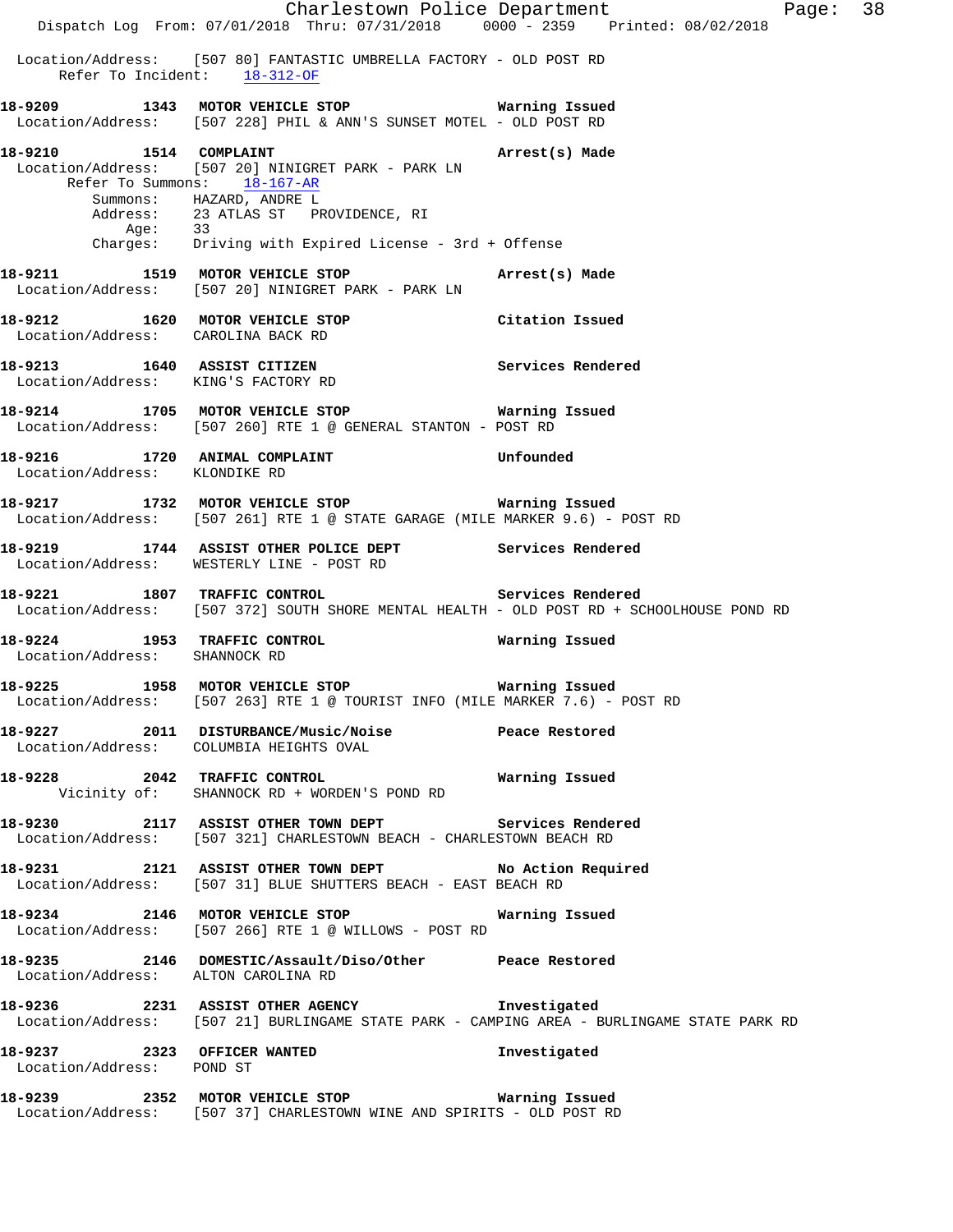|                                | 18-9241 0012 MOTOR VEHICLE STOP Citation Issued<br>Location/Address: SOUTH COUNTY TRL                                                                       |                 |
|--------------------------------|-------------------------------------------------------------------------------------------------------------------------------------------------------------|-----------------|
| Location/Address: POST RD      | 18-9250 0624 MOTOR VEHICLE STOP 18-9250 Warning Issued                                                                                                      |                 |
|                                | 18-9251 0857 MOTOR VEHICLE STOP<br>Location/Address: POST RD + NARROW LN                                                                                    | Citation Issued |
|                                | 18-9252 0929 ANNOYING PHONE CALLS<br>Location/Address: HIDDEN MEADOWS DR                                                                                    | Investigated    |
| Location/Address: OLD COACH RD | 18-9253 0933 FIRE, OTHER                                                                                                                                    | Investigated    |
|                                | 18-9254 1102 MOTOR VEHICLE STOP Warning Issued<br>Location/Address: OLD POST RD + KING TOM DR                                                               |                 |
|                                | 18-9256 1151 ALARM, BURGLAR 18-9256 Investigated<br>Location/Address: [507 611] FROSTY DREW NATURE CENTER - PARK LN                                         |                 |
|                                | 18-9257 1231 MVA - Minor 18-10 Services Rendered<br>Location/Address: [507 215] SAINT ANDREW LUTHERAN CHURCH - EAST BEACH RD<br>Refer To Accident: 18-96-AC |                 |
|                                | 18-9258 1250 FOLLOW-UP INVESTIGATION Investigated<br>Location/Address: [507 530] NARRAGANSETT INDIAN FOUR WINDS COMMUNITY CENT - SOUTH COUNTY TRL           |                 |
|                                | 18-9259 1320 ROAD HAZARD/OBSTRUCTION Removed Hazard<br>Location/Address: [507 292] RTE 216 @ BRADFORD GUN CLUB - ROSS HILL RD                               |                 |
|                                | 18-9261 1444 ESCORT<br>Location/Address: [507 667] HILLTOP DR<br>Refer To Incident: 18-311-OF                                                               | Report Taken    |
|                                | 18-9262 1640 POLICE INFORMATION 18-9262<br>Location/Address: [507 642] CHARLESTOWN POLICE DEPARTMENT - OLD POST RD                                          |                 |
|                                | 18-9263 1655 PSYCHOLOGICAL EMERGENCY Transported to Hospital<br>Location/Address: KING'S FACTORY RD                                                         |                 |
|                                | 18-9264 1958 WELL BEING CHECK Could Not Locate<br>Location/Address: COLUMBIA HEIGHTS RD                                                                     |                 |
|                                | 18-9265 2042 ASSIST OTHER AGENCY Services Rendered<br>Location/Address: [507 19] CHARLESTOWN ELEMENTARY SCHOOL - CAROLINA BACK RD                           |                 |
|                                | 18-9266 2106 ALARM, BURGLAR<br>Location/Address: CHARLESTOWN BEACH RD                                                                                       | Investigated    |
|                                | 18-9267 2115 ASSIST OTHER TOWN DEPT Services Rendered<br>Location/Address: [507 31] BLUE SHUTTERS BEACH - EAST BEACH RD                                     |                 |
|                                | 18-9269 2314 DOMESTIC/Assault/Diso/Other Arrest(s) Made<br>Location/Address: NEW BISCUIT CITY RD<br>Refer To Arrest: 18-168-AR<br>Arrest: BOOD, MARANDA     |                 |
| Address:                       | 19A NEW BISCUIT CITY RD CHARLESTOWN, RI<br>Age: 35<br>Charges: DOMESTIC-SIMPLE ASSAULT/BATTERY<br>DOMESTIC-DISORDERLY CONDUCT                               |                 |
|                                |                                                                                                                                                             |                 |

### **For Date: 07/28/2018 - Saturday**

**18-9274 0040 MOTOR VEHICLE STOP Citation Issued**  Location/Address: [507 258] RTE 1 @ SOUTH KINGSTOWN LINE (MM 11.4) - POST RD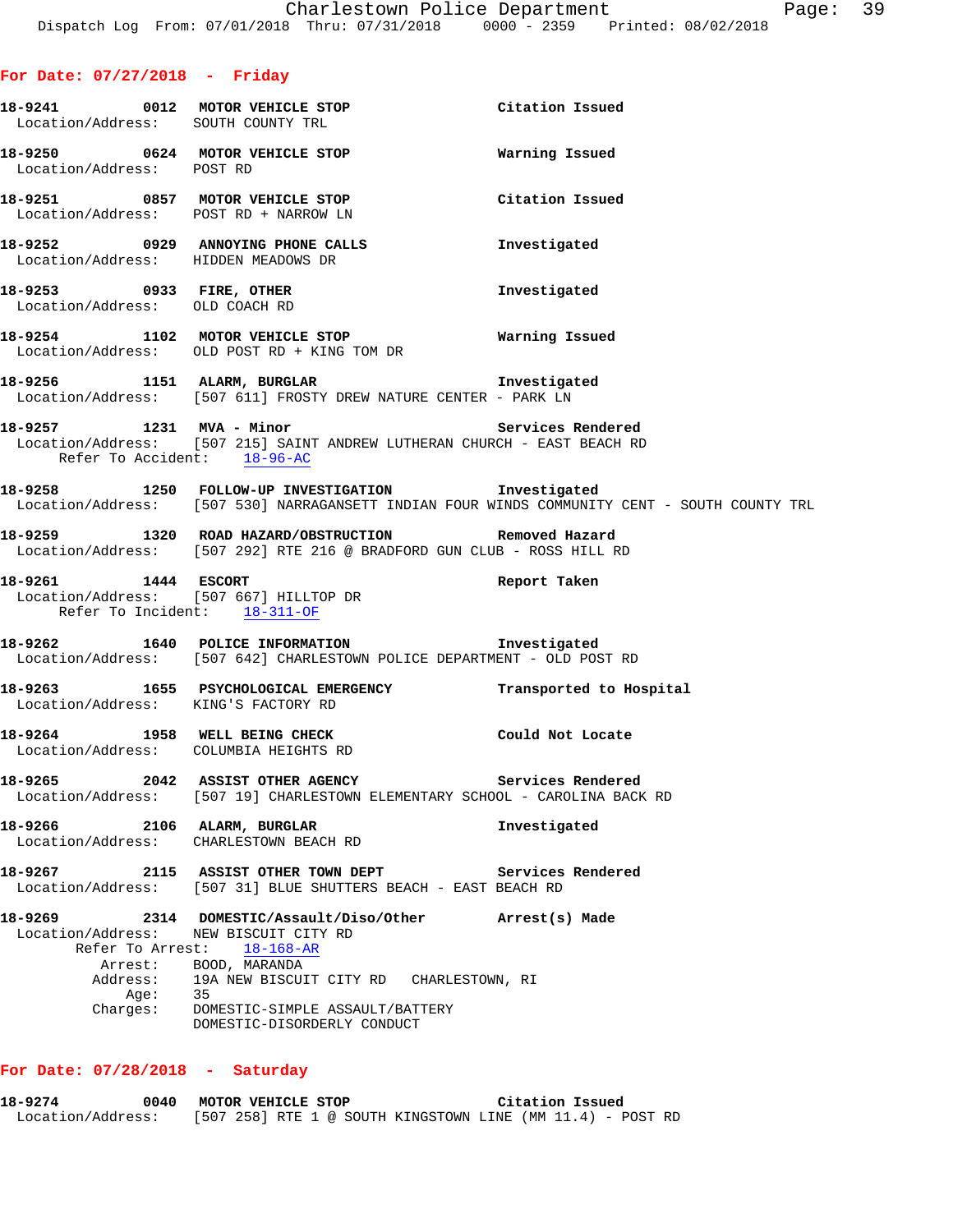Charlestown Police Department Page: 40 Dispatch Log From: 07/01/2018 Thru: 07/31/2018 0000 - 2359 Printed: 08/02/2018 **18-9275 0057 MOTOR VEHICLE STOP Citation Issued**  Location/Address: [507 260] RTE 1 @ GENERAL STANTON - POST RD **18-9276 0119 MOTOR VEHICLE STOP No Action Required**  Location/Address: [507 260] RTE 1 @ GENERAL STANTON - POST RD **18-9277 0126 MOTOR VEHICLE STOP Warning Issued**  Location/Address: [507 260] RTE 1 @ GENERAL STANTON - POST RD **18-9278 0129 ASSIST OTHER POLICE DEPT Services Rendered**  Location/Address: [507 286] RTE 112 @ RICHMOND LINE - CAROLINA BACK RD **18-9279 0215 SUSPICIOUS ACTIVITY/VEHICLE Investigated**  Location/Address: [507 28] SIMPLE PEASURES - SOUTH COUNTY TRL **18-9280 0317 SUSPICIOUS ACTIVITY/VEHICLE Investigated**  Vicinity of: SACCO ENTERPRISES - KLONDIKE RD **18-9283 0339 SUSPICIOUS ACTIVITY/VEHICLE Investigated**  Location/Address: [507 318] EAST BEACH STATE PARKING LOT - EAST BEACH RD **18-9290 0511 MOTOR VEHICLE STOP Warning Issued**  Location/Address: [507 864] STATE OF RHODE ISLAND DOT GARAGE - CROSS MILLS RD **18-9291 0539 MOTOR VEHICLE STOP Warning Issued**  Location/Address: [507 921] MILE MARKER 9.6 - CROSS MILLS RD **18-9292 0553 MOTOR VEHICLE STOP Citation Issued**  Location/Address: [507 260] RTE 1 @ GENERAL STANTON - POST RD **18-9293 0555 POLICE INFORMATION No Action Required**  Location/Address: [507 642] CHARLESTOWN POLICE DEPARTMENT - OLD POST RD **18-9294 0626 ALARM, FIRE False Alarm**  Location/Address: EAST BEACH RD **18-9295 0840 MOTOR VEHICLE STOP Warning Issued**  Location/Address: [507 261] RTE 1 @ STATE GARAGE (MILE MARKER 9.6) - POST RD **18-9296 0926 MOTOR VEHICLE STOP Warning Issued**  Location/Address: POST RD + NARROW LN **18-9297 0945 MOTOR VEHICLE STOP Warning Issued**  Location/Address: [507 410] DUNKIN DONUTS - OLD POST RD **18-9298 1031 MVA - Minor Report Taken**  Location/Address: [507 909] MILE MARKER 5.2 - WEST BEACH RD Refer To Accident: 18-97-AC **18-9299 1053 DISABLED MV Services Rendered**  Location/Address: [507 40] BEACHSIDE AUTO - SOUTH COUNTY TRL **18-9300 1130 COMPLAINT Investigated**  Location/Address: PASTURE LN **18-9301 1138 MOTOR VEHICLE STOP Warning Issued**  Location/Address: CHARLESTOWN BEACH RD **18-9302 1201 MOTOR VEHICLE STOP Warning Issued**  Location/Address: POST RD + CROSS MILLS RD **18-9303 1207 ANIMAL COMPLAINT Investigated**  Location/Address: BUCKEYE BROOK RD **18-9306 1310 MOTOR VEHICLE STOP Warning Issued**  Location/Address: POST RD + NARROW LN **18-9307 1352 MOTOR VEHICLE STOP Warning Issued**  Location/Address: [507 261] RTE 1 @ STATE GARAGE (MILE MARKER 9.6) - POST RD **18-9308 1518 MOTOR VEHICLE STOP Citation Issued**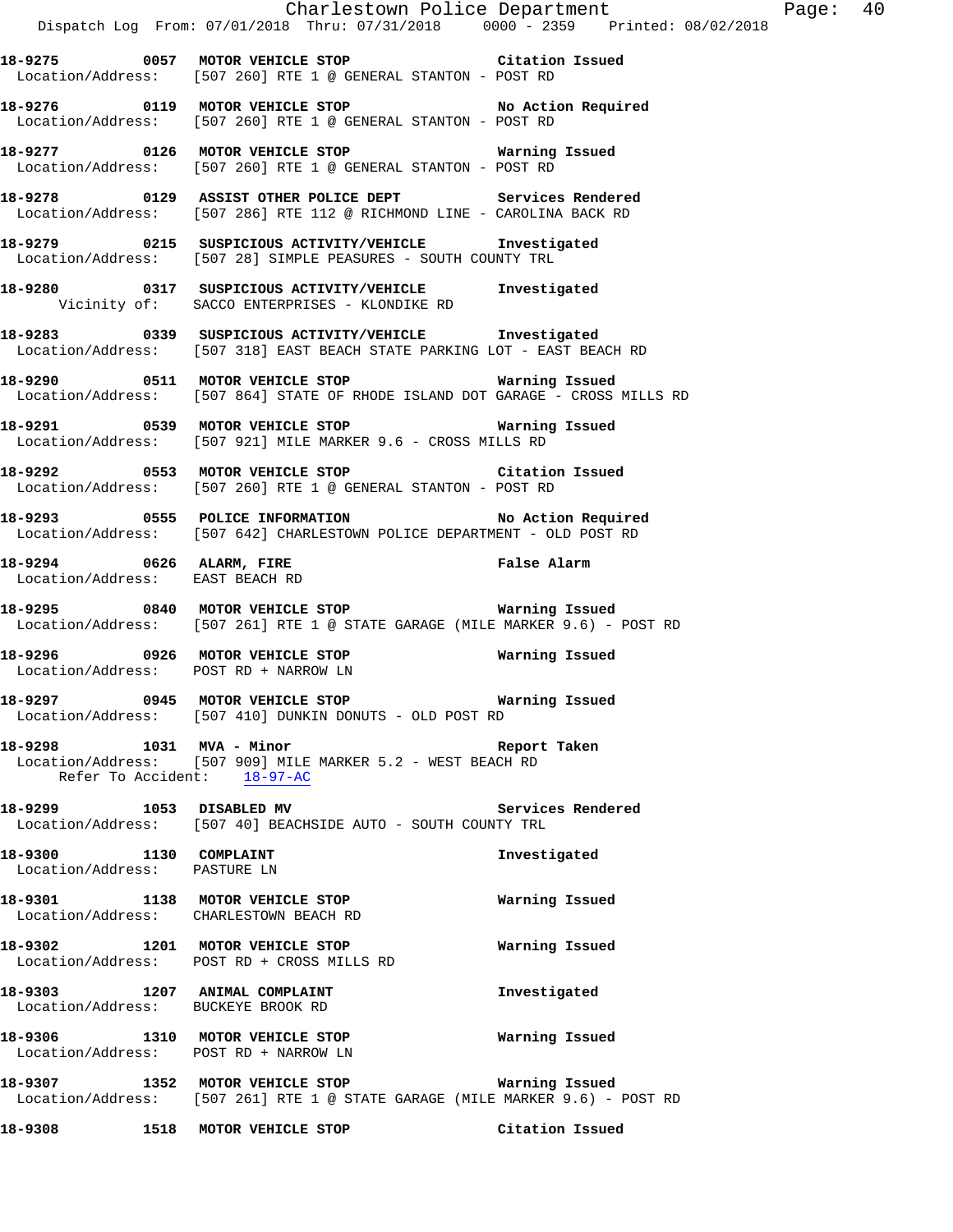|                                                                       | Dispatch Log From: 07/01/2018 Thru: 07/31/2018 0000 - 2359 Printed: 08/02/2018                                                                 | Charlestown Police Department | Page: 41 |  |
|-----------------------------------------------------------------------|------------------------------------------------------------------------------------------------------------------------------------------------|-------------------------------|----------|--|
|                                                                       | Location/Address: POST RD + CROSS MILLS RD                                                                                                     |                               |          |  |
|                                                                       | 18-9309 1537 MOTOR VEHICLE STOP Citation Issued<br>Location/Address: SOUTH COUNTY TRL + CAROLINA BACK RD                                       |                               |          |  |
|                                                                       | 18-9310 1544 MOTOR VEHICLE STOP Citation Issued<br>Location/Address: [507 80] FANTASTIC UMBRELLA FACTORY - OLD POST RD                         |                               |          |  |
| Location/Address: COLUMBIA HEIGHTS RD<br>Refer To Incident: 18-313-OF | 18-9311 1556 VIOLATION OF RO/NCO                                                                                                               | Report Taken                  |          |  |
|                                                                       | 18-9312 1603 MOTOR VEHICLE STOP Citation Issued<br>Location/Address: POST RD + GENERAL STANTON LN                                              |                               |          |  |
|                                                                       | 18-9314 1625 MOTOR VEHICLE STOP Citation Issued<br>Location/Address: POST RD + CROSS MILLS RD                                                  |                               |          |  |
|                                                                       | 18-9315 1655 MOTOR VEHICLE STOP 18-9315<br>Location/Address: SOUTH COUNTY TRL + CAROLINA BACK RD                                               |                               |          |  |
|                                                                       | 18-9316 1701 MOTOR VEHICLE STOP 6 Warning Issued<br>Location/Address: SOUTH COUNTY TRL + WIITALA DR                                            |                               |          |  |
|                                                                       | 18-9317 1711 MOTOR VEHICLE STOP<br>Location/Address: POST RD + SCHOOLHOUSE POND RD                                                             | Warning Issued                |          |  |
| Location/Address: CASTLE ROCK DR<br>Refer To Incident: 18-314-OF      | 18-9318 1730 ANNOYING PHONE CALLS Report Taken                                                                                                 |                               |          |  |
|                                                                       | 18-9322 2146 ASSIST OTHER TOWN DEPT Services Rendered<br>Location/Address: [507 327] CHARLESTOWN BEACH TOWN PARKING LOT - CHARLESTOWN BEACH RD |                               |          |  |
|                                                                       | 18-9323 2329 ASSIST OTHER TOWN DEPT Services Rendered<br>Location/Address: [507 31] BLUE SHUTTERS BEACH - EAST BEACH RD                        |                               |          |  |
| Location/Address: TUCKER ST                                           | 18-9324 2340 DOMESTIC/Assault/Diso/Other Arrest(s) Made<br>Refer To Arrest: 18-169-AR                                                          |                               |          |  |
| Age:                                                                  | Arrest: MARTIN, TRAVIS C<br>Address: 22 TUCKER ST CHARLESTOWN, RI<br>32                                                                        |                               |          |  |
|                                                                       | Charges: DOMESTIC-VANDALISM/MALICIOUS INJURY TO PROP<br>DOMESTIC-DISORDERLY CONDUCT                                                            |                               |          |  |
| For Date: $07/29/2018$ - Sunday                                       |                                                                                                                                                |                               |          |  |
| 18-9325 0047 ALARM, BURGLAR<br>Location/Address: SURFSIDE AVE         |                                                                                                                                                | False Alarm                   |          |  |
|                                                                       | 18-9326 0316 POLICE TRANSPORT<br>Location/Address: [507 642] CHARLESTOWN POLICE DEPARTMENT - OLD POST RD                                       | Services Rendered             |          |  |
|                                                                       | 18-9327 0330 SUSPICIOUS ACTIVITY/VEHICLE Investigated<br>Location/Address: [507 841] BREACHWAY GRILL - CHARLESTOWN BEACH RD                    |                               |          |  |
|                                                                       | 18-9337 0537 MOTOR VEHICLE STOP<br>Location/Address: POST RD + KING'S FACTORY RD                                                               | Warning Issued                |          |  |
|                                                                       | 18-9339 0818 MOTOR VEHICLE STOP<br>Location/Address: POST RD + KING'S FACTORY RD                                                               | Arrest(s) Made                |          |  |
| 18-9347 0918 TRAFFIC CONTROL                                          | Location/Address: CHARLESTOWN BEACH RD                                                                                                         | No Action Required            |          |  |

**18-9348 0933 ASSIST OTHER POLICE DEPT Services Rendered**  Location/Address: SCAPA FLOW RD

**18-9349 0947 MOTOR VEHICLE STOP Warning Issued**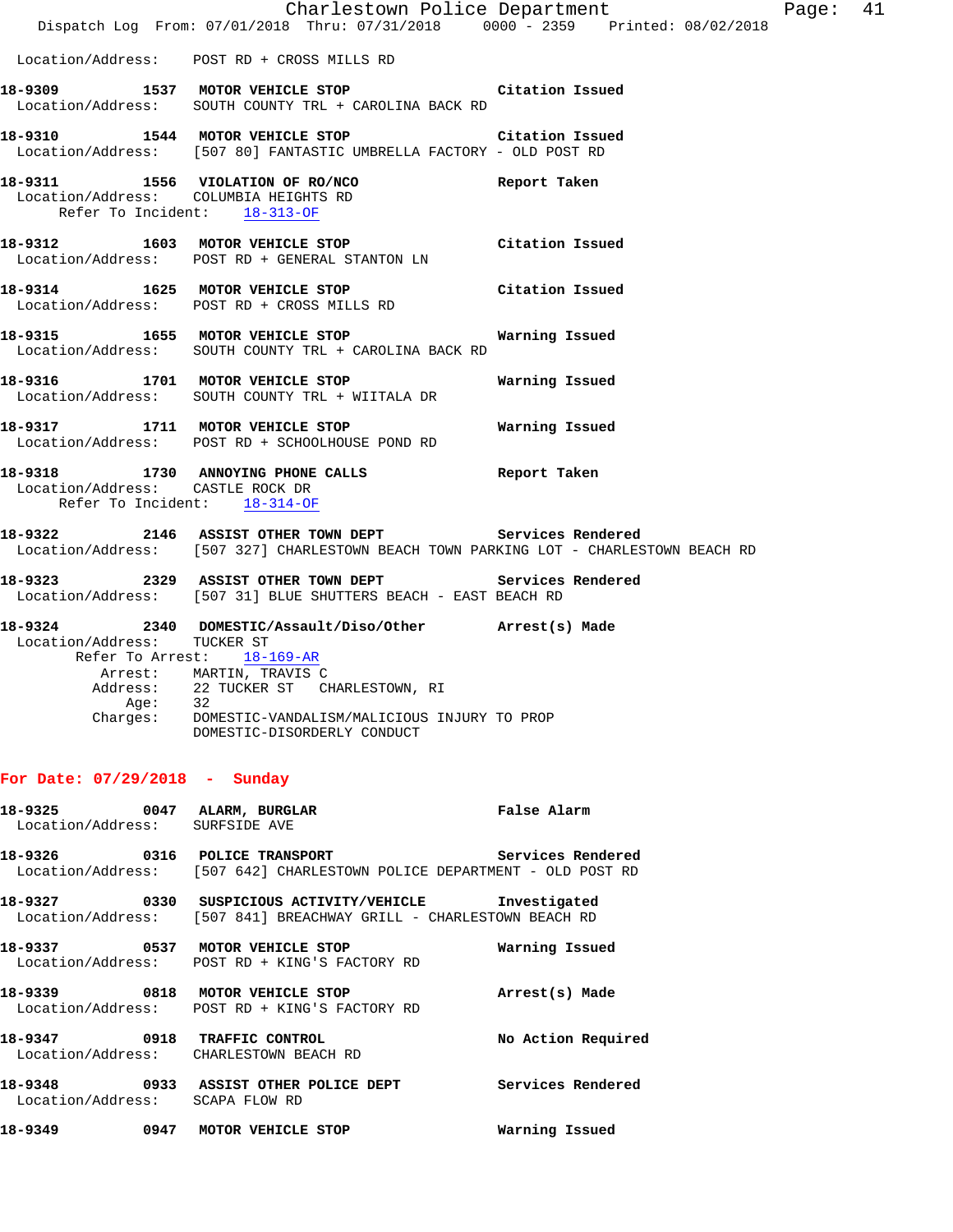|                               | Charlestown Police Department<br>Dispatch Log From: 07/01/2018 Thru: 07/31/2018 0000 - 2359 Printed: 08/02/2018                             | Ρa                |
|-------------------------------|---------------------------------------------------------------------------------------------------------------------------------------------|-------------------|
|                               | Location/Address: [507 924] MILE MARKER 10.6 - NARROW LN                                                                                    |                   |
| Refer To Accident: $18-98-AC$ | 18-9350 0948 MVA - Minor Changes and Report Taken<br>Location/Address: [507 57] BREEZY ACRES MINI GOLF - POST RD                            |                   |
|                               | 18-9351 0959 ROAD HAZARD/OBSTRUCTION Services Rendered<br>Vicinity of: CHARLESTOWN BEACH RD                                                 |                   |
|                               | 18-9352 1048 MOTOR VEHICLE STOP <b>WATER MEET WATER</b><br>Vicinity of: [507 269] POST RD + MEADOW LN                                       |                   |
|                               | 18-9353 1113 DISABLED MV No Action Required<br>Location/Address: ROSS HILL RD + KLONDIKE RD                                                 |                   |
| Location/Address: SHANNOCK RD | 18-9354 1134 TRAFFIC CONTROL No Action Required                                                                                             |                   |
| Refer To Incident: 18-316-OF  | 18-9359 1328 POLICE INFORMATION Report Taken<br>Location/Address: [507 642] CHARLESTOWN POLICE DEPARTMENT - OLD POST RD                     |                   |
|                               | <br>18-9361 1413 OFFICER WANTED Threstigated<br>Location/Address: [507 31] BLUE SHUTTERS BEACH - EAST BEACH RD                              |                   |
|                               | 18-9365 1530 TRAFFIC CONTROL STANTON LN Services Rendered Location/Address: POST RD + GENERAL STANTON LN                                    |                   |
|                               | 18-9366 1559 PARKING VIOLATIONS Citation Issued<br>Location/Address: [507 322] WATCHAUG POND STATE BOAT LAUNCH - SANCTUARY RD               |                   |
|                               | 18-9367 1602 MOTOR VEHICLE STOP <b>WATER</b> Warning Issued<br>Location/Address: [507 261] RTE 1 @ STATE GARAGE (MILE MARKER 9.6) - POST RD |                   |
|                               | 18-9368 1621 MOTOR VEHICLE STOP No Action Required<br>Location/Address: POST RD + GENERAL STANTON LN                                        |                   |
|                               | Location/Address: SOUTH COUNTY TRL + BOTKA DR                                                                                               |                   |
|                               | 18-9370 1703 PARKING VIOLATIONS Citation Issued<br>Location/Address: [507 26] CHARLESTOWN BREACHWAY - CHARLESTOWN BEACH RD                  |                   |
|                               | 18-9372 1713 TRAFFIC CONTROL 18-9372<br>Location/Address: CHARLESTOWN BEACH RD                                                              |                   |
|                               | 18-9374 1734 DISABLED MV<br>Location/Address: [507 267] RTE 1 @ HITCHING POST - POST RD                                                     | Services Rendered |
|                               | 18-9378 1800 Boating - Assistance Manuel Services Rendered<br>Location: [507 341] NINIGRET POND - EAST                                      |                   |
|                               | 18-9375 1801 MOTOR VEHICLE STOP Citation Issued<br>Location/Address: [507 283] RTE 2 @ GIFT BARN - SOUTH COUNTY TRL                         |                   |
|                               | 18-9376 1811 MOTOR VEHICLE STOP Citation Issued<br>Location/Address: [507 921] MILE MARKER 9.6 - CROSS MILLS RD                             |                   |
|                               | 18-9377 1825 MOTOR VEHICLE STOP <b>Arrest(s)</b> Made<br>Location/Address: [507 276] RTE 2 @ RICHMOND LINE - SOUTH COUNTY TRL               |                   |
|                               | Refer To Summons: 18-170-AR<br>Summons: SAMPSON, MARVIN D<br>Address: 88 DAM ST PEACEDALE, RI                                               |                   |
| Aqe:                          | 52<br>Charges: Driving after denial, suspension or revocation of license - 1st Offense                                                      |                   |
|                               | 18-9380 1856 MOTOR VEHICLE COMPLAINT 1nvestigated<br>Location/Address: KING'S FACTORY RD + SHUMANKANUC HILL RD                              |                   |

Refer To Incident: 18-315-OF

age: 42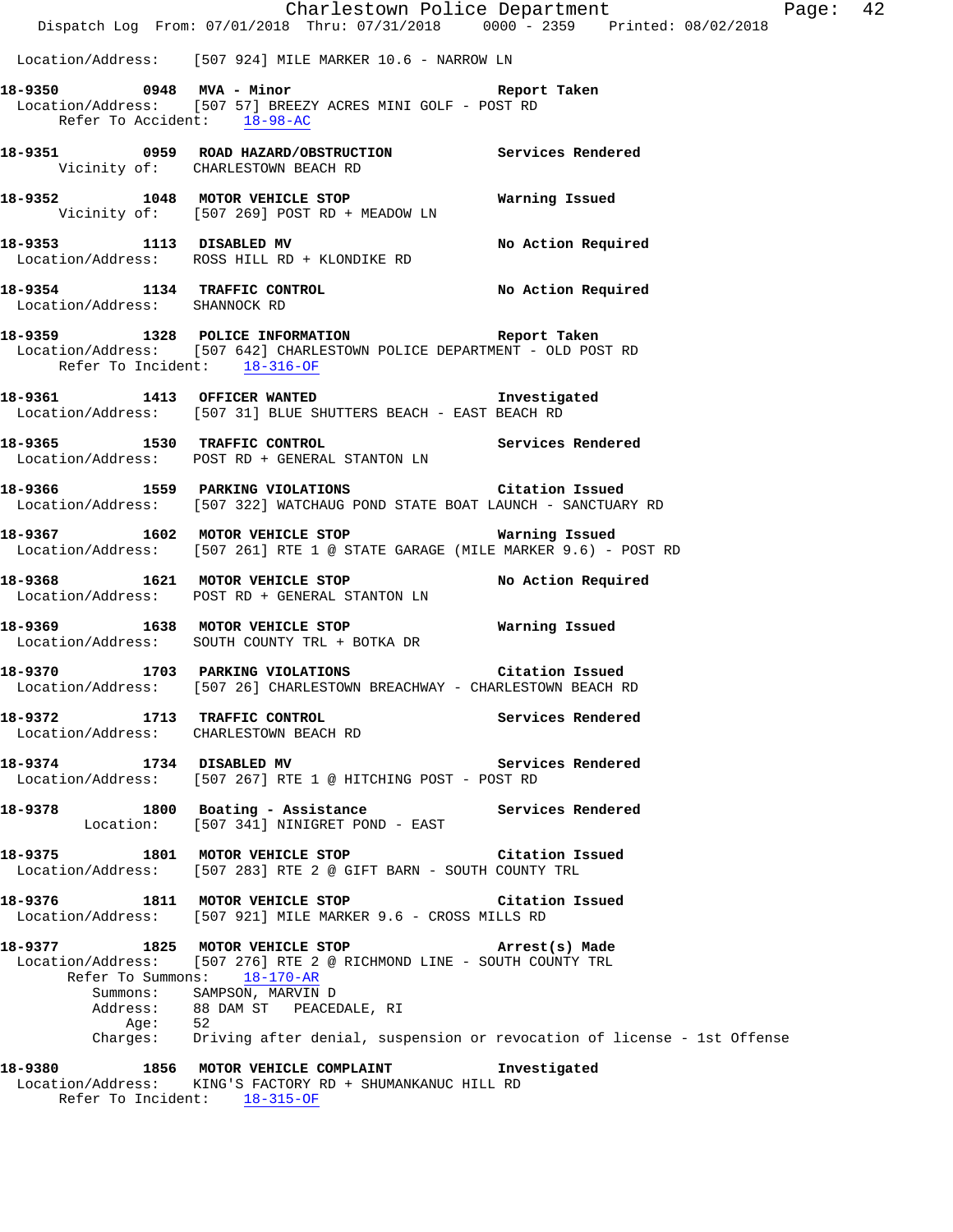#### **For Date: 07/30/2018 - Monday**

| 18-9383           | 0112 | MOTOR VEHICLE STOP    | Warning Issued |
|-------------------|------|-----------------------|----------------|
| Location/Address: |      | POST RD + LAKESIDE DR |                |
|                   |      |                       |                |

**18-9394 0241 ASSIST OTHER TOWN DEPT Services Rendered**  Location/Address: [507 49] CHARLESTOWN TOWN BEACH - CHARLESTOWN BEACH RD

**18-9397 0249 ASSIST OTHER AGENCY Services Rendered**  Location/Address: [507 31] BLUE SHUTTERS BEACH - EAST BEACH RD

**18-9404 0328 POLICE INFORMATION Services Rendered**<br>Location/Address: [507 642] CHARLESTOWN POLICE DEPARTMENT - OLD POST RD [507 642] CHARLESTOWN POLICE DEPARTMENT - OLD POST RD

**18-9405 0534 MOTOR VEHICLE STOP Warning Issued**  Location/Address: POST RD + CROSS MILLS RD

**18-9406 0546 MOTOR VEHICLE STOP Warning Issued**  Location/Address: POST RD + CROSS MILLS RD

**18-9410 0940 MOTOR VEHICLE STOP Citation Issued**  Location/Address: [507 300] RTE 1 @ KRYSTAL PENGUIN - POST RD

**18-9412 1105 TRAFFIC CONTROL Warning Issued**  Location/Address: SHANNOCK RD

**18-9413 1204 MOTOR VEHICLE STOP Warning Issued**  Location/Address: [507 642] CHARLESTOWN POLICE DEPARTMENT - OLD POST RD

**18-9414 1233 SEX OFFENSES Services Rendered**  Location/Address: [507 642] CHARLESTOWN POLICE DEPARTMENT - OLD POST RD Refer To Incident: 18-317-OF

**18-9416 1254 MOTOR VEHICLE STOP Warning Issued**  Location/Address: POST RD

**18-9418 1324 WARRANT ARREST Arrest(s) Made**  Location/Address: [507 642] CHARLESTOWN POLICE DEPARTMENT - OLD POST RD Refer To Arrest: 18-171-AR Arrest: HOPKINS, WILLIAM A Address: 11 PIONEER AVE EAST PROVIDENCE, RI Age: 55 Charges: BYPASSING METERS, GAS, ELECTRICITY, WATER

**18-9419 1331 MOTOR VEHICLE COMPLAINT Unfounded**  Location/Address: SOUTH COUNTY TRL + POST RD

**18-9420 1335 ASSIST OTHER POLICE DEPT Could Not Locate**  Location/Address: S COUNTY TRL + LAURI DR

18-9421 1516 ALARM, BURGLAR **Building Checked/Secured** Location/Address: PINE TREE RD

**18-9423 1530 FOUND/LOST PROPERTY Services Rendered**  Location/Address: [507 642] CHARLESTOWN POLICE DEPARTMENT - OLD POST RD

**18-9428 1635 MOTOR VEHICLE STOP Warning Issued**  Location/Address: POST RD + SCHOOLHOUSE POND RD

**18-9432 1653 ANIMAL COMPLAINT Investigated**  Location/Address: [507 318] EAST BEACH STATE PARKING LOT - EAST BEACH RD

**18-9433 1704 MOTOR VEHICLE STOP Citation Issued**  Location/Address: [507 31] BLUE SHUTTERS BEACH - EAST BEACH RD

**18-9435 1739 OFFICER WANTED Peace Restored**  Location/Address: ROSS HILL RD + BUCKEYE BROOK RD

**18-9437 1813 COMPLAINT Services Rendered**  Location/Address: ROSS HILL RD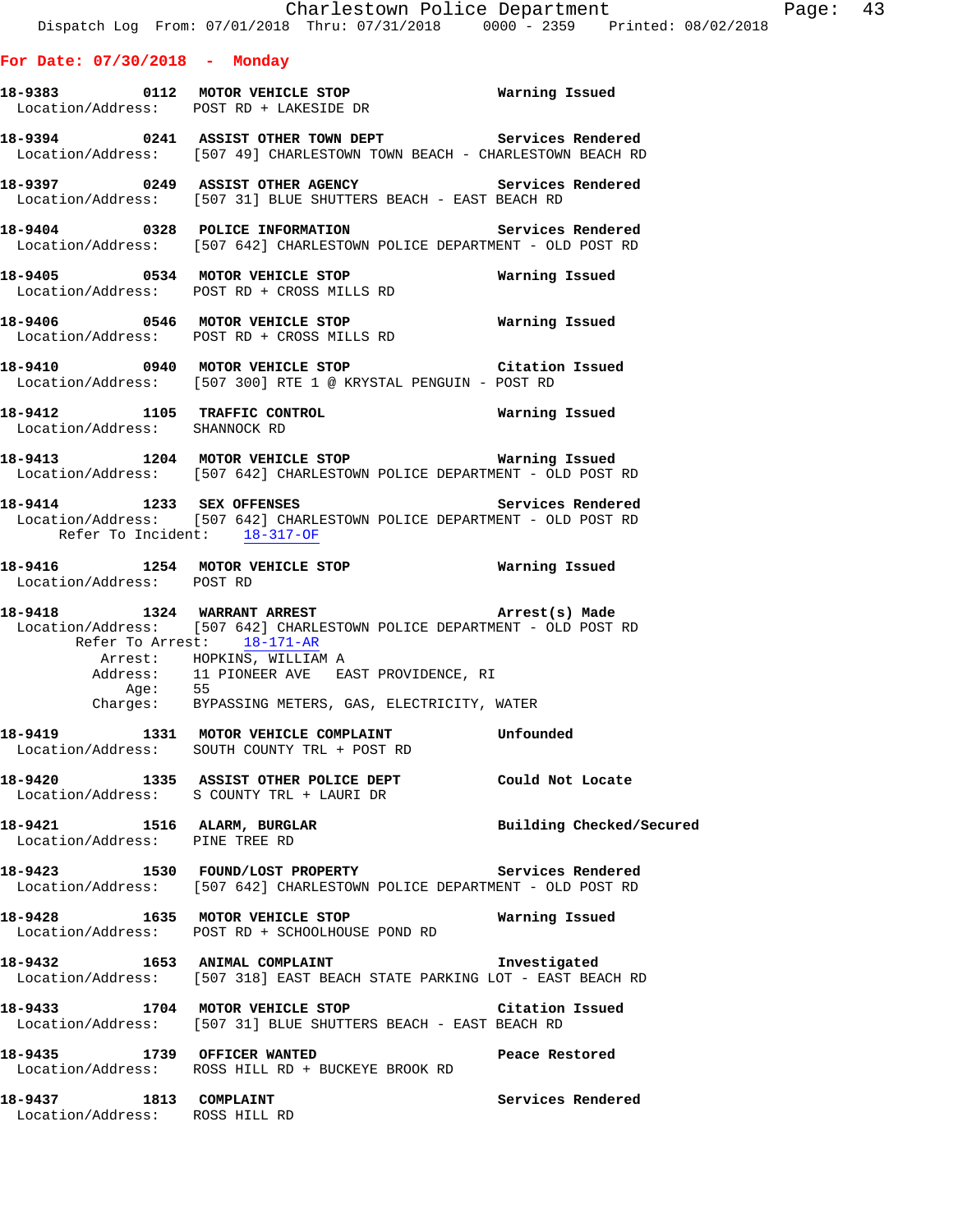**18-9438 1816 FIRE, OTHER Extinquished**  Location/Address: COLUMBIA HEIGHTS OVAL **18-9440 1848 ASSIST CITIZEN Services Rendered**  Location/Address: [507 929] CHURCHWOODS HOUSING COMPLEX - OLD POST RD **18-9442 2001 POLICE INFORMATION Services Rendered**  Location/Address: OLD MILL RD **18-9443 2022 TRAFFIC CONTROL Warning Issued**  Location/Address: WORDEN'S POND RD + SHANNOCK RD **18-9444 2022 TRAFFIC CONTROL Citation Issued**  Location/Address: ROSS HILL RD **18-9445 2034 OFFICER WANTED Report Taken**  Location/Address: CAROLINA BACK RD Refer To Incident: 18-318-OF **18-9446 2216 ASSIST OTHER TOWN DEPT Services Rendered**  Location/Address: [507 327] CHARLESTOWN BEACH TOWN PARKING LOT - CHARLESTOWN BEACH RD **18-9447 2221 ASSIST OTHER TOWN DEPT No Action Required**  Location/Address: [507 31] BLUE SHUTTERS BEACH - EAST BEACH RD

- **18-9448 2312 DISABLED MV Services Rendered**  Location/Address: [507 920] MILE MARKER 9.2 - POST RD
- **18-9451 2348 ASSIST OTHER POLICE DEPT Services Rendered**  Location/Address: [507 772] PECKHAM HOLLOW RD

### **For Date: 07/31/2018 - Tuesday**

| 18-9474<br>0025<br>MOTOR VEHICLE STOP<br>Location/Address: POST RD + GENERAL STANTON LN |      | Citation Issued                                                          |                |
|-----------------------------------------------------------------------------------------|------|--------------------------------------------------------------------------|----------------|
| 18–9453                                                                                 | 0146 | MOTOR VEHICLE STOP<br>Location/Address: RICHMOND LINE - SOUTH COUNTY TRL | Warning Issued |

- **18-9460 0224 MOTOR VEHICLE STOP Warning Issued**  Location/Address: OLD POST RD + RIDGEWOOD RD
- **18-9461 0229 POLICE INFORMATION Services Rendered**  Location/Address: [507 642] CHARLESTOWN POLICE DEPARTMENT - OLD POST RD
- **18-9468 0254 MOTOR VEHICLE STOP Warning Issued**  Location/Address: SHERMAN AVE
- **18-9469 0258 MOTOR VEHICLE STOP Citation Issued**  Location/Address: POST RD + GENERAL STANTON LN
- **18-9470 0305 MOTOR VEHICLE STOP Warning Issued**  Location/Address: [507 920] MILE MARKER 9.2 - POST RD
- **18-9475 0423 DISABLED MV Services Rendered**  Location/Address: POST RD + FALCONE LN
- **18-9476 0506 MOTOR VEHICLE STOP Warning Issued**  Location/Address: POST RD + CROSS MILLS RD
- **18-9477 0515 MOTOR VEHICLE STOP Warning Issued**  Location/Address: POST RD + CROSS MILLS RD
- **18-9478 0529 MOTOR VEHICLE STOP Warning Issued**  Location/Address: POST RD + CROSS MILLS RD
- **18-9480 0543 MOTOR VEHICLE STOP Arrest(s) Made**  Location/Address: SK LINE - POST RD Refer To Summons: 18-172-AR Summons: HAYS, DARYL P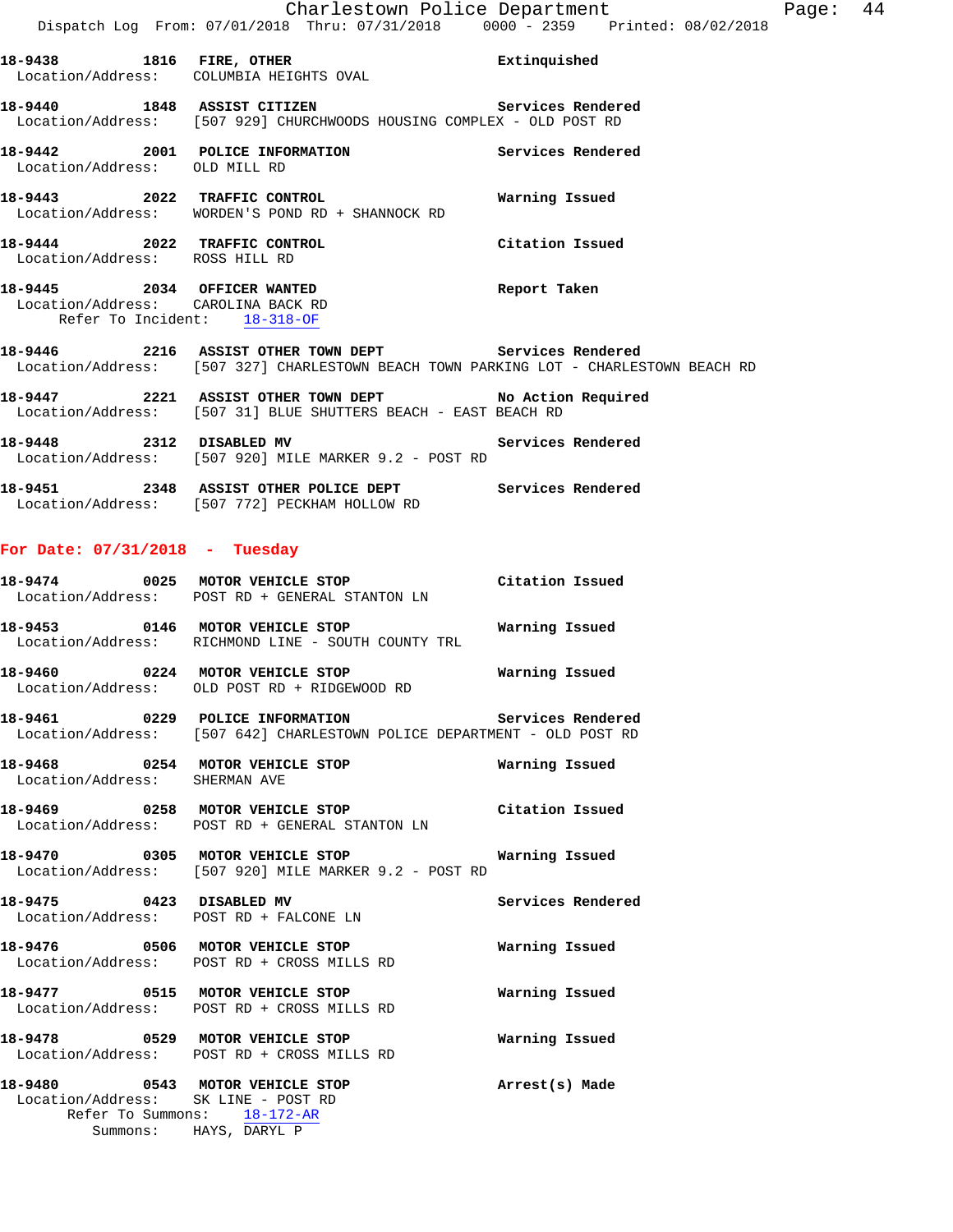Charlestown Police Department Page: 45 Dispatch Log From: 07/01/2018 Thru: 07/31/2018 0000 - 2359 Printed: 08/02/2018 Address: 2934 POST RD WAKEFIELD, RI Age: 38 Charges: Driving after denial, suspension or revocation of license - 1st Offense **18-9481 0829 MOTOR VEHICLE STOP Warning Issued**  Location/Address: [507 924] MILE MARKER 10.6 - NARROW LN **18-9483 0854 MVA - Minor Report Taken**  Vicinity of: BISCUIT CITY RD + WORDEN'S POND RD Refer To Accident: 18-99-AC **18-9484 0904 TRAFFIC CONTROL Services Rendered**  Location/Address: SHANNOCK RD + WORDEN'S POND RD **18-9485 0917 MOTOR VEHICLE STOP No Action Required**  Location/Address: [507 923] MILE MARKER 10.2 - FALCONE LN **18-9488 1025 TRAFFIC CONTROL No Action Required**  Location/Address: ROSS HILL RD **18-9489 1050 MOTOR VEHICLE STOP Warning Issued**  Location/Address: MATUNUCK SCHOOLHOUSE RD + NORTH NIANTIC DR **18-9490 1121 ASSIST OTHER POLICE DEPT Services Rendered**  Location/Address: SCAPA FLOW RD **18-9491 1146 911 CALLS/False/Hang-Ups/Open Peace Restored**  Location/Address: SOUTH COUNTY TRL **18-9492 1301 MOTOR VEHICLE COMPLAINT Investigated**  Location/Address: WEST BEACH RD **18-9493 1342 TRAFFIC CONTROL Warning Issued**  Location/Address: OLD COACH RD + SHANNOCK RD **18-9494 1534 DISABLED MV Investigated**  Location/Address: [507 100] RTE 1 @ FIORES (MILE MARKER 8.0) - POST RD **18-9495 1600 MOTOR VEHICLE STOP Warning Issued**  Location/Address: OLD POST RD + FORT NINIGRET RD **18-9496 1604 MOTOR VEHICLE STOP Warning Issued**  Location/Address: [507 310] RTE 1A @ CUMBERLAND FARMS - OLD POST RD **18-9497 1611 TRAFFIC CONTROL Services Rendered**  Location/Address: CHARLESTOWN BEACH RD **18-9499 1629 MOTOR VEHICLE STOP Warning Issued**  Location/Address: CHARLESTOWN BEACH RD + ARCHES RD **18-9501 1658 ASSIST OTHER AGENCY Services Rendered**  Location/Address: [507 21] BURLINGAME STATE PARK - CAMPING AREA - BURLINGAME STATE PARK RD **18-9502 1723 TRAFFIC CONTROL Arrest(s) Made**  Location/Address: ROSS HILL RD Refer To Arrest: 18-173-AR Arrest: KENISTON, DEREK R JR Address: 7 AVA ST Apt. #B WESTERLY, RI Age: 25 Charges: DUI OF LIQUOR OR DRUGS-1ST OFFENSE .10-.15 **18-9503 1727 TRAFFIC CONTROL Warning Issued**  Location/Address: WORDEN'S POND RD + SHANNOCK RD **18-9505 1943 ASSIST OTHER POLICE DEPT Investigated**  Location/Address: WESTERLY POLICE - ROSS HILL RD **18-9507 2220 POLICE INFORMATION Services Rendered**  Location/Address: [507 38] CHARLESTOWN POST OFFICE - OLD POST RD **18-9508 2222 ASSIST OTHER TOWN DEPT Services Rendered**